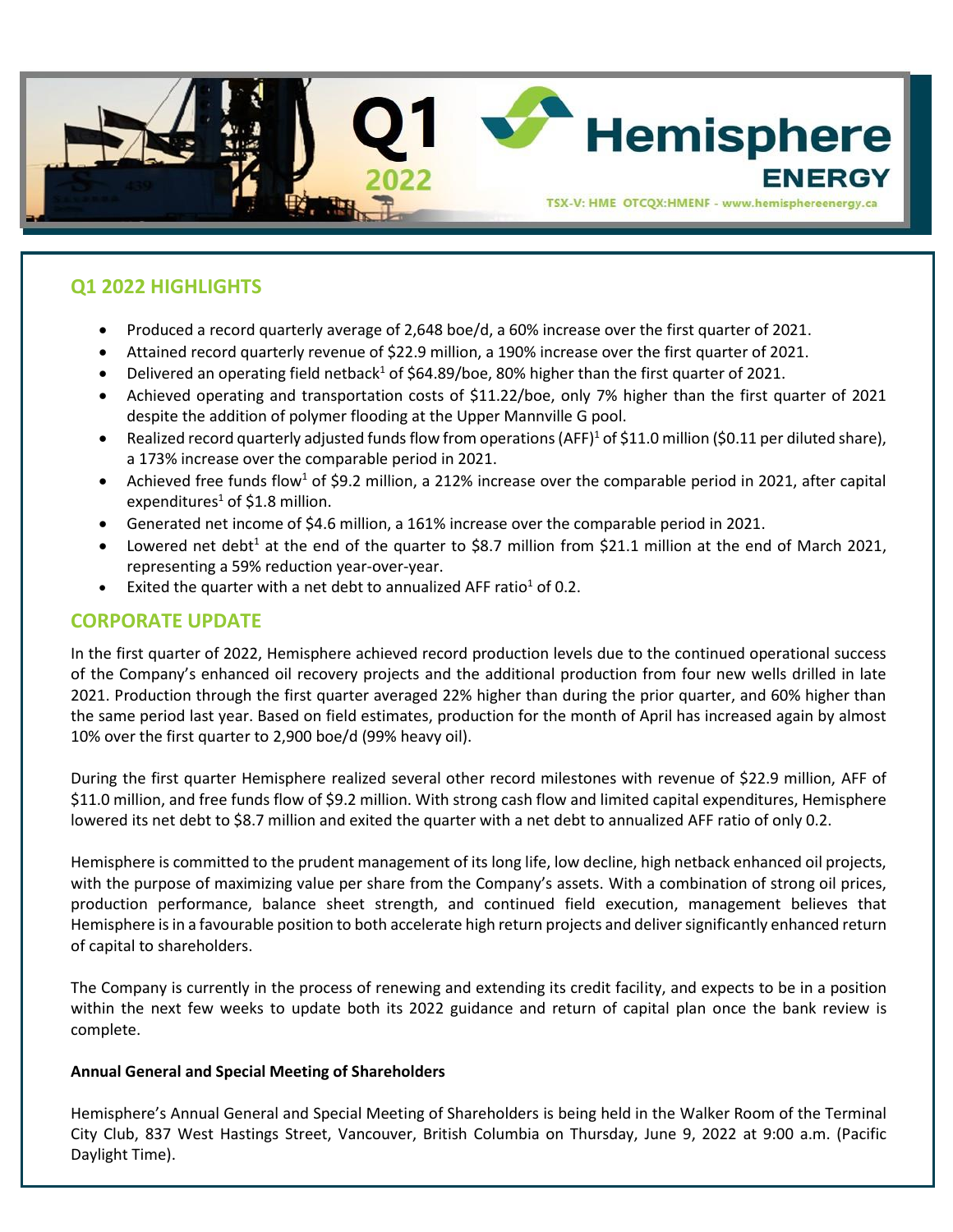## **2022 FINANCIAL AND OPERATING HIGHLIGHTS**

|                                                             | <b>Three Months Ended March 31</b> |            |    |            |
|-------------------------------------------------------------|------------------------------------|------------|----|------------|
|                                                             |                                    | 2022       |    | 2021       |
| <b>FINANCIAL</b>                                            |                                    |            |    |            |
| Petroleum and natural gas revenue                           | \$                                 | 22,855,529 | \$ | 7,889,016  |
| Operating field netback <sup>(1)</sup>                      |                                    | 15,461,664 |    | 5,397,952  |
| Operating netback <sup>(1)</sup>                            |                                    | 11,997,654 |    | 5,297,855  |
| Cash flow provided by operating activities                  |                                    | 8,211,734  |    | 3,202,500  |
| Adjusted funds flow from operations (AFF) $(1)$             |                                    | 11,039,080 |    | 4,041,562  |
| Per share, basic <sup>(1)</sup>                             |                                    | 0.12       |    | 0.05       |
| Per share, diluted <sup>(1)</sup>                           |                                    | 0.11       |    | 0.04       |
| Free funds flow(1)                                          |                                    | 9,244,840  |    | 2,959,977  |
| Net income                                                  |                                    | 4,618,321  |    | 1,767,336  |
| Per share, basic and diluted                                |                                    | 0.05       |    | 0.02       |
| Capital expenditures <sup>(1)</sup>                         |                                    | 1,794,239  |    | 1,081,584  |
| Net debt $^{(1)}$                                           |                                    | 8,680,508  |    | 21,096,033 |
| Net debt to annualized AFF(1)                               |                                    | 0.2        |    | 1.3        |
| <b>Bank Debt</b>                                            |                                    | 12,514,202 |    |            |
| Gross term loan <sup>(2)</sup>                              | \$                                 |            | \$ | 24,174,150 |
| <b>Average daily production</b>                             |                                    |            |    |            |
| Heavy oil (bbl/d)                                           |                                    | 2,624      |    | 1,638      |
| Natural gas (Mcf/d)                                         |                                    | 141        |    | 92         |
| Combined (boe/d)                                            |                                    | 2,648      |    | 1,654      |
| Oil weighting                                               |                                    | 99%        |    | 99%        |
| <b>Average sales prices</b>                                 |                                    |            |    |            |
| Heavy oil (\$/bbl)                                          | \$                                 | 96.53      | \$ | 53.34      |
| Natural gas (\$/Mcf)                                        |                                    | 4.49       |    | 2.85       |
| Combined (\$/boe)                                           | \$                                 | 95.92      | \$ | 53.00      |
| Operating netback (\$/boe)                                  |                                    |            |    |            |
| Petroleum and natural gas revenue                           | \$                                 | 95.92      | \$ | 53.00      |
| Royalties                                                   |                                    | (19.80)    |    | (6.23)     |
| Operating costs                                             |                                    | (8.95)     |    | (8.20)     |
| <b>Transportation costs</b>                                 |                                    | (2.27)     |    | (2.31)     |
| Operating field netback <sup>(1)</sup>                      |                                    | 64.89      |    | 36.26      |
| Realized commodity hedging gain (loss)                      |                                    | (14.54)    |    | (0.67)     |
| Operating netback <sup>(1)</sup>                            | \$                                 | 50.35      | \$ | 35.59      |
| Adjusted funds flow from operations <sup>(3)</sup> (\$/boe) | \$                                 | 46.33      | \$ | 27.15      |

*Notes: (1) Non-IFRS financial measure that is not a standardized financial measure under International Financial Reporting Standards ("IFRS") and may not be comparable to similar financial measures* 

disclosed by other issuers. Refer to "Non-IFRS and Other Financial Measures" section of the MD&A.<br>Gross term loan is calculated as the total USD draws on the term loan translated to Canadian Dollars at the period end excha

|                                               | Three months ended March 31 |             |  |  |
|-----------------------------------------------|-----------------------------|-------------|--|--|
|                                               | 2022                        | 2021        |  |  |
| <b>SHARE CAPITAL</b>                          |                             |             |  |  |
| Common shares outstanding                     | 92,370,653                  | 88,199,802  |  |  |
| Stock options outstanding                     | 6,314,000                   | 6,759,000   |  |  |
| Warrants outstanding                          | 10,312,500                  | 13,750,000  |  |  |
| <b>Fully Diluted</b>                          | 108,997,153                 | 108,708,802 |  |  |
| Weighted-average shares outstanding - basic   | 91,867,009                  | 87,456,246  |  |  |
| Weighted-average shares outstanding - diluted | 96,116,048                  | 92,693,093  |  |  |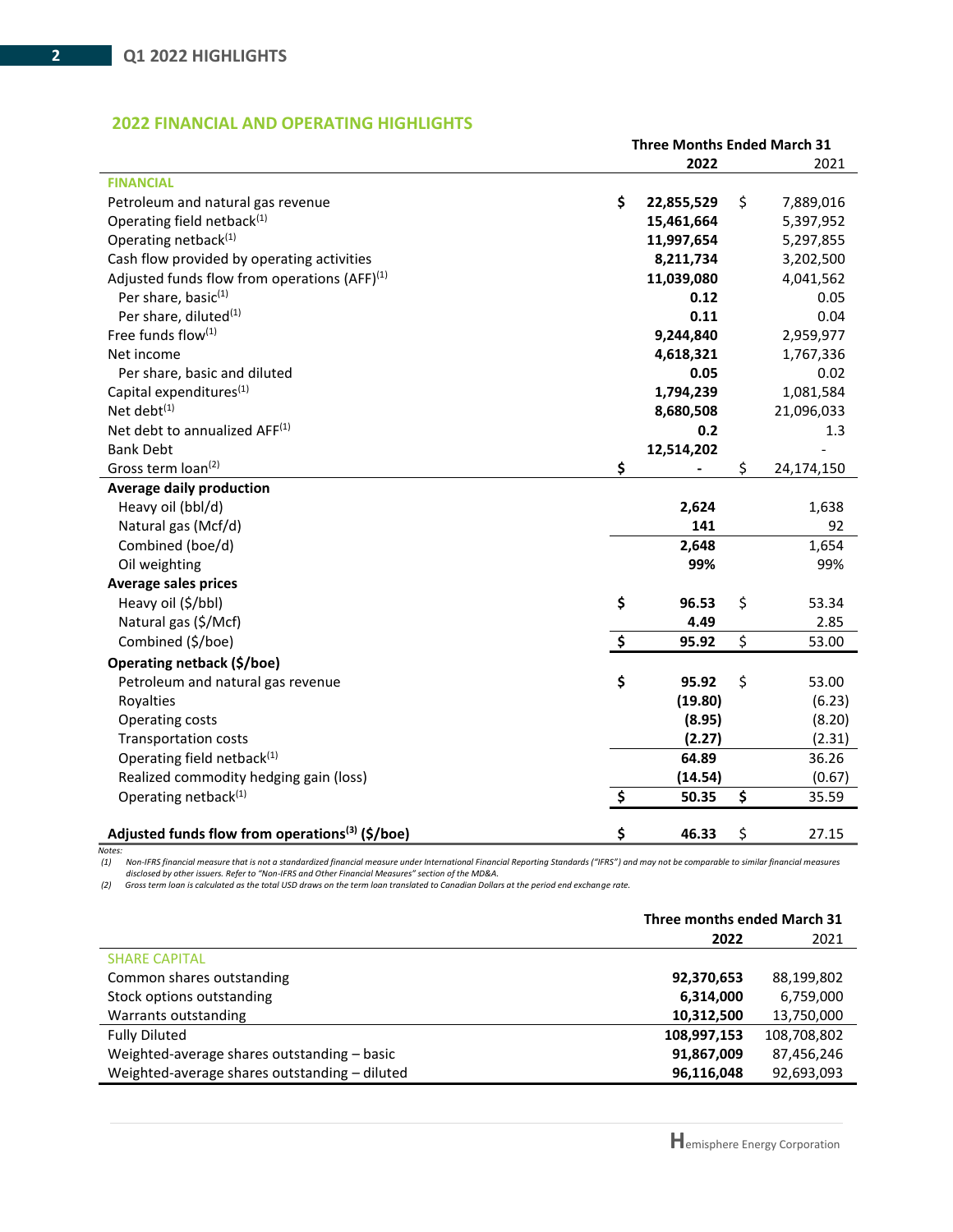#### **MANAGEMENT'S DISCUSSION AND ANALYSIS**

#### Dated as at May 17, 2022

The following Management's Discussion and Analysis ("MD&A") is a review of the operations and current financial position for the three months ended March 31, 2022 for Hemisphere Energy Corporation ("Hemisphere" or the "Company") and should be read in conjunction with the unaudited condensed interim financial statements and related notes for the three months ended March 31, 2022, and the audited annual financial statements and related notes for the year ended December 31, 2021. These documents and additional information relating to the Company, including the Company's Annual Information Form, are available on SEDAR at [www.sedar.com](http://www.sedar.com/) or the Company's website at www.hemisphereenergy.ca.

The information in this MD&A is based on the unaudited condensed interim financial statements which were prepared in accordance with International Financial Reporting Standards ("IFRS") applicable to the preparation of unaudited condensed interim financial statements including IAS 34 "Interim Financial Reporting", as issued by the International Accounting Standards Board ("IASB").

This MD&A contains non-IFRS measures, additional IFRS measures and forward-looking statements. Readers are cautioned that this document should be read in conjunction with Hemisphere's disclosure under "Non-IFRS and Other Financial Measures" and "Forward-Looking Statements" included at the end of this MD&A. All figures are in Canadian dollars unless otherwise noted.

#### **Business Overview**

Hemisphere produces oil and natural gas from its Atlee Buffalo and Jenner properties in southeast Alberta. The Company is headquartered in Vancouver, British Columbia and is traded on the TSX Venture Exchange under the symbol "HME" and on the OTCQX Best Market under the symbol "HMENF".

#### **Atlee Buffalo, Alberta**

The Company owns and operates all of its wells in the Atlee Buffalo area. The property is accessible yearround and is located north of Medicine Hat in southeastern Alberta. Hemisphere has a 100% working interest in 9,440 net acres.

#### **Jenner, Alberta**

Hemisphere owns and operates all of its wells and has a land position of 7,009 net acres in the Jenner area. The property is accessible year-round and is located 25 kilometers west of the Company's Atlee Buffalo property in southeastern Alberta.

## **Operating Results**

The Company generated adjusted funds flow from operations<sup>1</sup> of \$11,039,077 (\$0.12/share) for the three months ended March 31, 2022, as compared to \$4,041,562 (\$0.05/share) for the three months ended March 31, 2021. The increase in adjusted funds flow from operations for the three months ended March

<sup>1</sup> *Non-IFRS and other financial measure. Refer to "Non-IFRS and Other Financial Measures" section of the MD&A.*

**H**emisphere Energy Corporation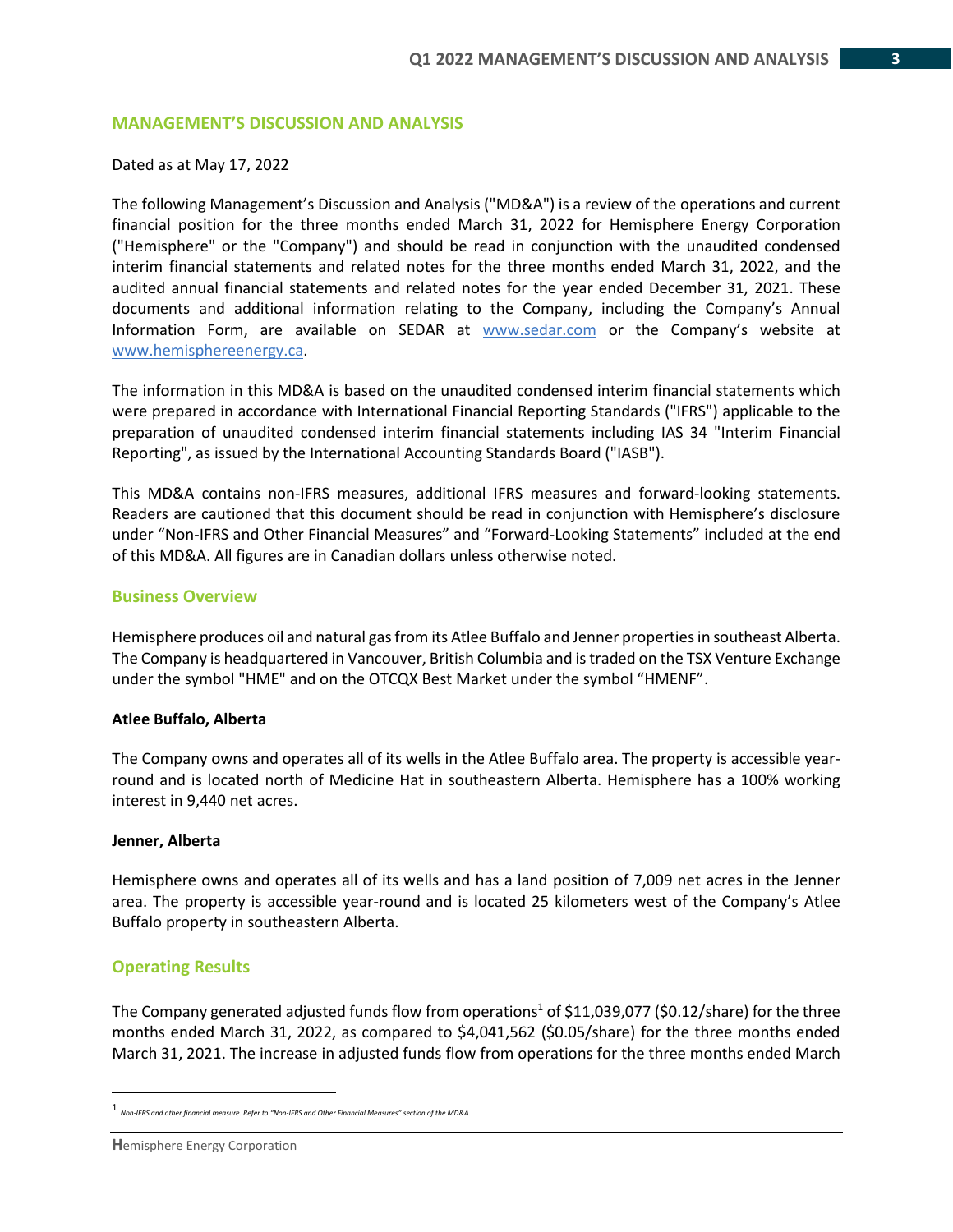31, 2022 is due primarily to the improvement in realized commodity pricing of 81%, combined with a production increase of 60% over the comparable three months in 2021, as discussed below under 'Production' and 'Average Benchmark and Realized Prices.'

The Company reported net income of \$4,618,321 (\$0.05/share) for the three months ended March 31, 2022, compared to a net income of \$1,767,336 (\$0.02/share) for the comparable quarter in 2021. This increase of \$2,850,984 in the first quarter of 2022 is primarily the result of an increase in operating field netback of \$10,063,712, offset by an increase in depletion of \$843,124 and realized and unrealized hedging losses of \$3,363,913 and \$2,165,800, respectively, over first three months of 2021.

#### **Production**

|                     | <b>Three Months Ended March 31</b> |       |  |  |
|---------------------|------------------------------------|-------|--|--|
| By product:         | 2022                               | 2021  |  |  |
| Oil (bbl/d)         | 2,624                              | 1,638 |  |  |
| Natural gas (Mcf/d) | 141                                | 92    |  |  |
| Total (boe/d)       | 2.648                              | 1,654 |  |  |
| Oil weighting       | 99%                                | 99%   |  |  |

In the first quarter of 2022, the Company's average daily production was 2,648 boe/d (99% heavy crude oil and 1% conventional natural gas), representing a 60% increase over the comparable quarter in 2021. This increase is mainly attributed to the success of its enhanced oil recovery projects, as well as the addition of three new wells in the Atlee G pool in the fourth quarter of 2021 and four new wells brought on production in the Atlee F pool during the first quarter of 2022.

### **Average Benchmark and Realized Prices**

|                                                | <b>Three Months Ended March 31</b> |             |  |
|------------------------------------------------|------------------------------------|-------------|--|
|                                                | 2022                               | 2021        |  |
| <b>Benchmark prices</b>                        |                                    |             |  |
| WTI $(\frac{1}{2}US/bbl)^{(1)}$                | \$<br>94.29                        | \$<br>57.84 |  |
| Exchange rate (1 \$US/\$C)                     | 1.2666                             | 1.2663      |  |
| WTI (\$C/bbl)                                  | 119.43                             | 73.24       |  |
| WCS Diff (\$C/bbl)                             | (18.40)                            | (15.82)     |  |
| WCS $(\frac{2}{5}C/bbl)^{(2)}$                 | 101.03                             | 57.43       |  |
| AECO natural gas $(\frac{2}{3})$ Mcf $)^{(3)}$ | 4.77                               | 3.13        |  |
| <b>Average realized prices</b>                 |                                    |             |  |
| Crude oil (\$/bbl)                             | 96.53                              | 53.34       |  |
| Natural gas (\$/Mcf)                           | 4.49                               | 2.85        |  |
| Combined (\$/boe)                              | 95.92                              | \$<br>53.00 |  |
|                                                |                                    |             |  |

*Notes:*

*(1) Represents posting prices of West Texas Intermediate Oil.*

*(2) Represents posting prices of Western Canadian Select. (3) Represents the Alberta 30 day spot AECO posting prices.*

The Company's oil and natural gas sales and financial results are significantly influenced by changes in commodity prices. The West Texas Intermediate pricing ("WTI") at Cushing, Oklahoma is the benchmark reference price for North American crude oil prices. Canadian oil prices, including Hemisphere's heavy crude oil, are based on price postings, which is WTI-adjusted for transportation, quality and the currency conversion rates from United States dollar ("USD") to Canadian dollar.

The Company's combined average realized price increased by 81% from \$53.00/boe during the three months ended March 31, 2021 to \$95.92/boe during the three months ended March 31, 2022. This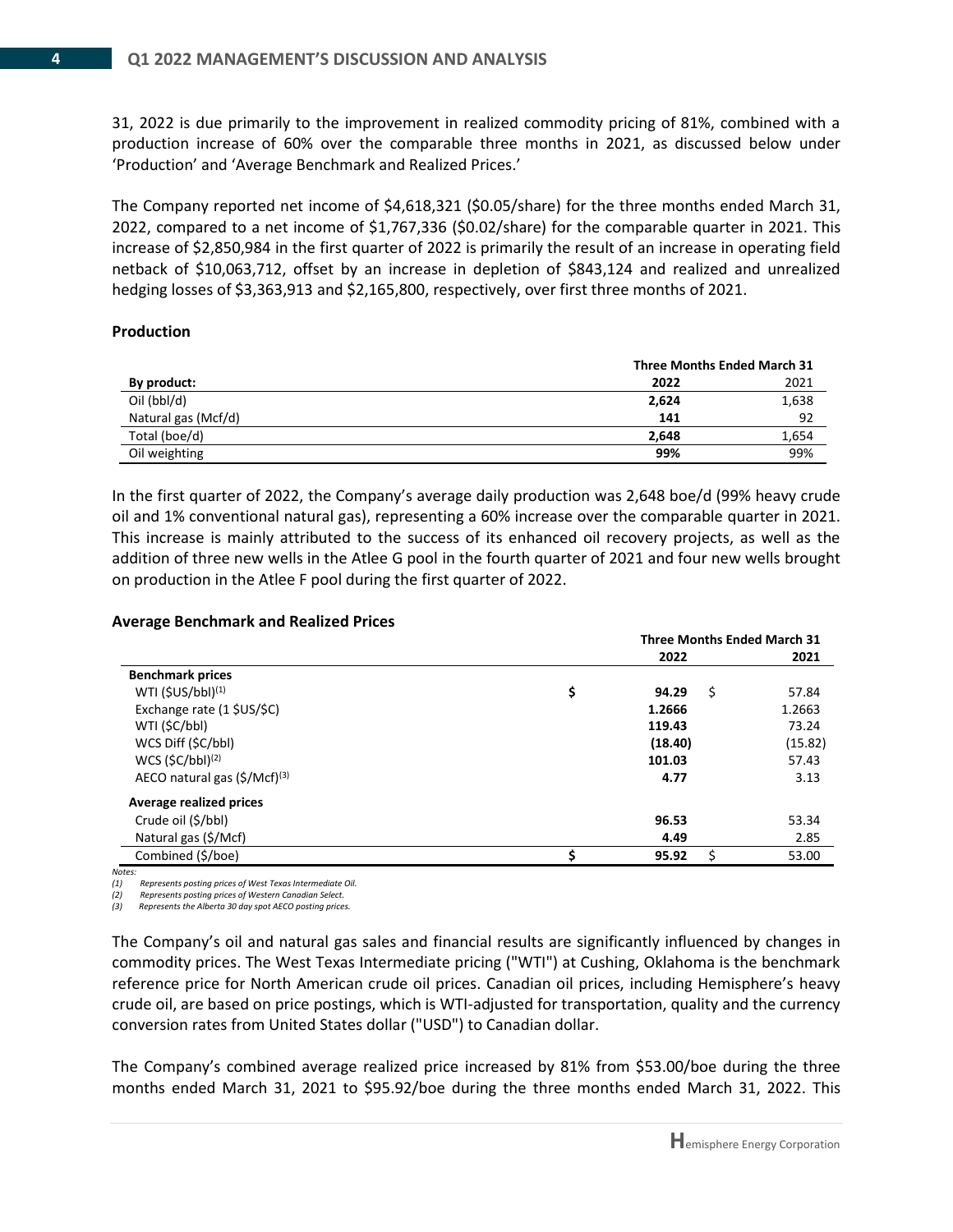increase is primarily the result of an increase in realized WTI pricing of US\$36.45/bbl for the three months ended March 31, 2022 over the comparable period in 2021.

| Product   | <b>Type</b> | Volume      | Price                              | Index                   | <b>Term</b>                  |
|-----------|-------------|-------------|------------------------------------|-------------------------|------------------------------|
| Crude oil | 3-Way       | $100$ bbl/d | US\$40.00(put)/US\$50.00(put)/US   | <b>WTI-NYMEX</b>        | Apr. 1, 2022 - Jun. 30, 2022 |
|           |             |             | \$79(call)                         |                         |                              |
| Crude oil | Swap        | 200 bbl/d   | US\$12.10                          | <b>WCS Differential</b> | Jan. 1, 2022 - Jun. 30, 2022 |
| Crude oil | Put Spread  | 725 bbl/d   | US\$30.00(put sell)/US\$40.00(put  | <b>WTI-NYMEX</b>        | Apr. 1, 2022 - Aug. 31, 2022 |
|           |             |             | buy), net cost US\$1.65/bbl        |                         |                              |
| Crude oil | Sold Call   | 200 bbl/d   | US\$78.25(call sell), net premium  | <b>WTI-NYMEX</b>        | Apr. 1, 2022 - Aug. 31, 2022 |
|           |             |             | US\$1.65/bbl                       |                         |                              |
| Crude oil | Sold Call   | 100 bbl/d   | US\$78.70(call sell), net premium  | WTI-NYMEX               | Apr. 1, 2022 - Aug. 31, 2022 |
|           |             |             | US\$1.65/bbl                       |                         |                              |
| Crude oil | Sold Call   | 200 bbl/d   | US\$82.10(call sell), net premium  | <b>WTI-NYMEX</b>        | Apr. 1, 2022 - Aug. 31, 2022 |
|           |             |             | US\$1.65/bbl                       |                         |                              |
| Crude oil | Sold Call   | 100 bbl/d   | US\$86.50(call sell), net premium  | <b>WTI-NYMEX</b>        | Apr. 1, 2022 - Aug. 31, 2022 |
|           |             |             | US\$1.65/bbl                       |                         |                              |
| Crude oil | Sold Call   | 125 bbl/d   | US\$88.40(call sell), net premium  | <b>WTI-NYMEX</b>        | Apr. 1, 2022 - Aug. 31, 2022 |
|           |             |             | US\$1.65/bbl                       |                         |                              |
| Crude oil | Put Spread  | 575 bbl/d   | US\$50.00(put sell)/US\$60.00(put  | <b>WTI-NYMEX</b>        | Sep. 1, 2022 - Sep. 30, 2022 |
|           |             |             | buy), net cost US\$3.55/bbl        |                         |                              |
| Crude oil | Swap        | 200 bbl/d   | US\$13.80                          | <b>WCS Differential</b> | Jun. 1, 2022 - Dec. 31, 2022 |
| Crude oil | Put Spread  | $125$ bbl/d | US\$50.00(put sell)/US\$60.00(put  | <b>WTI-NYMEX</b>        | Sep. 1, 2022 – Dec. 31, 2022 |
|           |             |             | buy), net cost US\$2.15/bbl        |                         |                              |
| Crude oil | Put Spread  | 275 bbl/d   | US\$50.00(put sell)/US\$60.00(put  | <b>WTI-NYMEX</b>        | Oct. 1, 2022 - Dec. 31, 2022 |
|           |             |             | buy), net cost US\$3.75/bbl        |                         |                              |
| Crude oil | Sold Call   | 275 bbl/d   | US\$100.00(call sell), net premium | <b>WTI-NYMEX</b>        | Oct. 1, 2022 - Dec. 31, 2022 |
|           |             |             | US\$3.75/bbl                       |                         |                              |
| Crude oil | 3-Way       | 300 bbl/d   | US\$50.00(put)/US\$60.00(put)/US   | WTI-NYMEX               | Oct. 1, 2022 - Dec. 31, 2022 |
|           |             |             | \$85(call)                         |                         |                              |
| Crude oil | Put Spread  | 750 bbl/d   | US\$50.00(put sell)/US\$60.00(put  | <b>WTI-NYMEX</b>        | Jan. 1, 2023 - Mar. 31, 2023 |
|           |             |             | buy), net cost US\$2.50/bbl        |                         |                              |

As at the date of this MD&A, the Company held derivative commodity contracts as follows:

At March 31, 2022, the commodity contracts were fair valued as a liability of \$3,534,902 recorded on the statement of financial position and an unrealized loss for the three month period of \$2,186,226 (March 31, 2021 – unrealized loss of \$20,426).

## **Revenue**

|             | <b>Three Months Ended March 31</b> |      |           |  |
|-------------|------------------------------------|------|-----------|--|
|             | 2022                               | 2021 |           |  |
| Oil         | 22,798,654                         |      | 7,865,413 |  |
| Natural gas | 58.875                             |      | 23,603    |  |
| Total       | 22,855,529                         |      | 7,889,016 |  |

Revenue for the three months ended March 31, 2022 increased by 190% from the comparable period in 2021. This increase is primarily due to the \$42.91/boe increase in the Company's combined average realized price, combined with a 60% increase in production over the comparable three month period in 2021.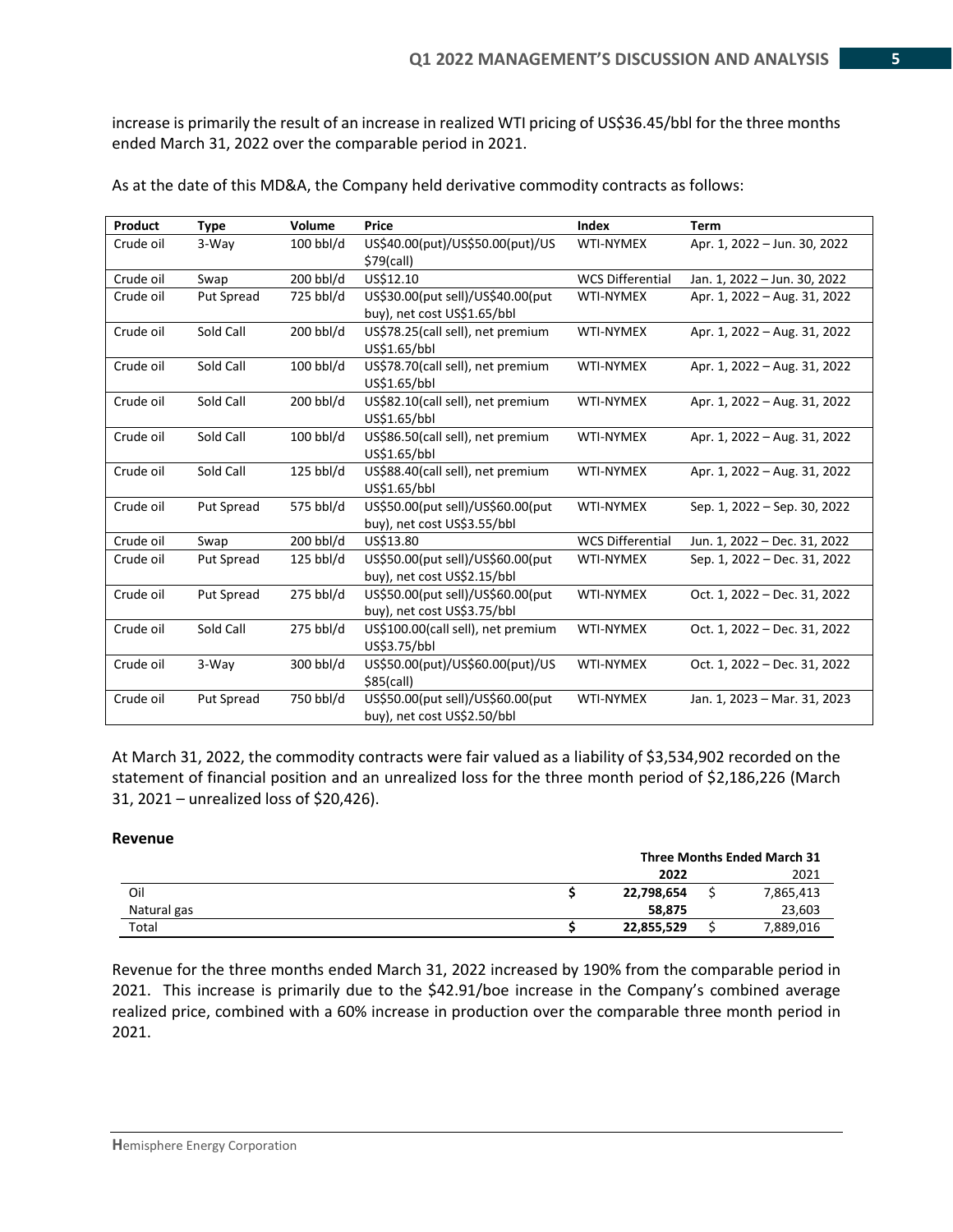|                                        |    | THE PROFILITY CHUBU MARCH 31 |    |             |  |
|----------------------------------------|----|------------------------------|----|-------------|--|
|                                        |    | 2022                         |    | 2021        |  |
| <b>Operating netback</b>               |    |                              |    |             |  |
| Revenue                                | \$ | 22,855,529                   | \$ | 7,889,016   |  |
| Royalties                              |    | (4,718,119)                  |    | (927, 784)  |  |
| Operating costs                        |    | (2, 133, 837)                |    | (1,219,860) |  |
| <b>Transportation costs</b>            |    | (541, 909)                   |    | (343, 420)  |  |
| Operating field netback <sup>(1)</sup> | \$ | 15,461,664                   | \$ | 5,397,952   |  |
| Realized commodity hedging gain (loss) |    | (3,464,010)                  |    | (100, 097)  |  |
| Operating netback <sup>(1)</sup>       | Ś  | 11,997,654                   | \$ | 5,297,855   |  |
| Operating netback (\$/boe)             |    |                              |    |             |  |
| Revenue                                | \$ | 95.92                        | \$ | 53.00       |  |
| Royalties                              |    | (19.80)                      |    | (6.23)      |  |
| Operating costs                        |    | (8.95)                       |    | (8.20)      |  |
| <b>Transportation costs</b>            |    | (2.27)                       |    | (2.31)      |  |
| Operating field netback(1)             | \$ | 64.89                        | Ś. | 36.26       |  |
| Realized commodity hedging gain (loss) |    | (14.54)                      |    | (0.67)      |  |
| Operating Netback <sup>(1)</sup>       | \$ | 50.35                        | \$ | 35.59       |  |
|                                        |    |                              |    |             |  |

#### **Operating Netback**

*Notes:*

*(1) Non-IFRS financial measure that is not a standardized financial measure under International Financial Reporting Standards ("IFRS") and may not be comparable to similar financial measures disclosed by other issuers. Refer to "Non-IFRS and Other Financial Measures" section of the MD&A.*

Royalties per barrel for the three months ended March 31, 2022 were \$19.80/boe, representing a 218% increase from the three months ended March 31, 2021. These higher royalties are due primarily to the result of significantly higher realized commodity and par prices year over year and wells being off royalty holiday.

Operating costs include all costs for gathering, processing, dehydration, compression, water processing and marketing of the oil and natural gas, as well as additional costs incurred periodically for maintenance and repairs. Operating costs for the three months ended March 31, 2022 were \$8.95/boe. This represented an increase on a per boe basis by \$0.76, or 9% over the same period in 2021. This increase is mainly attributed to the start of polymer flood in one of the Company's Atlee Buffalo oil pools in July 2021, but is offset on a per boe basis by the 60% increase in production over the same period in 2021, as discussed above.

Transportation costs include all costs incurred to transport emulsion, oil, and gas sales to processing and distribution facilities. Transportation costs were \$2.27/boe during the first quarter of 2022, which is a \$0.03/boe or 1% decrease over the comparable quarter in 2021.

Operating netback for the three months ended March 31, 2022 was \$50.35/boe, 41% higher than the comparable period in 2021. This is mainly due to the 81% increase in the Company's combined average realized price and 60% increase in production over the comparable period, offset by the higher royalties and operating costs discussed above, and the \$13.86/boe increase in realized hedging losses over the comparable three months of 2021.

## **Exploration and Evaluation**

Exploration and evaluation expense generally consists of certain geological and geophysical costs, expiry of undeveloped lands, and costs of uneconomic exploratory wells. Exploration and evaluation expenses for the three months ended March 31, 2022 and 2021 were \$22,700 and \$17,085, respectively.

**Three Months Ended March 31**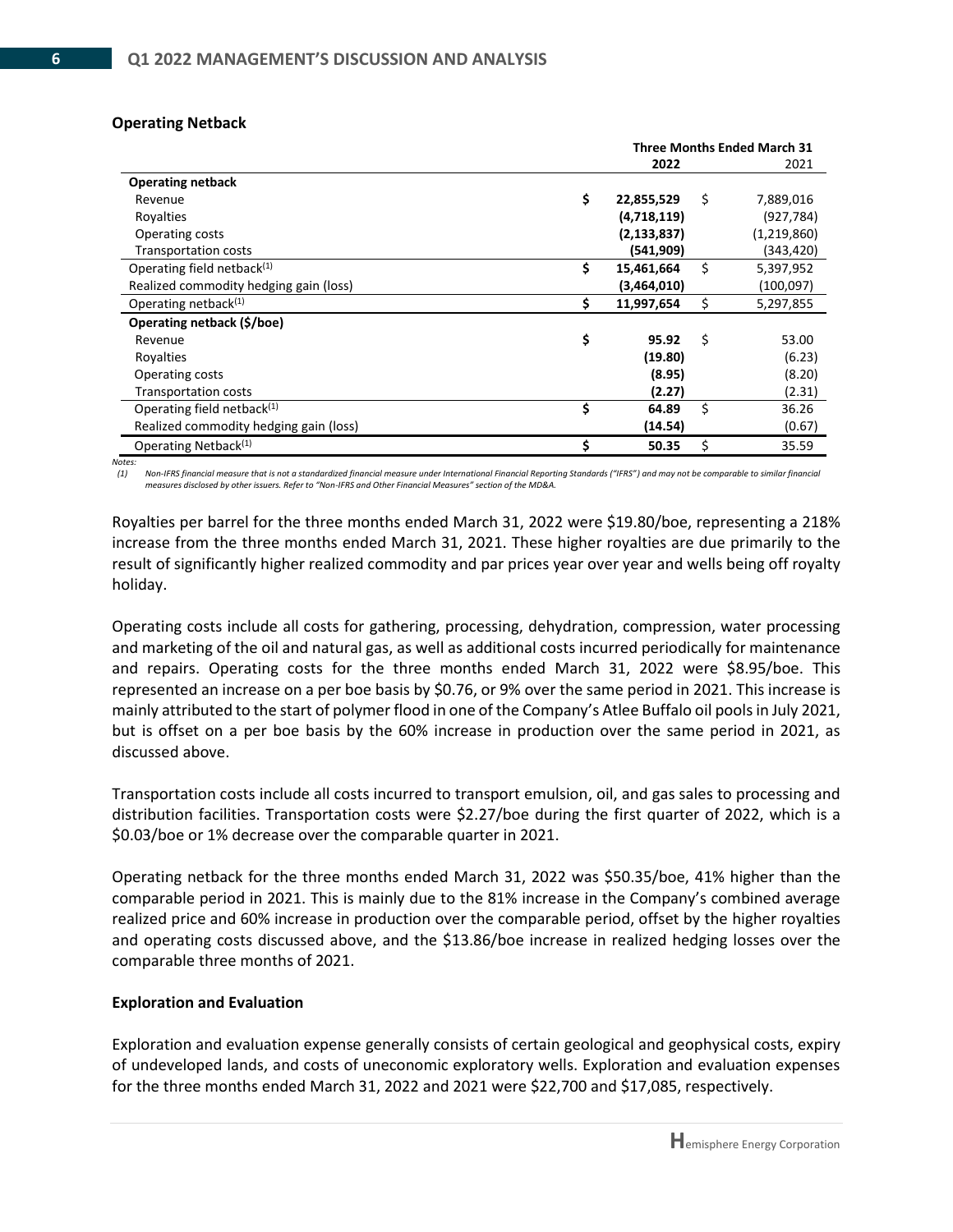|                      | <b>Three Months Ended March 31</b> |  |         |  |
|----------------------|------------------------------------|--|---------|--|
|                      | 2022                               |  | 2021    |  |
| Depletion expense    | 1,664,832                          |  | 920,598 |  |
| Depreciation expense | 125.354                            |  | 26,465  |  |
| Total                | 1,790,185                          |  | 947,062 |  |
| \$ per boe           | 7.51                               |  | 6.36    |  |

#### **Depletion and Depreciation**

The depletion rate is calculated using the unit-of-production method on Proved and Probable oil and natural gas reserves, taking into account the future development costs ("FDC") to develop and produce undeveloped and non-producing reserves.

Depletion and depreciation expenses for the three months ended March 31, 2022 increased to \$7.51/boe from \$6.36/boe for the same period in 2021. The increase in depletion expense for the quarter ended March 31, 2022 over the comparable period in 2021 is primarily due to amortization of significantly increased production over a marginally larger reserve base from the Company's December 31, 2021 independent engineer's evaluation report as prepared by McDaniel and Associates Consultants Ltd.

#### **Impairment**

At March 31, 2022, the Company performed an assessment of potential impairment or reversal indicators on each of its Cash Generating Units (CGUs), and management determined that there were no indicators of impairment or reversal identified. As such no impairment test on its petroleum and natural gas assets was required (March 31, 2021 - \$nil impairment).

#### **Capital Expenditures**

|                                           | <b>Three Months Ended March 31</b> |  |           |  |
|-------------------------------------------|------------------------------------|--|-----------|--|
|                                           | 2022                               |  | 2021      |  |
| Land and lease                            | 101.696                            |  | 3,932     |  |
| Geological and geophysical                | 375.366                            |  | 163,828   |  |
| Drilling and completions                  | 889.371                            |  | 119,535   |  |
| Facilities and infrastructure             | 427.806                            |  | 794,288   |  |
| Total capital expenditures <sup>(1)</sup> | 1,794,239                          |  | 1,081,584 |  |

*Notes:*

*(1) Non-IFRS financial measure that is not a standardized financial measure under International Financial Reporting Standards ("IFRS") and may not be comparable to similar financial measures disclosed by other issuers. Refer to "Non-IFRS and Other Financial Measures" section of the MD&A.*

The capital spent during the three months ended March 31, 2022 included exploration activities, as well as completion and tie-in work required to bring four Atlee F pool wells drilled in late 2021 on production.

#### **General and Administrative**

|                                        | <b>Three Months Ended March 31</b> |            |  |            |
|----------------------------------------|------------------------------------|------------|--|------------|
|                                        |                                    | 2022       |  | 2021       |
| Gross general and administrative       |                                    | 892.243    |  | 814.505    |
| Capitalized general and administrative |                                    | (234, 664) |  | (137, 655) |
| Total                                  |                                    | 657.579    |  | 676,850    |
| $$$ per boe                            |                                    | 2.76       |  | 4.55       |

General and administrative ("G&A") expenses decreased slightly on an absolute basis and on a per boe basis by \$1.79/boe for the three months ended March 31, 2022 over the comparable period in 2021. The decrease on a per boe basis is essentially due to higher production volumes in the first quarter of 2022, as discussed in the production section above.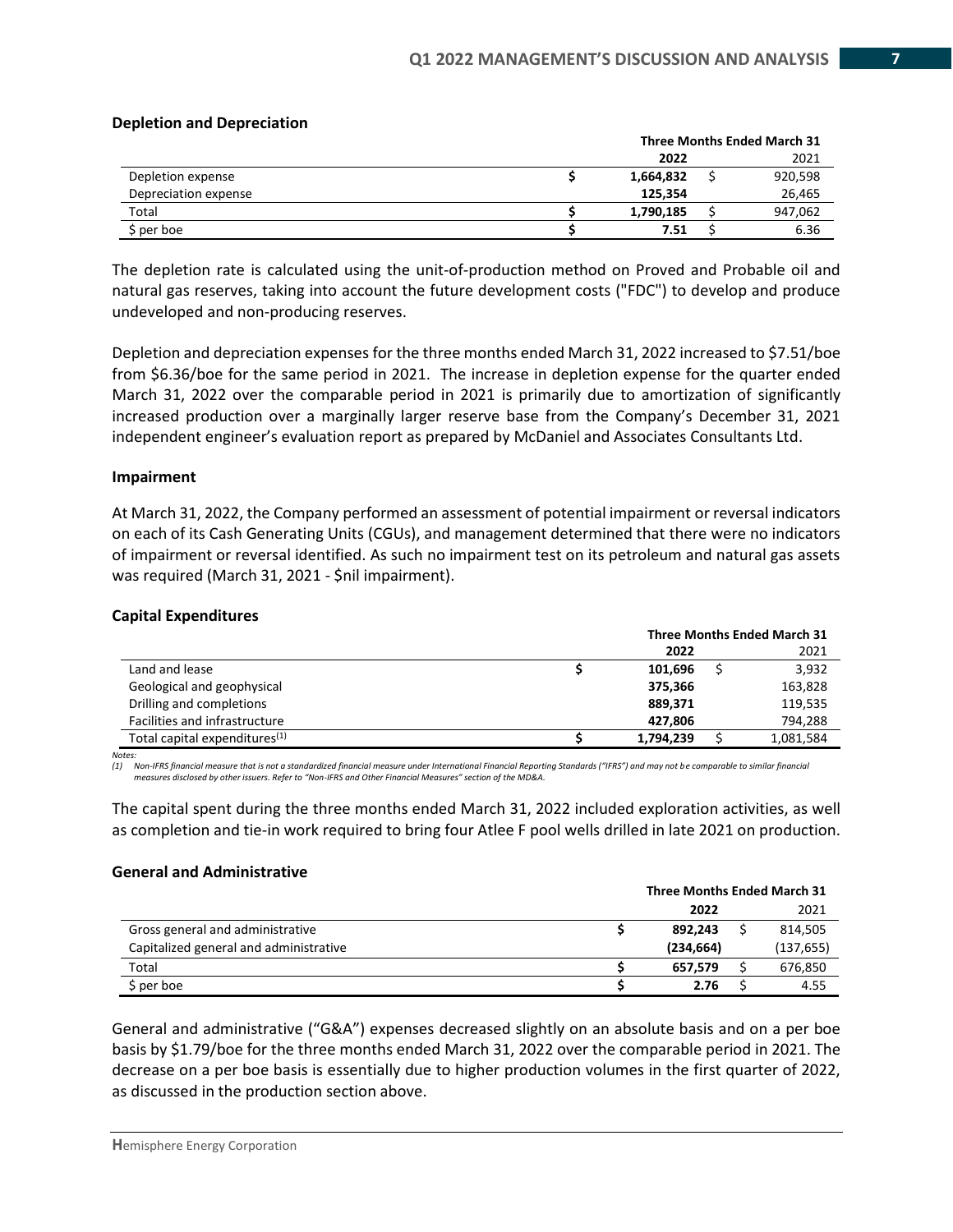The Company capitalizes some general and administrative expenses which can be attributed to any costs incurred during the period relating to its development and exploration activities. For the three months ended March 31, 2022, capitalized general and administrative expenses increased by \$97,010 over the comparable period in 2021, which is commensurate with the increase in gross G&A expenses.

#### **Share-based Payments**

Share-based payments are non-cash expenses which reflect the estimated value of stock options issued to directors, employees and consultants of the Company.

In March of 2022, the Company granted 50,000 stock options to a field operator at an exercise price of \$1.41 over ten years, all of which vested immediately. The Company uses a Black & Scholes option pricing model to calculate the fair value of stock option grants where the corresponding expense is recognized over the option vesting period. The total valuation of the options from grants in the three months ended March 31, 2022, was \$63,630, all of which was expensed as stock-based compensation.

|                                       | <b>Three Months Ended March 31</b> |  |      |  |
|---------------------------------------|------------------------------------|--|------|--|
|                                       | 2022                               |  | 2021 |  |
| Share-based payments (recovery)       | 63.630                             |  |      |  |
| Total share-based payments (recovery) | 63.630                             |  |      |  |

#### **Finance Expense**

|                                                | <b>Three Months Ended March 31</b> |           |    |           |
|------------------------------------------------|------------------------------------|-----------|----|-----------|
|                                                |                                    | 2022      |    | 2021      |
| Loan interest                                  |                                    | 248.494   | \$ | 547,041   |
| Lease interest                                 |                                    | 40,545    |    | 8,702     |
| Loss/(gain) in fair value of warrant liability |                                    | 2,319,468 |    | 1,486,766 |
| Accretion of debt issuance costs               |                                    |           |    | 54,891    |
| Amortization of deferred charges               |                                    |           |    | 48,792    |
| Accretion of decommissioning liabilities       |                                    | 38,549    |    | 25,592    |
| Total finance expense                          |                                    | 2,647,056 | s  | 2,171,783 |
| Total \$ per boe                               |                                    | 11.11     | \$ | 14.59     |
| Loan interest \$ per boe                       |                                    | 1.04      | S  | 3.68      |

Loan interest for the three months ended March 31, 2022 decreased by \$298,547 or 55%, over the comparable period in 2021 which is the result of a 48% reduction in the principle of the Term Loan/Bank Debt via repayments, combined with a decrease in interest rates for the quarters upon which the new Bank Credit Facility interest is calculated. The Company also recorded \$40,545 of lease interest on rightof-use assets liability under IFRS 16 for the three months ended March 31, 2022. The finance expense per boe for interest only has decreased by 72% over the comparable three month period in 2021, due primarily to the aforementioned decrease in loan principal and borrowing cost.

Accretion of decommissioning liabilities represents the adjusted present value of the Company's decommissioning obligations which include the abandonment and reclamation costs associated with wells and facilities. During the three months ended March 31, 2022, accretion expense increased by 51% over the comparable quarter in 2021.

For the three months ended March 31, 2022, the Company recognized a remeasurement loss of \$2,319,468 (\$1,786,766 loss for comparable period in 2021). The Company issued 13,750,000 warrants to a third-party lender on September 15, 2017 in conjunction with its term loan. Each warrant entitled the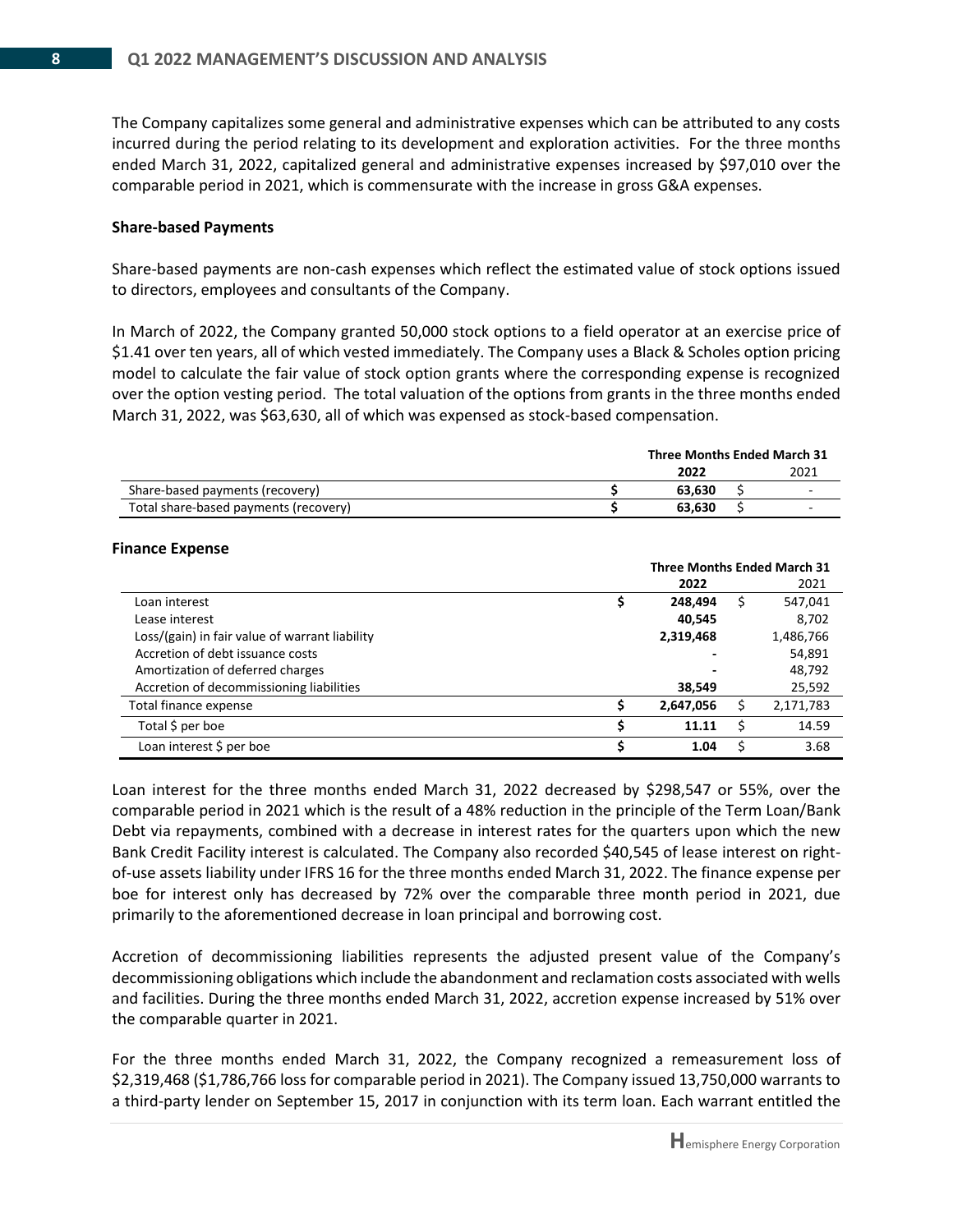holder to purchase one common share of Hemisphere at an exercise price of \$0.28 per share prior to September 15, 2022. The exercise price of the warrants represented a 40% premium to the 30-day volume weighted average price ("VWAP") of Hemisphere's common shares at market close on September 14, 2017. The warrants are subject to a forced exercise clause which applies upon a 30-day VWAP equaling or exceeding \$1.40 per share. The warrants are non-transferable.

During the fourth quarter of 2021, the holder did a cashless exercise of 25% of the warrants at a \$0.846 30-day VWAP resulting in the issuance of 2,299,851 common shares for the exercise cost of 3,437,500 warrants at \$0.28 per share. This resulted in a non-cash loss for warrant revaluation and a transfer from warrant liability to share capital of \$1,945,625. After this exercise, the holder had 10,312,500 exercisable warrants remaining.

On April 15, 2022 the holder did a cashless exercise of the remaining 10,312,500 warrants at a \$1.4367 30-day VWAP resulting in the issuance of 8,302,686 common shares for the exercise cost of 2,009,814 warrants at \$0.28 per share. There are no warrants outstanding after this exercise.

The warrants are classified as a financial liability as a result of a cashless exercise provision. In no event will the Company be required to settle the warrants through a cash payment. The fair value of the warrants is revalued every quarter using the Black & Scholes pricing model. Valuations for the current and previous quarter were calculated with the following inputs:

|                         | March 31, 2022 | December 31, 2021 |
|-------------------------|----------------|-------------------|
| <b>Share Price</b>      | 1.51           | 0.99              |
| Risk-free interest rate | 2.80%          | 1.25%             |
| Expected life (years)   | 0.46           | 0.71              |
| Expected volatility     | 51%            | 58%               |

#### **Tax Pools**

The Company has approximately \$54.5 million (2020 - \$60.2 million) of tax pools available to be applied against future income for tax purposes. Based on available pools and current commodity prices, the Company expects to incur income tax payable in 2022 and any taxes payable beyond this will primarily be a function of commodity prices, capital expenditures and production volumes.

|                                               | <b>Deduction Rate</b> | December 31, 2021 | December 31, 2020 |            |  |
|-----------------------------------------------|-----------------------|-------------------|-------------------|------------|--|
| Canadian exploration expense (CEE)            | 100%                  | 3,336,823         | S                 | 3,336,823  |  |
| Canadian development expense (CDE)            | 30%                   | 18,235,053        |                   | 19,655,797 |  |
| Canadian oil and gas property expense (COGPE) | 10%                   | 3,995,066         |                   | 4,438,962  |  |
| Non-capital losses carry forwards (NCL)       | 100%                  | 27,599,254        |                   | 31,174,540 |  |
| Undepreciated capital cost (UCC)              | 20-55%                | 612.354           |                   | 811.977    |  |
| Share issuance costs and other                | Various               | 698.041           |                   | 748,801    |  |
| <b>Total</b>                                  |                       | 54,476,591        |                   | 60,166,900 |  |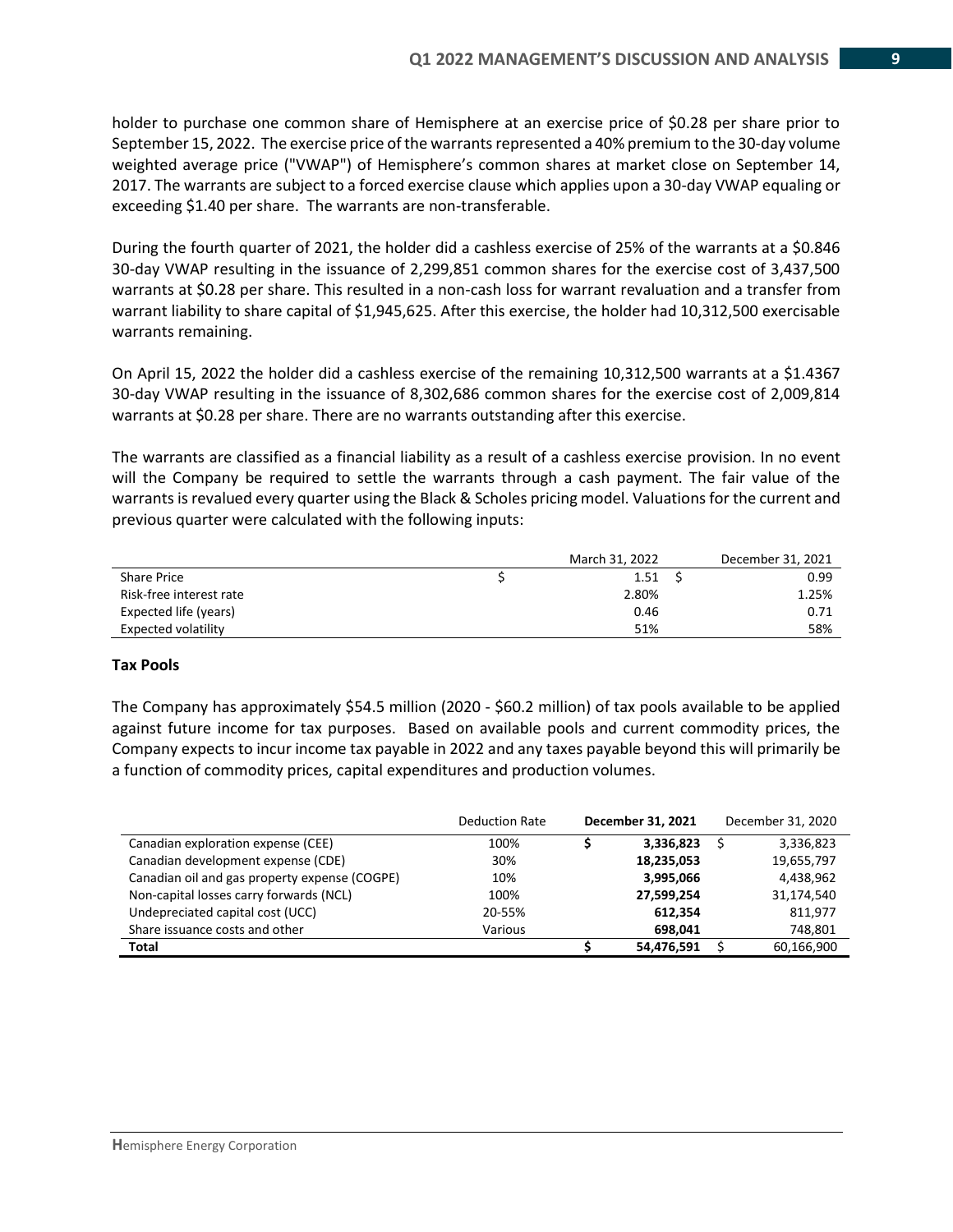## **Summary of Quarterly Results**

|                                          | 2022       | 2021       |            |             |            | 2020        |            |             |  |  |  |
|------------------------------------------|------------|------------|------------|-------------|------------|-------------|------------|-------------|--|--|--|
|                                          | Mar. 31    | Dec. 31    | Sep. 30    | Jun. 30     | Mar. 31    | Dec. 31     | Sep. 30    | Jun. 30     |  |  |  |
|                                          | $Q1^{(1)}$ | $Q4^{(2)}$ | $Q3^{(3)}$ | $Q2^{(4)}$  | $Q1^{(5)}$ | $Q4^{(6)}$  | $Q3^{(7)}$ | $Q2^{(8)}$  |  |  |  |
| Average daily production (boe/d)         | 2,648      | 2.164      | 1,671      | 1.786       | 1,654      | 1,522       | 1.686      | 1,645       |  |  |  |
| Heavy oil and natural gas revenue        | 22,855,529 | 14,731,395 | 10,431,678 | 10,087,725  | 7,889,016  | 5,354,596   | 5,889,668  | 2,452,793   |  |  |  |
| Cash provided by operating activities    | 8,211,734  | 4,954,474  | 5,472,915  | 4,741,719   | 3,202,500  | 2,127,640   | 3,087,951  | 816,755     |  |  |  |
| Net income (loss)                        | 4,618,321  | 5,435,297  | 2,308,838  | (3,593,747) | 1,767,336  | (1,501,079) | 1,473,572  | (2,953,424) |  |  |  |
| Per share, basic share                   | 0.05       | 0.06       | 0.03       | (0.04)      | 0.02       | (0.02)      | 0.02       | (0.04)      |  |  |  |
| Combined average realized price (\$/boe) | 95.92      | 73.99      | 67.87      | 62.06       | 53.00      | 38.24       | 37.96      | 16.38       |  |  |  |

*Notes:*

*(1) The increases in revenue and cash provided by operating activities are due primarily to an increase in production and realized commodity prices.*

*(2) The increases in revenue and cash provided by operating activities are due primarily to an increase in production and realized commodity prices.*

*(3) The increases in revenue and cash provided by operating activities are due primarily to an increase in realized commodity prices.*

*(4) The increases in revenue and cash provided by operating activities are due primarily to an increase in realized commodity prices.*

*(5) The increases in revenue and cash provided by operating activities are due primarily to an increase in realized commodity prices. (6) The decreases in revenue and cash provided by operating activities are due primarily to a decrease in production and realized commodity prices.*

*(7) The increases in revenue and cash provided by operating activities are due primarily to an increase in realized commodity prices.*

*(8) The decreases in revenue and cash provided by operating activities are due primarily to a decrease in production and realized commodity prices.*

## **Outstanding Share Capital**

|                                        | May 17, 2022 | March 31, 2022 | December 31, 2021 |
|----------------------------------------|--------------|----------------|-------------------|
| Fully diluted share capital            |              |                |                   |
| Common shares issued and outstanding   | 101,816,839  | 92,370,653     | 91,289,653        |
| Stock options                          | 5,224,000    | 6,314,000      | 7,424,000         |
| Warrants                               | -            | 10,312,500     | 10,312,500        |
| Total fully diluted shares outstanding | 106,800,839  | 108,997,153    | 109,026,153       |

On July 14, 2021, the Company announced the renewal of its normal course issuer bid (NCIB), to purchase and cancel, from time to time, up to 7,687,830 common shares of the Company until July 13, 2022. During the six months ended December 31, 2021, the Company did not repurchase any shares under the NCIB. For the quarter ended March 31, 2022, the Company purchased and cancelled 79,000 shares under the NCIB for \$99,540 at an average cost of \$1.26 per share. Subsequent to the quarter end, the Company has repurchased additional NCIB shares as disclosed below.

During the quarter ended March 31, 2022, the Company issued 1,160,000 shares for stock options exercised through the Employee Stock Option Plan, at an average exercise price of \$0.25 per share. In March 2022, the Company granted 50,000 stock options to a field operator of the Company at an exercise price of \$1.41 each, all of which vested immediately.

Subsequent to the year ended March 31, 2022:

- a) The Company has purchased and cancelled an additional 186,500 shares under the NCIB at an average cost of \$1.44 per share.
- b) The Company issued 1,090,000 shares for stock options exercised for proceeds of \$260,750.
- c) On April 15, 2022 the Company issued 8,302,686 shares for the cashless exercise of the remaining 10,312,500 warrants at a \$1.4367 30 day VWAP resulting in the issuance of 8,302,686 common shares, utilizing 2,009,814 warrants at \$0.28 per share.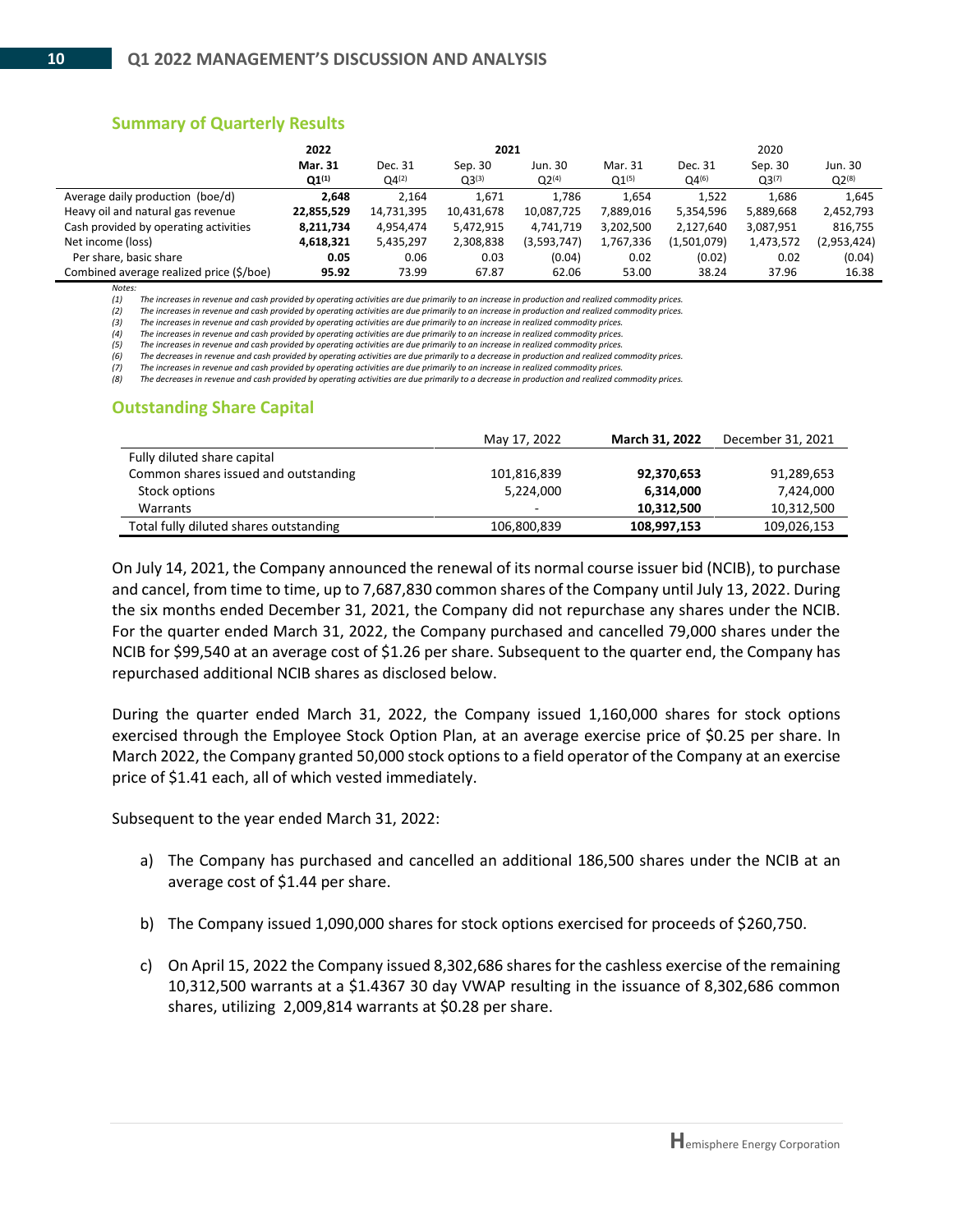| <b>Exercise Price</b> | <b>Grant Date</b>               | <b>Expiry Date</b> | <b>Balance Outstanding</b> | <b>Balance Exercisable</b> |
|-----------------------|---------------------------------|--------------------|----------------------------|----------------------------|
|                       |                                 |                    | May 17, 2022               | May 17, 2022               |
| \$0.25                | September 21, 2017              | September 21, 2022 | 2,224,000                  | 2,224,000                  |
| \$0.12                | March 1, 2019                   | March 1, 2024      | 50.000                     | 50,000                     |
| \$0.12                | June 17, 2020                   | June 17, 2025      | 1,160,000                  | 1,160,000                  |
| \$0.91                | December 17, 2021               | December 17, 2031  | 1,740,000                  | 1,740,000                  |
| \$1.41                | March 17, 2022                  | March 17, 2032     | 50.000                     | 50,000                     |
|                       |                                 |                    | 5,224,000                  | 5,224,000                  |
|                       | Weighted-average exercise price | \$0.45             | \$0.45                     |                            |

The Company has the following stock options that are outstanding and exercisable as at May 17, 2022:

## **Liquidity and Capital Management**

The Company's approach to managing liquidity risk is to ensure, as far as possible, that it will have sufficient liquidity to meet its liabilities when they become due, under both normal and stressed conditions, without incurring unacceptable losses or risking damage to the Company.

The Company prepares annual capital expenditure budgets, which are regularly monitored and updated as considered necessary. Further, the Company utilizes authorizations for expenditures on both operated and non-operated projects to further manage capital expenditures. The Company also attempts to match its payment cycle with collection of crude oil and natural gas revenues on the 25<sup>th</sup> of each month.

Hemisphere released its 2022 guidance in January 2022. The Company's Board of Directors approved a 2022 capital expenditure program of \$9 million, of which the entire capital program is expected to be funded by Hemisphere's projected 2022 Adjusted Funds Flow (AFF), see Non-IFRS and Other Financial Measures, of approximately \$37 million. The projected AFF will be used for discretionary purposes, which may include repayment of debt, potential acceleration of other development or exploration projects, acquisitions, and return of capital to shareholders through Hemisphere's NCIB program and/or dividends.

Management's forecasts may change materially based upon actual prices received, changes in future strip pricing, production volumes, operating costs, activity levels, cash flows, and the timing thereof and other factors which may or may not be within the control of the Company. The economic climate may lead to adverse changes in cash flow, working capital levels or debt balances, which may also have a direct impact on the Company's liquidity and ability to generate profits in the future.

a) Financing

The Company's net cash used in financing activities during the three months ended March 31, 2022 was \$2,896,521 (\$1,512,583 March 2021). These activities are primarily a reduction of bank debt of \$2,990,634, plus shares purchased under the NCIB, and lease liability payments in the period, offset by proceeds received from stock option exercises.

b) Bank Debt

On July 27, 2021, the Company entered into a two year committed and extendible term facility with a Canadian Bank (the "Lender") providing for borrowings of up to \$35,000,000 (the "Credit Facility"). As part of entering into the Credit Facility, the Company has fully repaid and terminated its former term loan with a third-party lender (see below).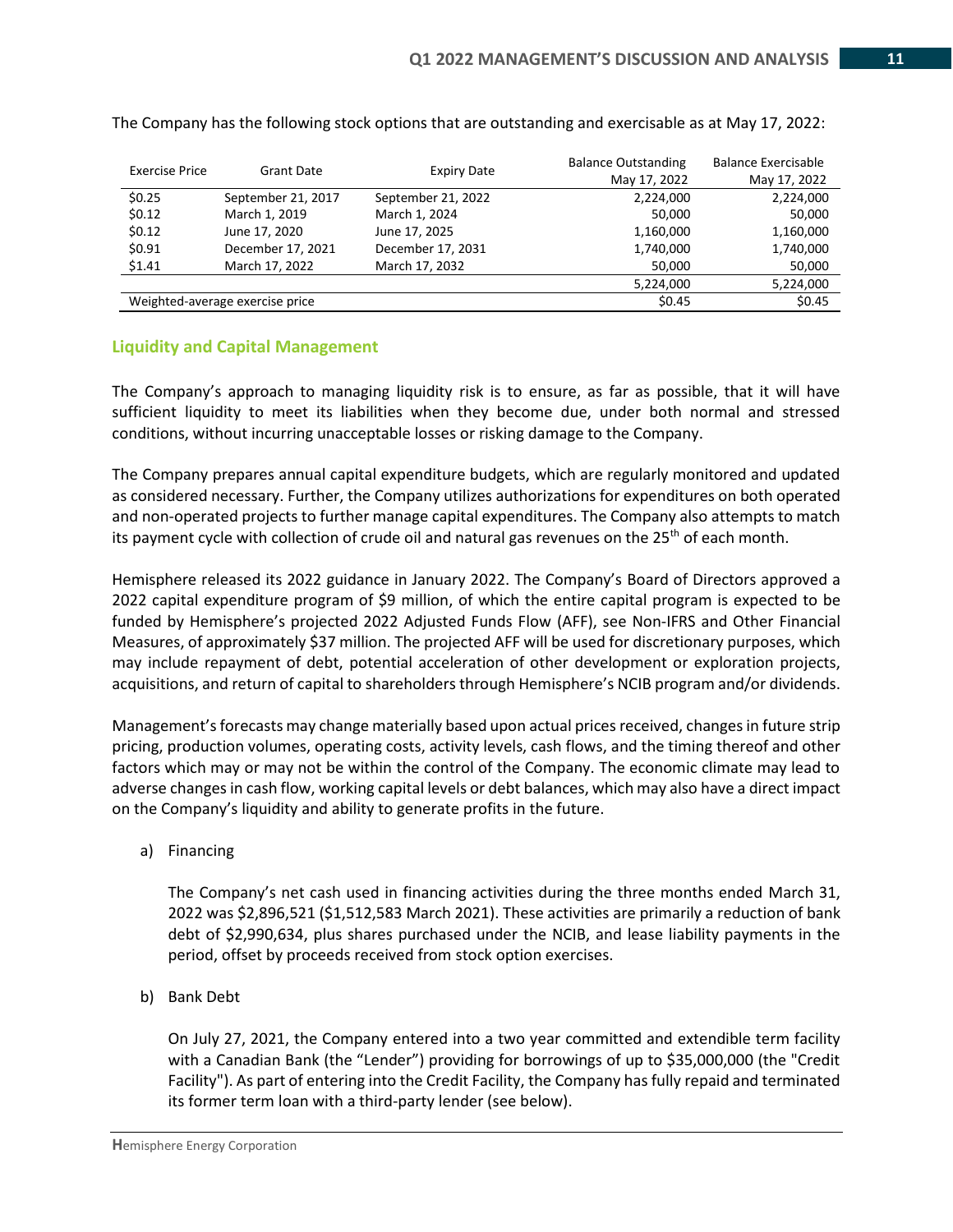The Credit Facility has an initial term date of May 31, 2022 (the "Term Date"), which is extendible at that time and on an annual basis for an additional 365 days upon request of the Company. The Credit Facility has a maturity date of May 31, 2023. If the term it is not extended on May 31, 2022, additional advances would not be permitted and any outstanding advances would become repayable at May 31, 2023. The Credit Facility is secured by a floating charge debenture and a general security agreement on the assets of the Company.

As at March 31, 2022, the Company had drawn \$12.5 million on the Credit Facility. There are standard reporting covenants under the Credit Facility and a financial covenant for the Company to maintain working capital above a ratio of 1.00 to 1.00. Working capital for the covenant is defined as current assets, less current liabilities, excluding fair value of financial instruments and warrant liability, plus the undrawn amount available under the credit facility. The Company was in compliance with these standard reporting covenants and the financial covenant with a working capital ratio of 5.61 to 1.00 as at March 31, 2022.

Under the Credit Facility, advances can be drawn as prime rate loans and bear interest at the bank's prime lending rate plus interest rates between 2.50% and 3.50%. Advances may also be drawn as guaranteed notes/banker's acceptances and letters of credit, subject to Canadian interest benchmark rates plus margins ranging from 3.50% to 4.50%. Standby fees are charged on the undrawn portion of the Credit Facility at rates ranging from 0.875% to 1.125%. These interest rates, fees and margins vary based on adjusted debt to earnings metrics determined at each quarter end for the preceding 12 months.

The renewal of the available lending limit of the Credit Facility is scheduled for May 31, 2022 and is based on the Lenders' interpretation of the Company's reserves and future commodity prices. There can be no assurance that the amount or terms of the Credit Facility will not be adjusted at the next semi-annual review. In the event that the lender reduces the Credit Facility's borrowing base below the amount drawn at the time of the redetermination, the Company would have 45 days to eliminate any borrowing base shortfall by repaying the amount drawn in excess of the redetermined borrowing base. Repayments of principal are not required provided that the borrowings under the facility do not exceed the authorized borrowing amount and the Company is in compliance with all covenants, representations and warranties.

#### c) Term Loan

On September 15, 2017, the Company entered into a first lien senior secured credit agreement (the "Credit Agreement") with a third-party lender (the "Lender") providing for a multi-draw, nonrevolving term loan facility of a maximum aggregate principal amount of up to US\$35.0 million. Security granted by the Company under the Credit Agreement included a demand debenture for US\$75.0 million which provides for a first ranking security interest and floating and fixed charges over all of the real and personal property present and after acquired of the Company.

On July 27, 2021, the Company terminated this term loan with repayment of the full gross balance outstanding in the amount of US\$17.75 million (CAD\$22,471,500) from proceeds of the bank debt, as discussed above.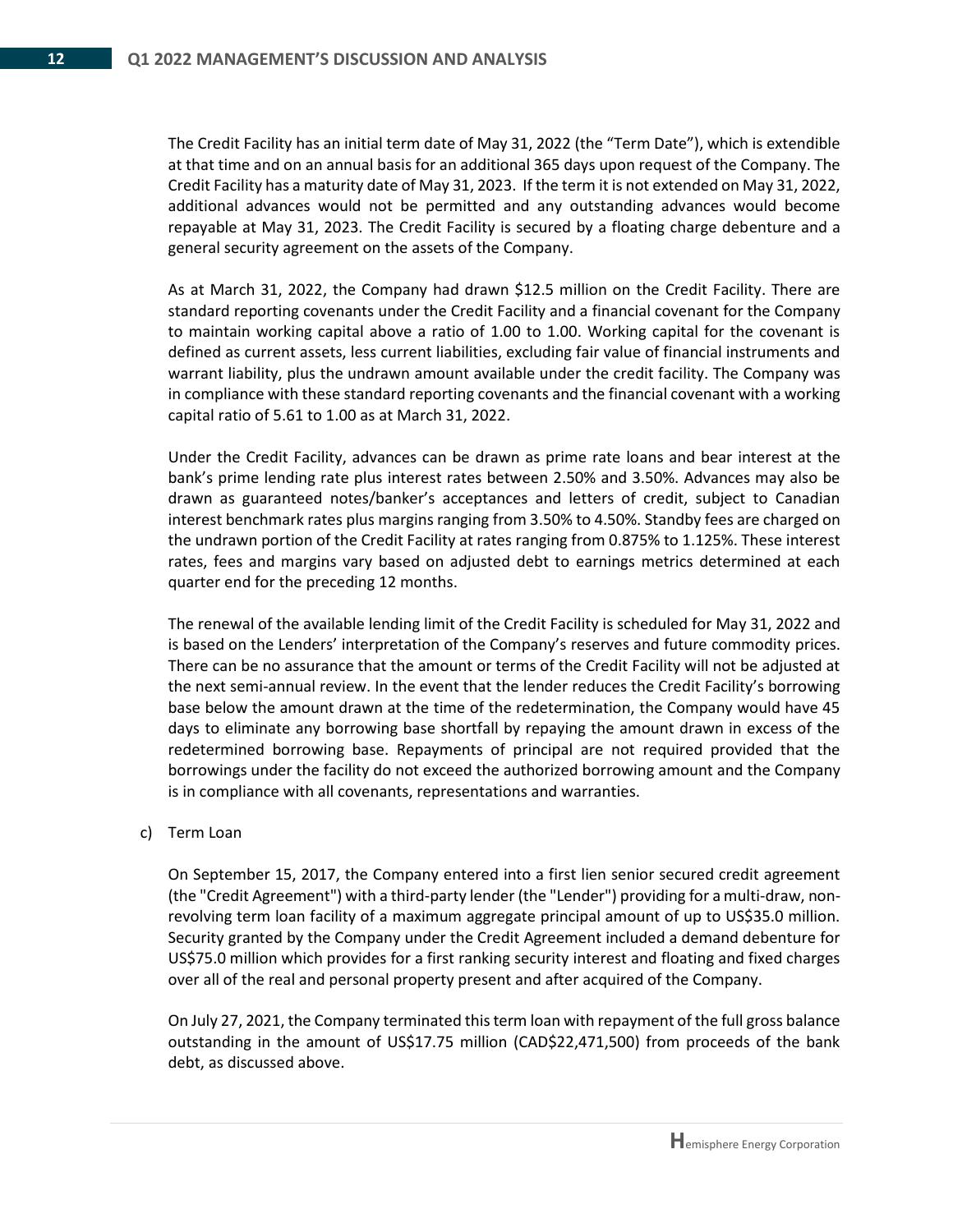#### d) Capital Management

The Company manages its capital with the following objectives:

- Ensure sufficient flexibility to achieve the Company's ongoing business objectives including the replacement of production, funding of future growth opportunities, and pursuit of accretive acquisitions; and
- Maximize shareholder return through enhancing the Company's share value.

As part of its capital management process the Company prepares budgets and forecasts, which are used by management and the Board of Directors to direct and monitor the strategy and ongoing operations and liquidity of the Company. Budgets and forecasts are subject to significant judgment and estimates relating to activity levels, future cash flows and the timing thereof and other factors which may or may not be within the control of the Company.

The Company monitors its capital structure and makes adjustments according to market conditions in an effort to meet its objectives given the current outlook of the business and industry in general. The capital structure of the Company is composed of shareholders' equity and the bank debt. The Company may manage its capital structure by issuing new shares, repurchasing outstanding shares, utilizing its bank debt, issuing new debt instruments, other financial or equitybased instruments, adjusting capital spending, or disposing of assets. The capital structure is reviewed on an ongoing basis.

#### **Commitments**

|                 | 2022    | 2023    | 2024           | 2025    | 2026    | 2027    | 2028                     | Total     |
|-----------------|---------|---------|----------------|---------|---------|---------|--------------------------|-----------|
| Office lease    | 49.725  | 27.625  | $\overline{a}$ | $\sim$  | $\sim$  |         | $\overline{\phantom{0}}$ | 77.350    |
| Other leases    | 35.699  | 44.722  | 59.898         | 19.466  | 19.466  | 19.466  | 18.216                   | 216.933   |
| Equipment lease | 322.101 | 429.468 | 429.468        | 429.468 | 423.336 | 355.902 | 326.244                  | 2,715,987 |
|                 | 407.525 | 501.815 | 489.366        | 448.934 | 442.802 | 375.368 | 344.460                  | 3,010,270 |

#### **Off-Balance Sheet Arrangements**

The Company has not entered into any off-balance sheet transactions.

## **Related Party Transactions**

Compensation to key executive personnel, consisting of the Company's officers, directors and Chairman, was paid as follows:

|                    | Three Months Ended March 31 |  |         |  |
|--------------------|-----------------------------|--|---------|--|
|                    | 2022                        |  | 2021    |  |
| Salaries and wages | 307.000                     |  | 285.000 |  |

#### **Proposed Transactions**

As of the effective date, there are no outstanding proposed transactions.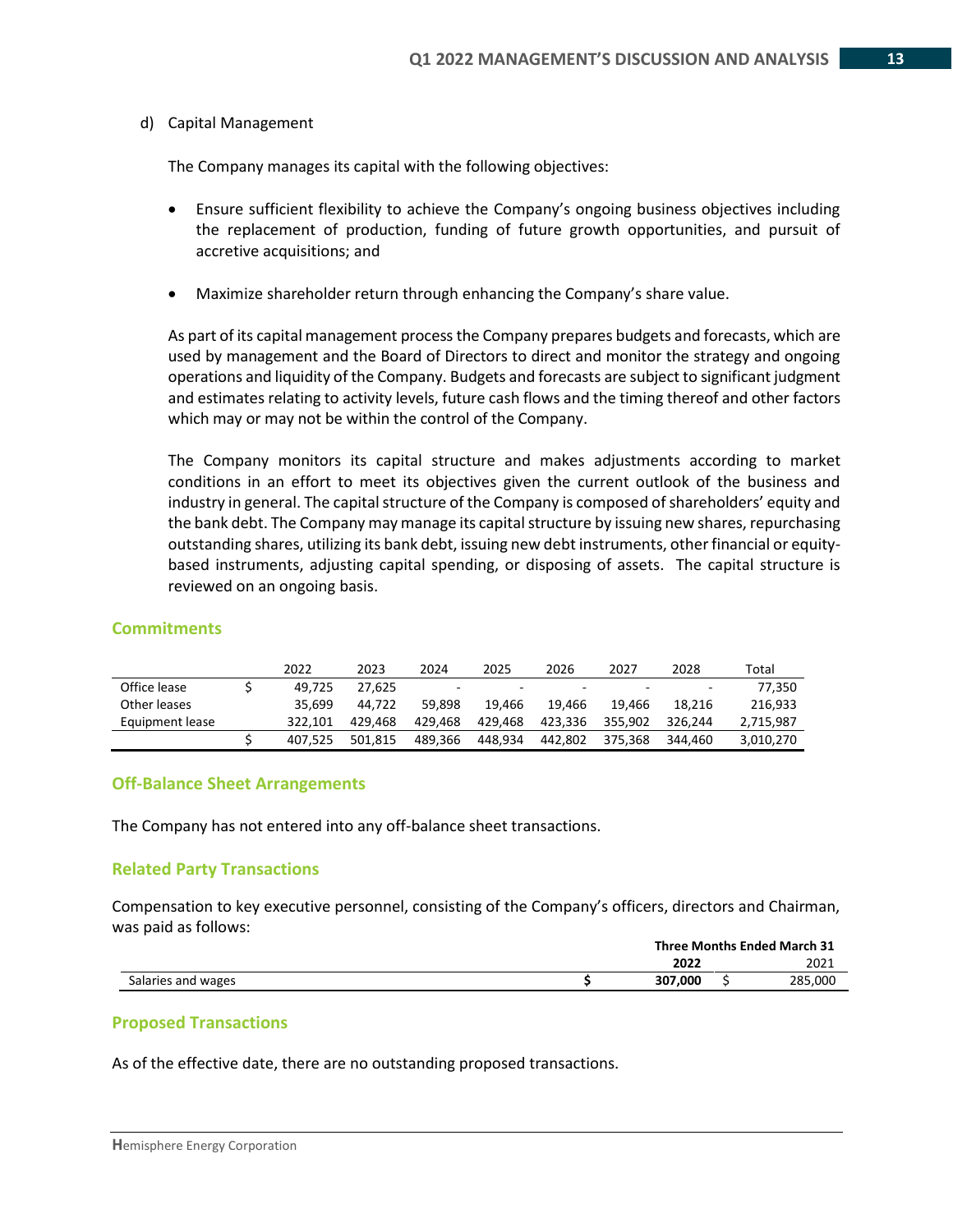## **Changes in Accounting Policies**

As of the effective date, there are no changes in accounting policies.

#### **Risks**

The Company's activities expose it to a variety of risks that arise as a result of its exploration, development, production and financing activities. These risks and uncertainties include, among other things, volatility in market prices for crude oil and natural gas, general economic conditions in Canada, the US and globally and other factors described under "Risk Factors" in Hemisphere's most recently filed Annual Information Form which is available on the Company's website at www.hemisphereenergy.ca or on SEDAR at www.sedar.com. Readers are cautioned that this list of risk factors should not be construed as exhaustive.

The following provides information about the Company's exposure to some risks associated with the oil and gas industry, as well as the Company's objectives, policies and processes for measuring and managing risk.

#### **Business Risk**

Oil and gas exploration and development involves a high degree of risk whereby many properties are ultimately not developed to a producing stage. There can be no assurance that the Company's future exploration and development activities will result in discoveries of commercial bodies of oil and gas. Whether an oil and gas property will be commercially viable depends on a number of factors including the particular attributes of the reserve and its proximity to infrastructure, as well as commodity prices and government regulations, including regulations relating to prices, taxes, royalties, land tenure, land use, and environmental protection. The exact effect of these factors cannot be accurately predicted, and the combination of these factors may result in an oil and gas property not being profitable.

#### **Credit risk**

Credit risk is the risk of financial loss to the Company if a customer or counterparty to a financial instrument fails to meet its payment obligations. This risk arises principally from the Company's receivables from joint operators and oil and natural gas marketers, and reclamation deposits. The credit risk associated with reclamation deposits is minimized substantially by ensuring this financial asset is placed with major financial institutions with strong investment-grade ratings by a primary ratings agency. The credit risk associated with accounts receivable is mitigated as the Company monitors monthly balances to limit the risk associated with collections. The Company does not anticipate any default. There are no balances over 90 days past due or impaired.

The maximum exposure to credit risk is as follows:

|                                 | <b>March 31, 2022</b> |           |  | December 31, 2021 |
|---------------------------------|-----------------------|-----------|--|-------------------|
| Accounts receivable             |                       |           |  |                   |
| Marketing receivables           |                       | 7,688,004 |  | 3,982,461         |
| Trade receivables               |                       | 903,820   |  | 202,146           |
| Receivables from joint ventures |                       | 33.783    |  | 36,102            |
| <b>Reclamation deposits</b>     |                       | 115.535   |  | 115,535           |
|                                 |                       | 8,741,142 |  | 4,336,244         |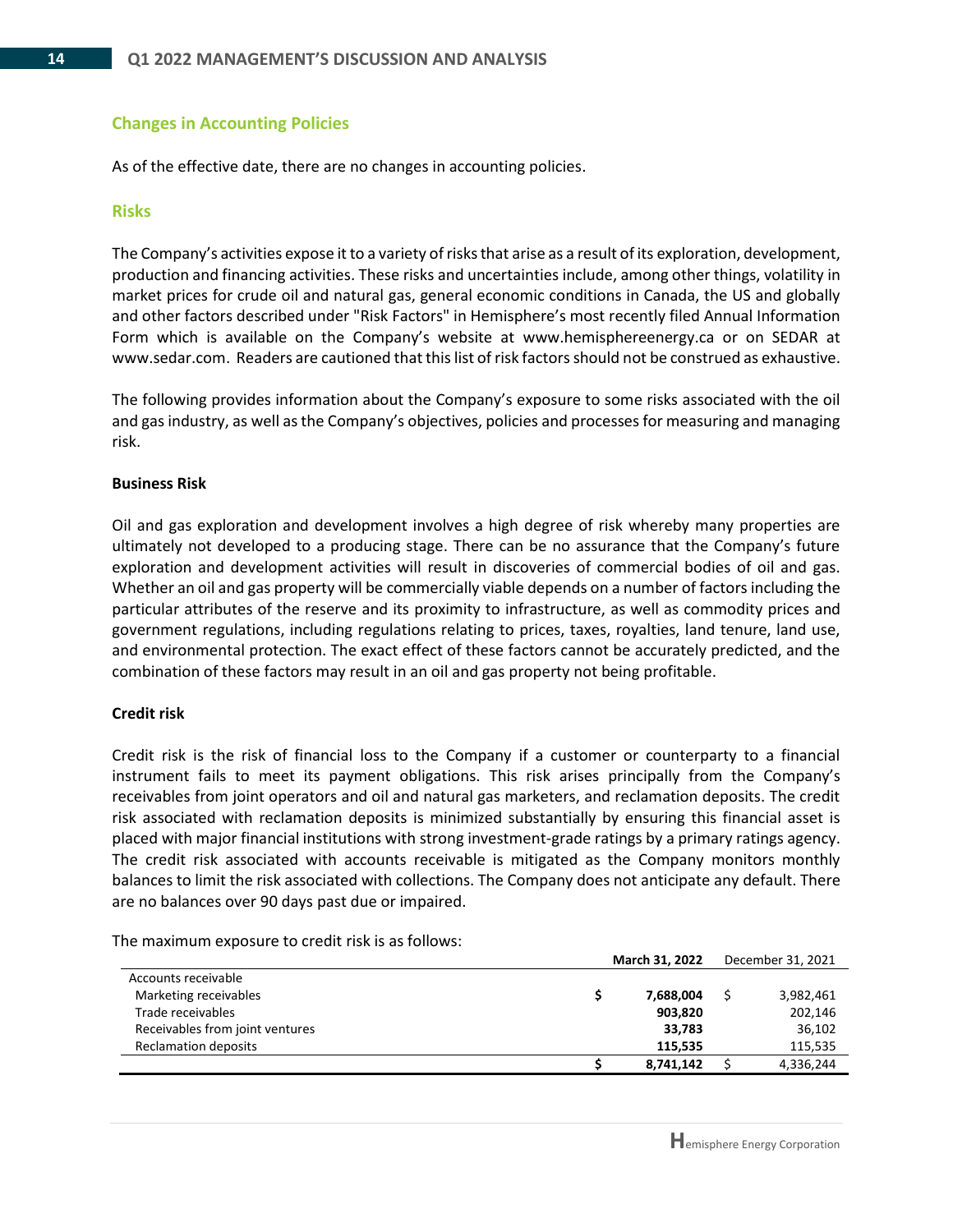The Company sells the majority of its oil production to two major oil marketers and, therefore, is subject to concentration risk which is mitigated by management's policies and practices related to credit risk, as discussed above. Historically, the Company has never experienced any collection issues with its oil marketer.

### **Liquidity risk**

Liquidity risk is the risk that the Company will not be able to meet its financial obligations as they become due. The Company's approach to managing liquidity risk is to ensure, as far as possible, that it will have sufficient liquidity to meet its liabilities when they become due, under both normal and stressed conditions, without incurring unacceptable losses or risking damage to the Company.

The Company also prepares annual capital expenditure budgets, which are regularly monitored and updated as considered necessary. Further, the Company utilizes authorizations for expenditures on both operated and non-operated projects to further manage capital expenditures. The Company will also attempt to match its payment cycle with collection of crude oil and natural gas revenues on the 25th of each month.

In light of the current volatility in oil and gas prices and uncertainty regarding the timing for recovery in such prices as well as pipeline and transportation capacity constraints, management's ability to prepare financial forecasts is challenging. The economic climate may lead to adverse changes in cash flow, working capital levels or debt balances, which may also have a direct impact on the Company's liquidity and ability to generate profits in the future.

At March 31, 2022, the Company had net debt (a non-IFRS measure calculated as current assets, less current liabilities excluding fair value of financial instruments, lease and warrant liabilities, and including the bank debt or gross term loan) of \$8,680,508. The Company funds its operations through operating cash flows and a committed \$35 million two year renewable term credit facility at ATB Financial.

#### **Market risk**

Market risk is the risk that changes in market prices, such as, foreign exchange rates, commodity prices, and interest rates will affect the value of the financial instruments. Market risk is comprised of interest rate risk, foreign currency risk, commodity price risk, and other price risk.

#### *Interest rate risk*

Interest rate risk is the risk that future cash flows will fluctuate as a result of changes in market interest rates. Borrowings under the Company's bank debt are subject to variable interest rates. A one percent change in interest rates would have a \$125,000 annual effect on net income.

## *Foreign currency risk*

The Company's functional and reporting currency is Canadian dollars. The Company does not sell or transact in any foreign currency; except i) the Company's commodity prices are largely denominated in USD, and as a result the prices that the Company receives are affected by fluctuations in the exchange rates between the USD and the Canadian dollar. The exchange rate effect cannot be quantified, but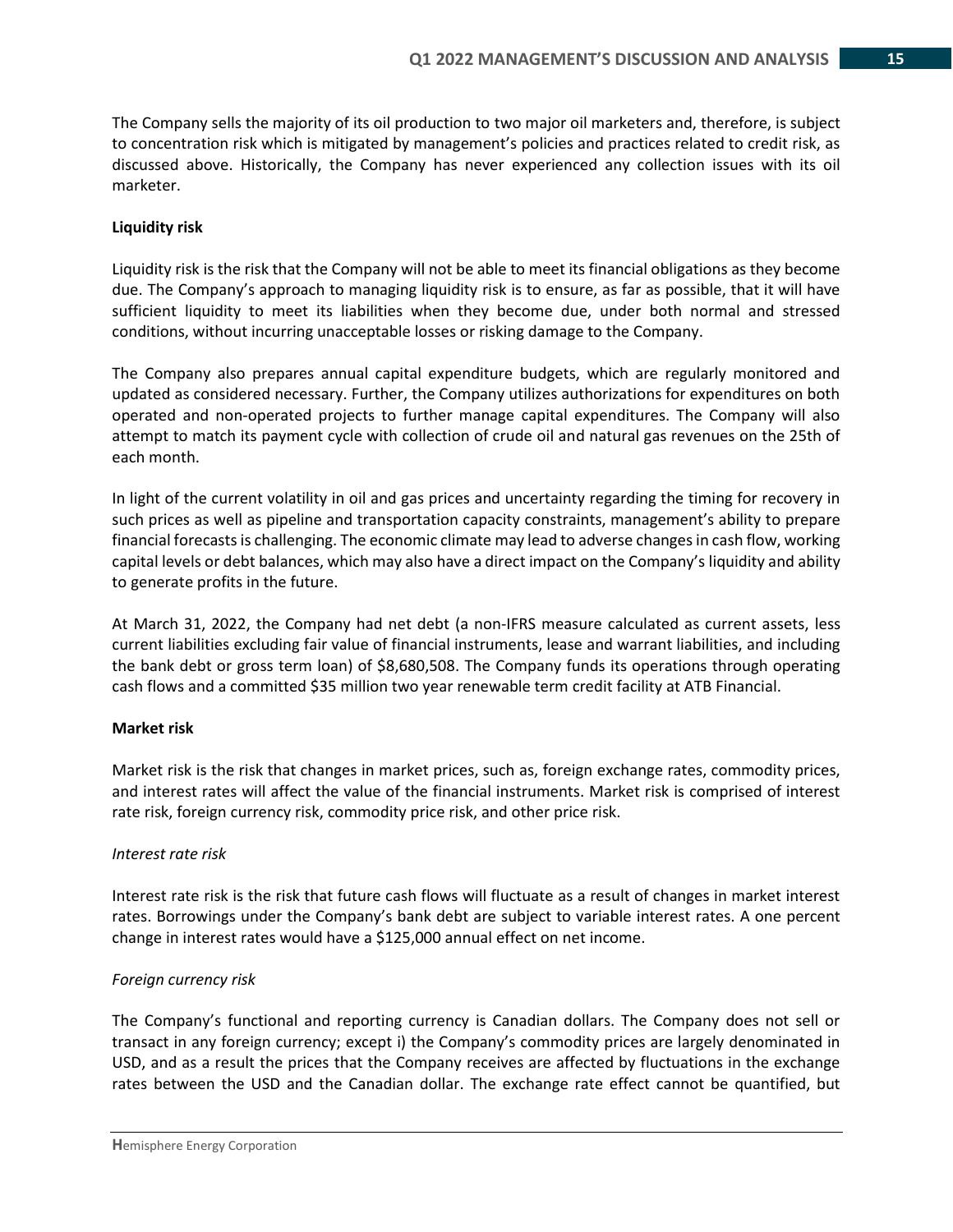generally an increase in the value of the Canadian dollar compared to the USD will reduce the prices received by the Company for its crude oil and natural gas sales.

#### *Commodity price risk*

Commodity prices for petroleum and natural gas are impacted by global economic events that dictate the levels of supply and demand, as well as the relationship between the Canadian dollar and the USD. Significant changes in commodity prices may materially impact the Company's adjusted funds flow from operations, and ability to raise capital. The Company has derivative commodity contracts in place as further disclosed within this MD&A.

#### *Other price risk*

Other price risk is the risk that the fair or future cash flows of a financial instrument will fluctuate due to changes in market prices, other than those arising from interest rate risk, foreign currency risk or commodity price risk. The Company is not exposed to significant other price risk.

#### *COVID-19 Risk*

Hemisphere's business, financial condition and results of operations could be materially and adversely affected by the outbreak of epidemics, pandemics and other public health crises in geographic areas in which it has operations, suppliers, customers or employees, including the global outbreak of COVID-19. The COVID-19 pandemic, given its severity, scale, duration and rapid evolution, and actions that may be taken by governmental authorities in response thereto, has resulted, and may continue to result in, among other things: increased volatility in financial markets and foreign currency exchange rates; disruptions to global supply chains; labour shortages; reductions in trade volumes; temporary operational restrictions and restrictions on gatherings greater than a certain number of individuals, shelter in place declarations and quarantine orders, business closures and travel bans; an overall slowdown in the global economy; political and economic instability; and civil unrest. In particular, the COVID-19 pandemic has resulted in, and may continue to result in, a reduction in the demand for, and prices of, commodities that are closely linked to Hemisphere's financial performance, including oil and natural gas, and also increases the risk that storage for oil could reach capacity in certain geographic locations in which Hemisphere operates. A prolonged period of decreased demand for, and prices of, these commodities, and any applicable storage constraints, has resulted in, and may continue to result in, the Company shutting-in production, which could adversely impact the Company's business, financial condition and results of operations.

The Company is also subject to risks relating to the health and safety of its personnel, as well as the potential for a slowdown or temporary suspension of its operations in locations impacted by an outbreak, increased labour and fuel costs and regulatory changes. Hemisphere has implemented health and safety measures at Hemisphere's facilities and offices to limit the risk of transmission of COVID-19. Additionally, Hemisphere follows posted health guidelines, as and when posted, to protect the health of its employees and decrease the potential impact of serious illness, including COVID-19, on its operations. However, should an employee of, or visitor to, any of Hemisphere's facilities or offices become infected with COVID-19, it could place Hemisphere's entire workforce at risk, which could result in the suspension of operations at one or more of Hemisphere's facilities. Such a suspension in operations could also be mandated by governmental authorities in response to the COVID-19 pandemic, and outbreaks of variant strains of the virus. This would negatively impact Hemisphere's production for a sustained period of time, which could adversely impact its business, financial condition and results of operations. In addition, the disruption and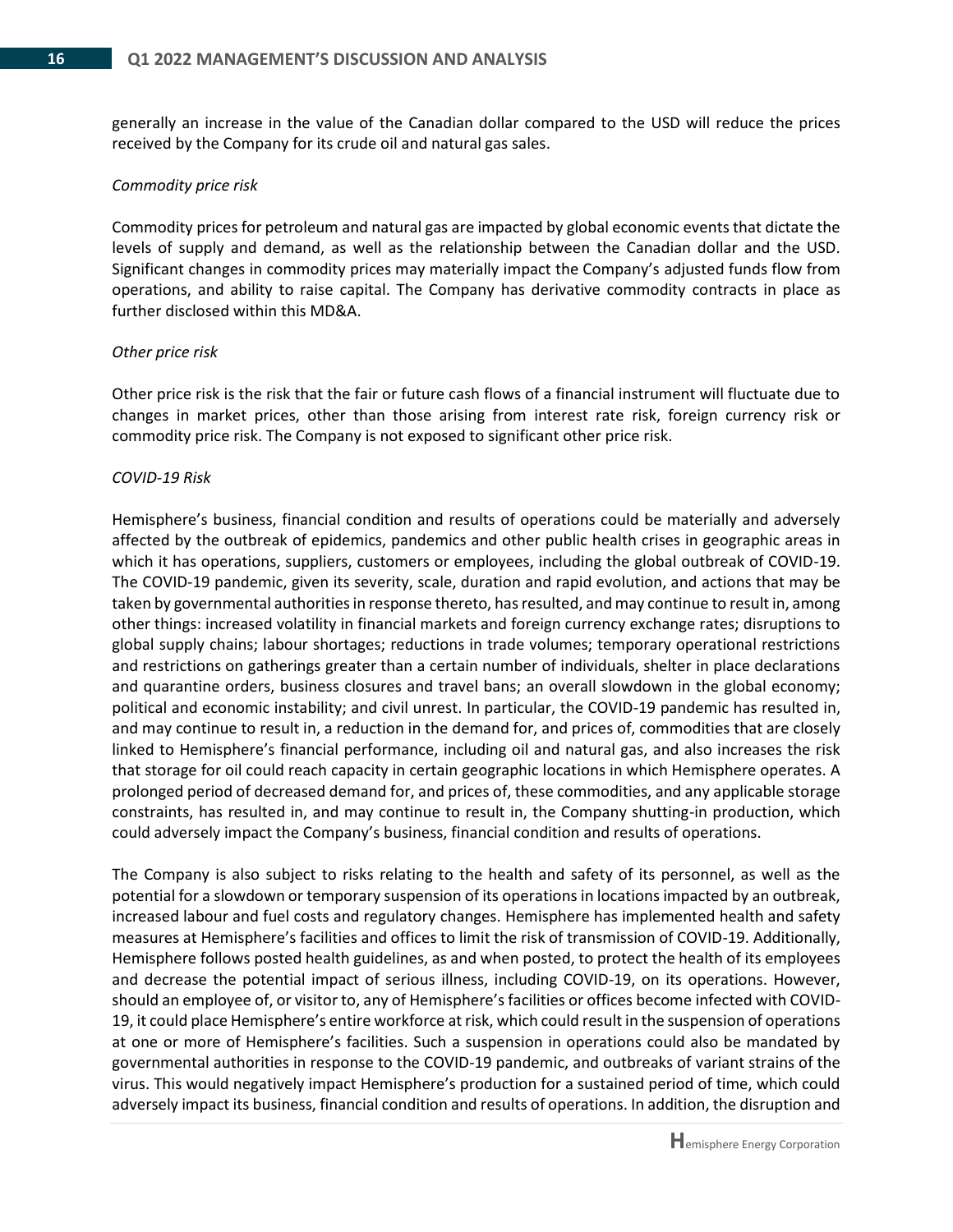volatility in global capital markets that has resulted, and may continue to result, from the COVID-19 pandemic could increase the Company's cost of capital and adversely affect the Company's ability to access the capital markets on a timely basis, or at all.

The COVID-19 pandemic continues to evolve and the full impact on the Company's business, financial condition and results of operations, as well as the Company's future capital expenditures and other discretionary items, will depend on future developments, which are highly uncertain and cannot be predicted with any degree of confidence, including: the geographic spread of the virus; the duration and extent of the pandemic, the spread of new variant strains of the virus, further actions that may be taken by governmental authorities, including in respect of social and travel restrictions and business disruptions; the severity of the disease; the effectiveness of actions taken to contain the virus and treat the disease, including access to effective vaccines, domestic and global vaccination rates; and the ability of business to resume regular operations.

To the extent that the COVID-19 pandemic continues to adversely affect Hemisphere's business, financial condition and results of operations, it may also have the effect of heightening many of the other risks described in this MD&A and Hemisphere's Annual Information Form for the year ended December 31, 2021.

## **Non-IFRS Measures and Other Financial Measures**

This MD&A contains the terms adjusted funds flow from operations, operating field netback and operating netback, capital expenditures and net debt, which are considered "non-IFRS financial measures" and any of these measures calculated on a per boe basis, which are considered "non-IFRS financial ratios". These terms do not have a standardized meaning prescribed by IFRS. Accordingly, the Company's use of these terms may not be comparable to similarly defined measures presented by other companies. Investors are cautioned that these measures should not be construed as an alternative to net income (loss) or cashflow from operations determined in accordance with IFRS and these measures should not be considered to be more meaningful than IFRS measures in evaluating the Company's performance.

a) **Adjusted funds flow from operations "AFF" (Non-IFRS Financial Measure and Ratio if calculated on a per boe basis):** the Company considers AFF to be a key measure that indicates the Company's ability to generate the funds necessary to support future growth through capital investment and to repay any debt. AFF is a measure that represents cash flow generated by operating activities, before changes in non-cash working capital and adjusted for decommissioning expenditures, and may not be comparable to measures used by other companies. The most directly comparable IFRS measure for AFF is cash provided by operating activities. AFF per share is calculated using the same weighted-average number of shares outstanding as in the case of the earnings per share calculation for the period.

|                                                 | <b>Three Months Ended March 31</b> |            |  |           |  |  |
|-------------------------------------------------|------------------------------------|------------|--|-----------|--|--|
|                                                 |                                    | 2022       |  | 2021      |  |  |
| Cash provided by operating activities           |                                    | 8,211,734  |  | 3,202,500 |  |  |
| Change in non-cash working capital              |                                    | 2,723,037  |  | 802,469   |  |  |
| Adjust: Decommissioning obligation expenditures |                                    | 104,309    |  | 36,593    |  |  |
| Adjusted funds flow from operations             |                                    | 11.039.080 |  | 4,041,562 |  |  |
| Per share, basic                                |                                    | 0.12       |  | 0.05      |  |  |
| Per share, diluted                              |                                    | 0.11       |  | 0.04      |  |  |
|                                                 |                                    |            |  |           |  |  |

A reconciliation of AFF to cash provided by operating activities is presented as follows:

**H**emisphere Energy Corporation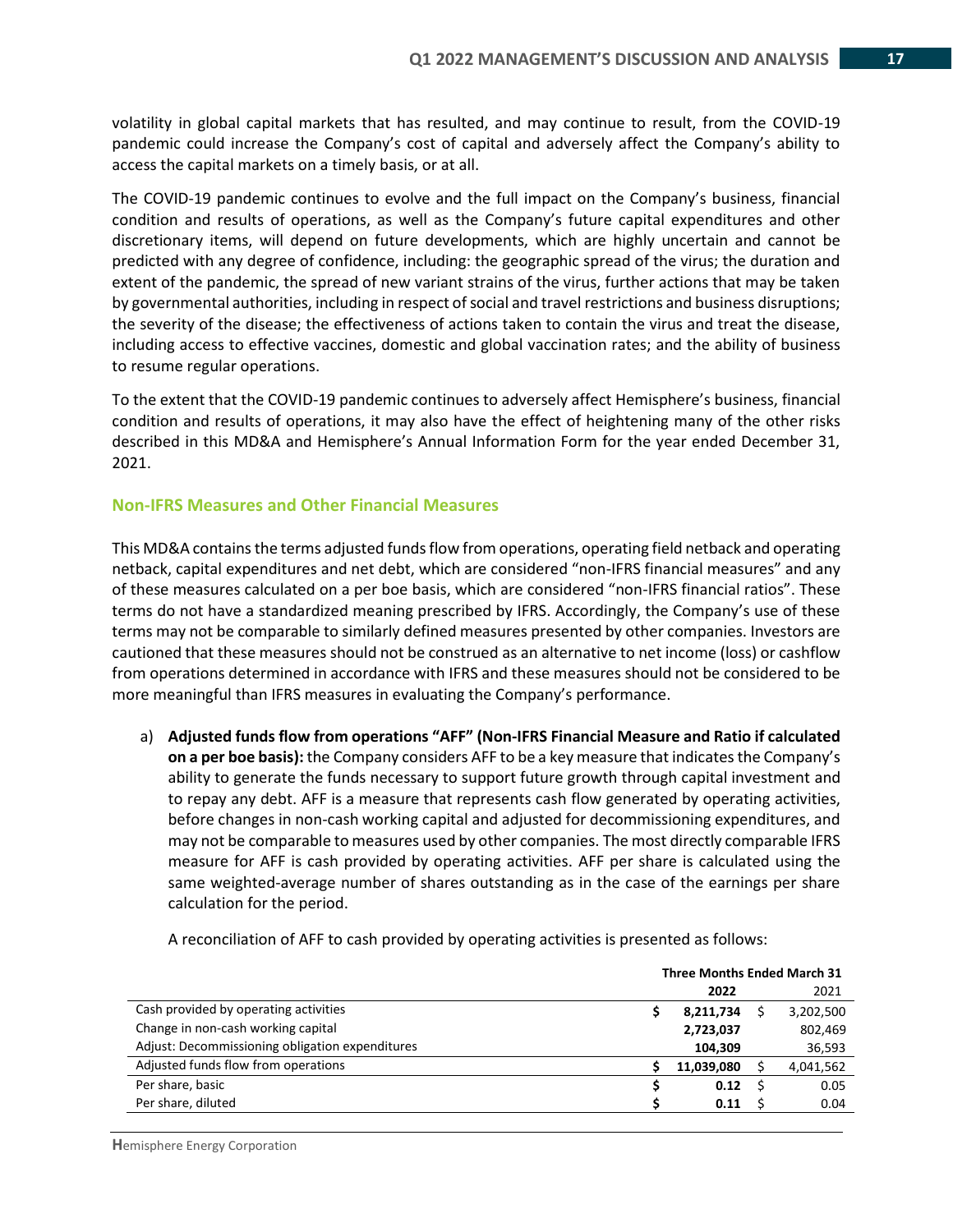b) **Free funds flow (Non-IFRS Financial Measure):** is calculated by taking adjusted funds flow and subtracting capital expenditures, excluding acquisitions and dispositions. Management believes that free funds flow provides a useful measure to determine Hemisphere's ability to improve returns and to manage the long-term value of the business.

|                              | <b>Three Months Ended March 31</b> |             |  |             |  |  |
|------------------------------|------------------------------------|-------------|--|-------------|--|--|
|                              |                                    | 2022        |  | 2021        |  |  |
| Adjusted funds flow          |                                    | 11,039,080  |  | 4,041,562   |  |  |
| Capital expenditures         |                                    | (1,794,240) |  | (1,081,585) |  |  |
| Free funds flow              |                                    | 9.244.840   |  | 2,959,977   |  |  |
| Per share, basic and diluted |                                    | 0.10        |  | 0.03        |  |  |

c) **Capital Expenditures (Non-IFRS Financial Measure):** Management uses the term "capital expenditures" as a measure of capital investment in exploration and production assets, and such spending is compared to the Company's annual budgeted capital expenditures. The most directly comparable IFRS measure for capital expenditures is cash flow used in investing activities. A summary of the reconciliation of cash flow used in investing activities to capital expenditures is set forth below:

|                                    | <b>Three Months Ended March 31</b> |             |  |           |  |
|------------------------------------|------------------------------------|-------------|--|-----------|--|
|                                    |                                    | 2022        |  | 2021      |  |
| Cash used in investing activities  |                                    | 5,315,213   |  | 1.029.972 |  |
| Change in non-cash working capital |                                    | (3,520,974) |  | 51,613    |  |
| Capital expenditures               |                                    | 1.794.239   |  | 1,081,585 |  |

- d) **Operating field netback (Non-IFRS Financial Measure and Ratio if calculated on a per boe basis):** is a benchmark used in the oil and natural gas industry and a key indicator of profitability relative to current commodity prices. Operating field netback is calculated as oil and gas sales, less royalties, operating expenses and transportation costs on an absolute and per barrel of oil equivalent basis. These terms should not be considered an alternative to, or more meaningful than, cash flow from operating activities or net income or loss as determined in accordance with IFRS as an indicator of the Company's performance.
- e) **Operating netback (Non-IFRS Financial Measure and Ratio if calculated on a per boe basis):** calculated as the operating field netback plus the Company's realized commodity hedging gain (loss) on an absolute and per barrel of oil equivalent basis.
- f) **Net debt (Non-IFRS Financial Measure):** is closely monitored by the Company to ensure that its capital structure is maintained by a strong balance sheet to fund the future growth of the Company. Net debt is used in this document in the context of liquidity and is calculated as the total of the Company's current assets, less current liabilities, excluding the fair value of financial instruments, lease and warrant liabilities, and including the bank debt or gross term loan. There is no IFRS measure that is reasonably comparable to net debt.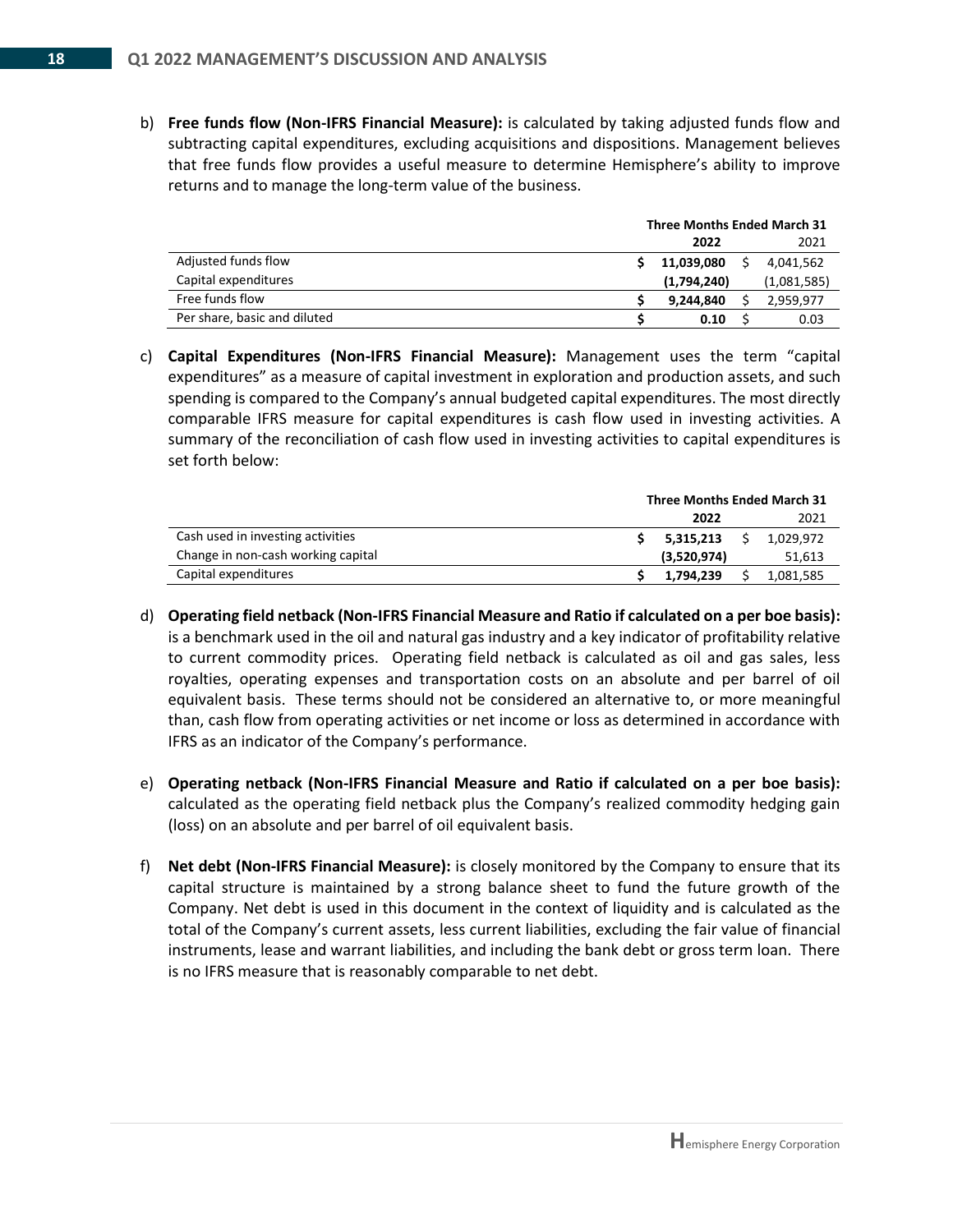The following table outlines the Company calculation of net debt:

|                                    | As At          | As at |                   |
|------------------------------------|----------------|-------|-------------------|
|                                    | March 31, 2022 |       | December 31, 2021 |
| Current assets <sup>(1)</sup>      | 9,429,789      |       | 4,813,130         |
| Current liabilities <sup>(1)</sup> | (5,596,095)    |       | (7, 223, 445)     |
| Bank debt                          | (12,514,202)   |       | (15,504,836)      |
| Net debt                           | (8,680,508)    |       | (17, 915, 151)    |

*Notes:*

*(1) Excluding fair value of financial instruments and lease and warrant liabilities.*

#### g) *Supplementary Financial Measures*

**"Net debt to annualized Adjusted Funds Flow from operations"** is comprised of net debt divided by adjusted funds flow from operations, for which the quarterly amount is multiplied by four to annualize the AFF.

**"Adjusted Funds Flow from operations per basic share"** is comprised of funds from operations divided by basic weighted average common shares.

**"Adjusted Funds Flow from operations per diluted share"** is comprised of funds from operations divided by diluted weighted average common shares.

**"Operating expense per boe"** is comprised of operating expense, as determined in accordance with IFRS, divided by the Company's total production.

**"Realized heavy oil price"** is comprised of heavy crude oil commodity sales from production, as determined in accordance with IFRS, divided by the Company's crude oil production.

**"Realized natural gas price"** is comprised of natural gas commodity sales from production, as determined in accordance with IFRS, divided by the Company's natural gas production.

**"Realized combined price"** is comprised of total commodity sales from production, as determined in accordance with IFRS, divided by the Company's total production.

**"Royalties per boe"** is comprised of royalties, as determined in accordance with IFRS, divided by the Company's total production.

**"Transportation costs per boe"** is comprised of transportation expense, as determined in accordance with IFRS, divided by the Company's total production.

#### **Boe Conversion**

*Within this document, petroleum and natural gas volumes and reserves are converted to a common unit of measure, referred to as a barrel of oil equivalent (boe), using a ratio of 6,000 cubic feet of natural gas to one barrel of oil. Use of the term boe may be misleading, particularly if used in isolation. The conversion ratio is based on an energy equivalent method and does not necessarily represent a value equivalency at the wellhead*

#### **Forward-Looking Statements**

*In the interest of providing Hemisphere's shareholders and potential investors with information regarding the Company, including management's assessment of the future plans and operations of Hemisphere, certain statements contained in this MD&A (particularly the Message to Shareholders) constitute forward-looking statements or information (collectively forward-looking statements) within the meaning of applicable securities legislation. Forward-looking statements are typically identified by words such as anticipate, continue, estimate, expect, forecast, may, will, project, could, plan, intend, should, believe, outlook, potential, target and similar words suggesting future events or future performance. In particular, but without limiting the foregoing, this document (particularly the Message to Shareholders) contains forward-looking statements pertaining to the following: management believes that Hemisphere is in a favourable position to both accelerate high return projects and deliver significantly enhanced return of capital to shareholders, that the Company will renew and extend its credit facility, and that the Company expects to be in a position within the next few weeks to update both its 2022 guidance and return of capital plan once the bank*  review is complete; future oil and natural gas prices; future operational activities; and plans for continued growth in the Company's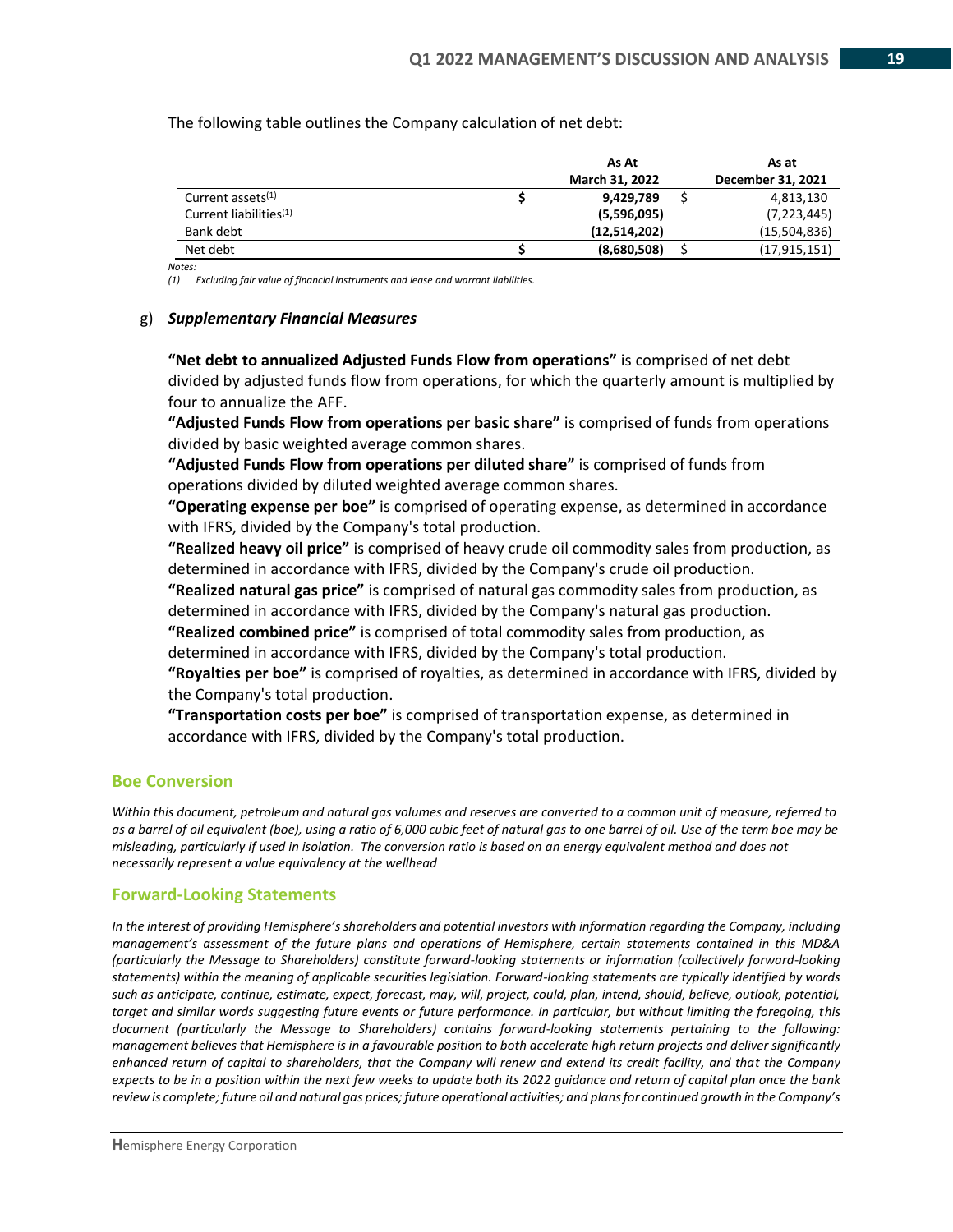*production, reserves and cash flow; the compliance of the Company under its credit agreements, and the expectation for the increasing of the Company's asset base with continued successful waterflood operations. In addition, statements relating to "reserves" are deemed to be forward-looking statements as they involve the implied assessment, based on certain estimates and assumptions, that the reserves described exist in the quantities predicted or estimated and can be profitably produced in the future.*

*With respect to forward-looking statements contained in this MD&A, the Company has made assumptions regarding, among other things: future capital expenditure levels; future oil and natural gas prices and differentials between light, medium and heavy oil prices; results from operations including future oil and natural gas production levels; future exchange rates and interest rates; Hemisphere's ability to obtain equipment in a timely manner to carry out development activities; Hemisphere's ability to market its oil and natural gas successfully to current and new customers; the impact of increasing competition; Hemisphere's ability to obtain financing on acceptable terms; the continued availability of Hemisphere's credit facility; the effects of COVID-19 on Hemisphere's operations (including those affecting its partners and service providers); and Hemisphere's ability to add production and reserves through our development and exploitation activities.*

*Although Hemisphere believes that the expectations reflected in the forward-looking statements contained in this MD&A, and the assumptions on which such forward-looking statements are made, are reasonable, there can be no assurance that such expectations will prove to be correct. Readers are cautioned not to place undue reliance on forward-looking statements included in this MD&A, as there can be no assurance that the plans, intentions or expectations upon which the forward-looking statements are based will occur. By their nature, forward-looking statements involve numerous assumptions, known and unknown risks and uncertainties that contribute to the possibility that the predictions, forecasts, projections and other forward-looking statements will not occur, which may cause Hemisphere's actual performance and financial results in future periods to differ materially from any estimates or projections of future performance or results expressed or implied by such forward-looking statements. These risks and uncertainties include, among other things, the following: volatility in market prices for oil and natural gas; the effects of COVID-19, risks associated with Hemisphere's enhanced oil recovery operations, including effects on its reserves, reservoirs and production; general economic conditions in Canada, the U.S. and globally; and the other factors described under "Risk Factors" in Hemisphere's most recently filed Annual Information Form available on the Company's website at [www.hemisphereenergy.ca](http://www.hemisphereenergy.ca/) or on SEDAR a[t www.sedar.com.](http://www.sedar.com/) Readers are cautioned that this list of risk factors should not be construed as exhaustive.*

*The forward-looking statements contained in this MD&A speak only as of the date of this document. Except as expressly required by applicable securities laws, Hemisphere does not undertake any obligation to publicly update or revise any forward-looking statements, whether as a result of new information, future events or otherwise. The forward-looking statements contained in this MD&A are expressly qualified by this cautionary statement.*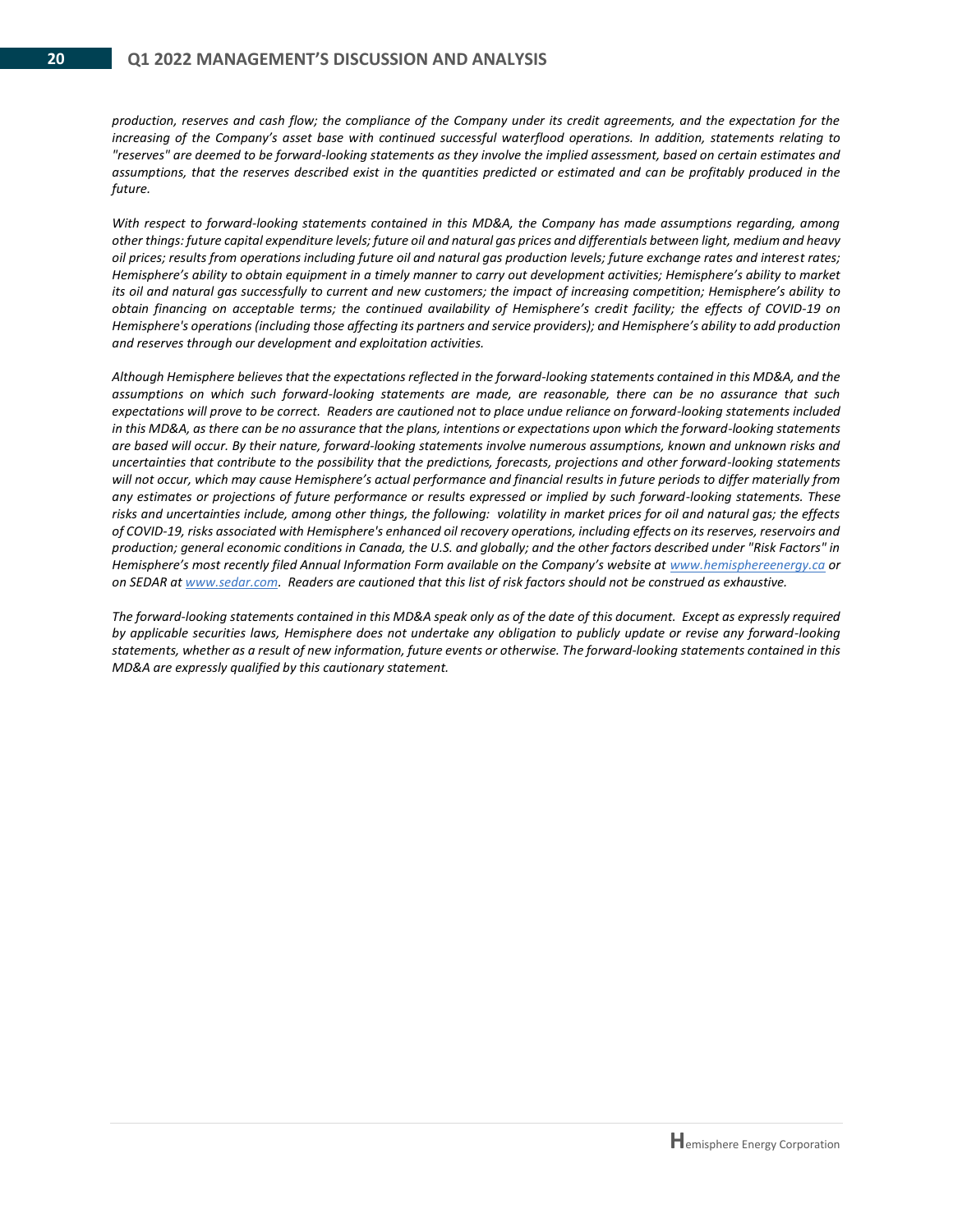#### **MANAGEMENT'S REPORT**

To the Shareholders of Hemisphere Energy Corporation:

Management is responsible for the preparation of the financial statements and the consistent presentation of all other financial information that is publicly disclosed. The financial statements have been prepared in accordance with the accounting policies detailed in the notes to the financial statements and in accordance with IFRS and include estimates and assumptions based on management's best judgment. Management maintains a system of internal controls to provide reasonable assurance that assets are safeguarded and that relevant and reliable financial information is produced in a timely manner.

## **The accompanying unaudited condensed interim financial statements have not been reviewed by the Company's auditors.**

The Audit Committee, consisting of independent members of the Board of Directors, has reviewed financial statements with management. The Board of Directors has approved the financial statements on the recommendation of the Audit Committee.

Vancouver, British Columbia May 17, 2022

(signed) *"Don Simmons"* (signed) *"Dorlyn Evancic"* Don Simmons, President & CEO Dorlyn Evancic, Chief Financial Officer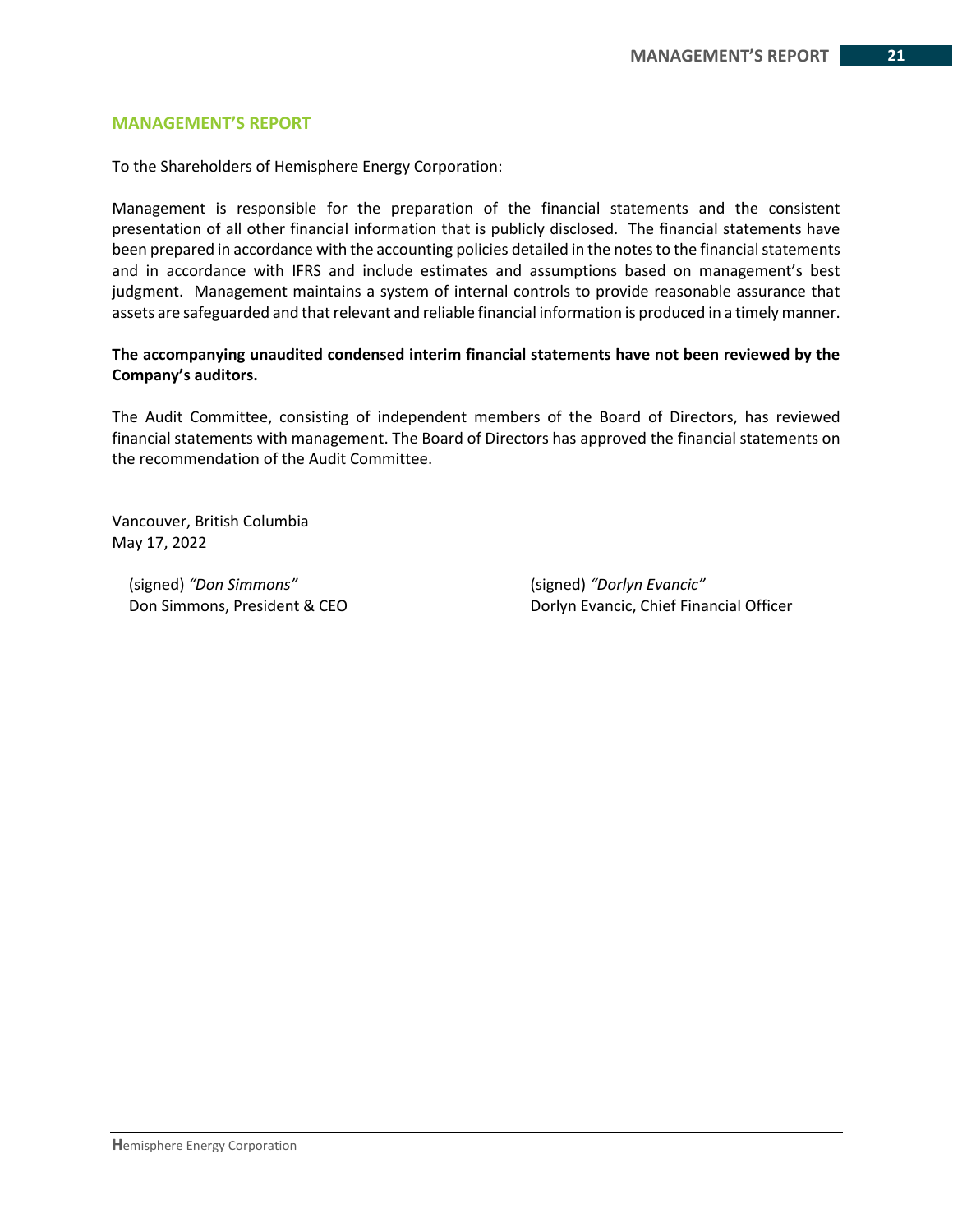#### **CONDENSED STATEMENTS OF FINANCIAL POSITION**

*(Expressed in Canadian dollars)*

*(Unaudited)*

|                                            | March 31, 2022<br>Note |    | December 31, 2021 |    |                |
|--------------------------------------------|------------------------|----|-------------------|----|----------------|
| <b>Assets</b>                              |                        |    |                   |    |                |
| <b>Current assets</b>                      |                        |    |                   |    |                |
| Accounts receivable                        | 3(a)                   | \$ | 8,625,607         | \$ | 4,220,709      |
| Prepaid expenses                           |                        |    | 804,185           |    | 592,421        |
| Fair value of financial instruments        | 3(c)                   |    |                   |    | 433,370        |
|                                            |                        |    | 9,429,792         |    | 5,246,500      |
| <b>Non-current assets</b>                  |                        |    |                   |    |                |
| <b>Reclamation deposits</b>                | 8                      |    | 115,535           |    | 115,535        |
| Exploration and evaluation assets          | 6                      |    | 1,023,985         |    | 568,168        |
| Property and equipment                     | $\overline{7}$         |    | 60,714,670        |    | 61,189,134     |
| <b>Total assets</b>                        |                        | \$ | 71,283,982        | \$ | 67,119,337     |
| <b>Liabilities</b>                         |                        |    |                   |    |                |
| <b>Current liabilities</b>                 |                        |    |                   |    |                |
| Accounts payable and accrued liabilities   |                        | \$ | 5,596,095         | \$ | 7,223,445      |
| Current portion of lease liabilities       | 12                     |    | 89,923            |    | 402,557        |
| Warrant liability                          | 11                     |    | 7,464,885         |    | 5,145,417      |
| Fair value of financial instruments        | 3(c)                   |    | 3,534,902         |    | 1,782,045      |
|                                            |                        |    | 16,685,805        |    | 14,553,464     |
| <b>Non-current liabilities</b>             |                        |    |                   |    |                |
| <b>Bank debt</b>                           | 10                     |    | 12,514,202        |    | 15,504,836     |
| Lease liabilities                          | 12                     |    | 2,399,743         |    | 2,182,156      |
| Decommissioning obligations                | 8                      |    | 9,004,648         |    | 9,070,408      |
|                                            |                        |    | 39,604,398        |    | 41,310,864     |
|                                            |                        |    |                   |    |                |
| <b>Shareholders' Equity</b>                |                        |    |                   |    |                |
| Share capital                              | 13                     |    | 56,688,903        |    | 56,499,743     |
| Contributed surplus                        |                        |    | 2,697,582         |    | 2,633,952      |
| Deficit                                    |                        |    | (28, 706, 901)    |    | (33, 325, 222) |
| Total shareholders' equity                 |                        |    | 30,679,584        |    | 25,808,473     |
| Total liabilities and shareholders' equity |                        | \$ | 71,283,982        | \$ | 67,119,337     |
| Commitments                                | Note 14                |    |                   |    |                |
| Subsequent events                          | Note 11 & 16           |    |                   |    |                |

*The accompanying notes are an integral part of these unaudited condensed interim financial statements.*

Approved by the Board of Directors

(signed) "*Bruce McIntyre"* (signed) *"Don Simmons"*  Bruce McIntyre, Director **Don Simmons**, Director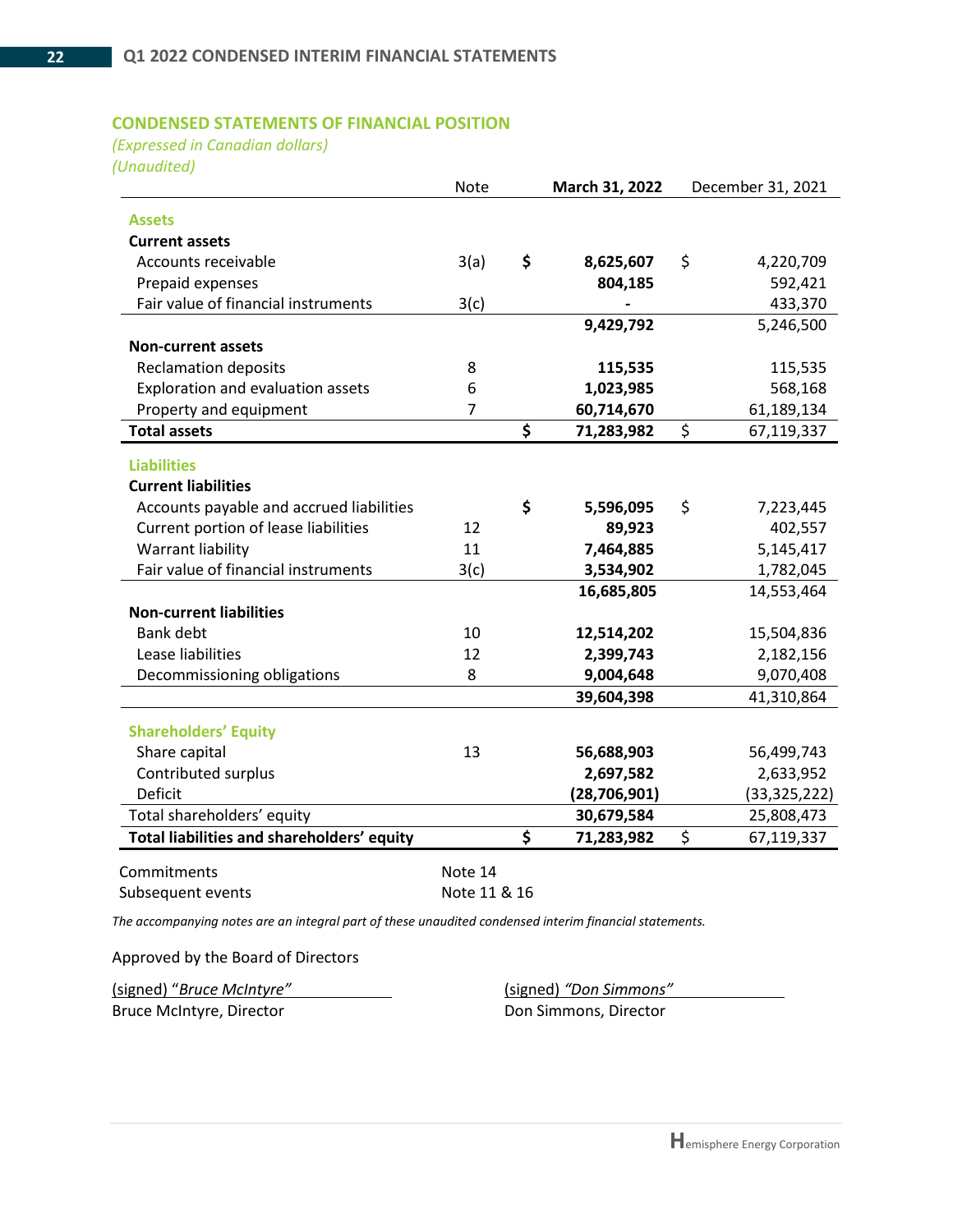## **CONDENSED STATEMENTS OF INCOME AND COMPREHENSIVE INCOME**

*(Expressed in Canadian dollars) (Unaudited)*

|                                          |       | <b>Three Months Ended March 31</b> |               |
|------------------------------------------|-------|------------------------------------|---------------|
|                                          | Note  | 2022                               | 2021          |
| Revenue                                  |       |                                    |               |
| Oil and natural gas revenue              | 5     | \$<br>\$<br>22,855,529             | 7,889,016     |
| Royalties                                |       | (4,718,119)                        | (927, 784)    |
|                                          |       | 18,137,410                         | 6,961,232     |
| Realized loss on financial instruments   |       | (3,464,010)                        | (100,097)     |
| Unrealized loss on financial instruments | 3(c)  | (2, 186, 226)                      | (20, 426)     |
| Net revenue                              |       | 12,487,174                         | 6,840,709     |
|                                          |       |                                    |               |
| <b>Expenses</b>                          |       |                                    |               |
| Production and operating                 |       | 2,675,746                          | 1,563,280     |
| Exploration and evaluation               | 6     | 22,700                             | 17,085        |
| Depletion and depreciation               | 7     | 1,790,186                          | 947,062       |
| <b>General and administrative</b>        |       | 657,579                            | 676,851       |
| Share-based payments                     | 13(b) | 63,630                             |               |
|                                          |       | 5,209,841                          | 3,204,278     |
| <b>Results from operating activities</b> |       | 7,277,333                          | 3,636,431     |
|                                          |       |                                    |               |
| Finance expense                          | 9     | (2,647,056)                        | (2, 171, 783) |
| Foreign exchange gain (loss)             |       | (11, 956)                          | 302,689       |
| Net income and                           |       |                                    |               |
| comprehensive income for the period      |       | \$<br>\$<br>4,618,321              | 1,767,336     |
| Net income per share, basic and diluted  | 13(c) | \$<br>\$<br>0.05                   | 0.02          |

*The accompanying notes are an integral part of these unaudited condensed interim financial statements.*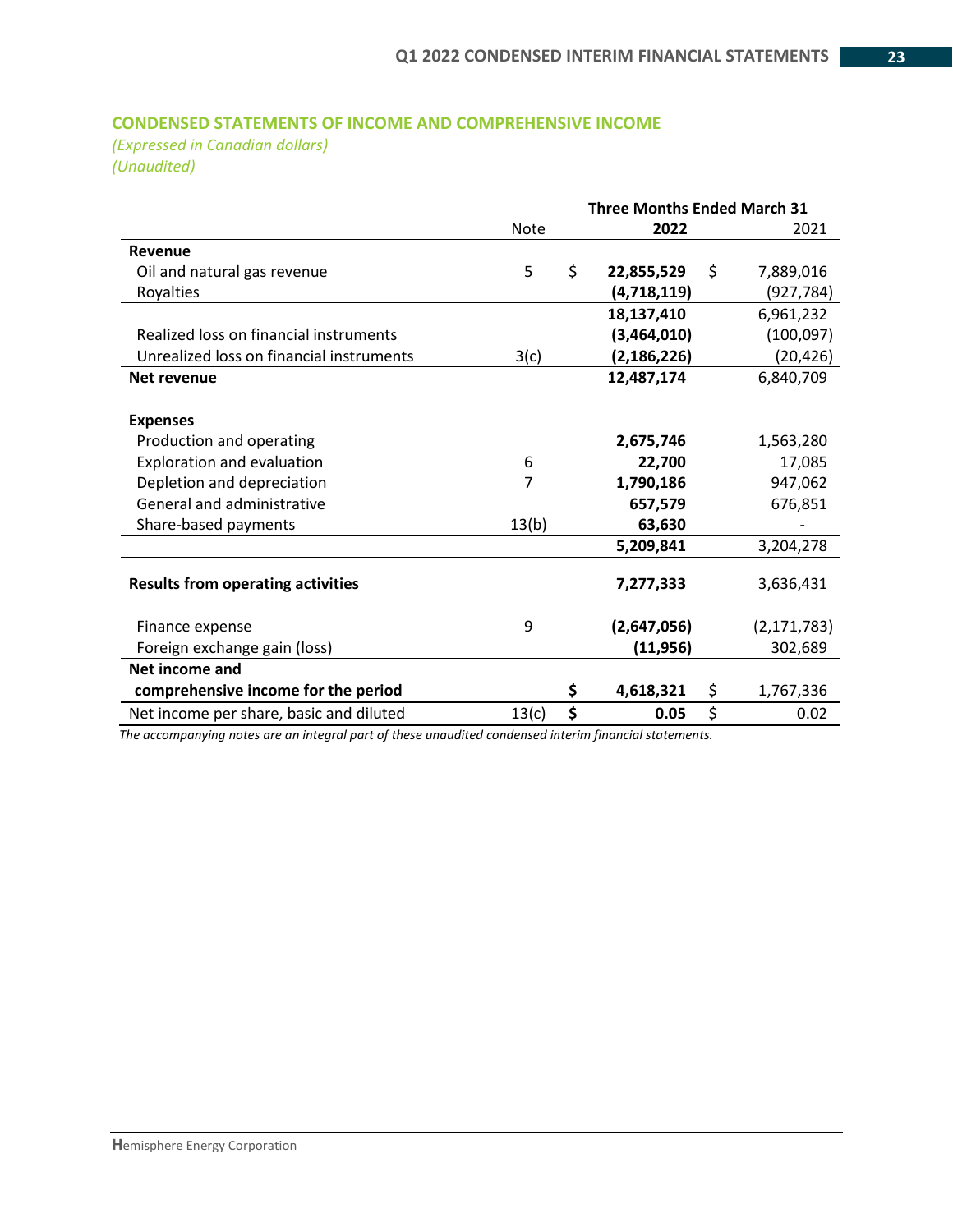## **CONDENSED STATEMENTS OF CHANGES IN SHAREHOLDERS' EQUITY**

*(Expressed in Canadian dollars) (Unaudited)*

|                               | Note  | Number<br>common<br>shares |    | Share<br>Capital |    | Contributed<br>Surplus |    | Deficit        |     | Total<br>Equity |
|-------------------------------|-------|----------------------------|----|------------------|----|------------------------|----|----------------|-----|-----------------|
| Balance, December 31, 2020    |       | 86,782,302                 | Ś. | 54,342,488       | Ś. | 1,208,600              |    | (39, 242, 944) | s   | 16,308,144      |
| Stock option exercise         | 13(b) | 2,745,000                  |    | 375,700          |    |                        |    |                |     | 375,700         |
| Share-based compensation      | 13(b) |                            |    |                  |    | 1,425,352              |    |                |     | 1,425,352       |
| Shares repurchased under NCIB | 13(a) | (537,500)                  |    | (164,070)        |    |                        |    |                |     | (164,070)       |
| Warrant exercise - cashless   | 13    | 2,299,851                  |    | 1,945,625        |    |                        |    |                |     | 1,945,625       |
| Net income for the year       |       |                            |    |                  |    |                        |    | 5,917,722      |     | 5,917,722       |
| Balance, December 31, 2021    |       | 91,289,653                 | \$ | 56,499,743       | s  | 2,633,952              | Ś. | (33, 325, 222) | Ś.  | 25,808,473      |
| Balance, December 31, 2021    |       | 91,289,653                 | \$ | 56,499,743       | s  | 2,633,952              | s  | (33, 325, 222) | \$. | 25,808,473      |
| Stock option exercise         | 13(b) | 1,160,000                  |    | 288,700          |    |                        |    |                |     | 288,700         |
| Share-based compensation      | 13(b) |                            |    |                  |    | 63,630                 |    |                |     | 63,630          |
| Shares repurchased under NCIB | 13(a) | (79,000)                   |    | (99, 540)        |    |                        |    |                |     | (99, 540)       |
| Net income for the period     |       |                            |    |                  |    |                        |    | 4,618,321      |     | 4,618,321       |
| Balance, March 31, 2022       |       | 92,370,653                 | \$ | 56,688,903       |    | 2,697,582              |    | (28,706,901)   | s   | 30,679,584      |

*Comparison with three months ended March 31, 2021:*

|                                |       | Number                   |                          |                          |                          |            |
|--------------------------------|-------|--------------------------|--------------------------|--------------------------|--------------------------|------------|
|                                |       | common                   | Share                    | Contributed              |                          | Total      |
|                                | Note  | shares                   | Capital                  | Surplus                  | Deficit                  | Equity     |
| Balance, December 31, 2020     |       | 86,782,302               | 54.342.488               | 1,208,600                | (39, 242, 944)           | 16,308,144 |
| Stock option exercise          | 13(b) | 1,670,000                | 133,600                  | $\overline{\phantom{0}}$ | $\overline{\phantom{a}}$ | 133,600    |
| Shares repurchased under NCIB  | 13(a) | (252,500)                | (47,000)                 | $\overline{\phantom{0}}$ | $\overline{\phantom{a}}$ | (47,000)   |
| Net income for the period      |       | $\overline{\phantom{0}}$ | $\overline{\phantom{a}}$ | $\overline{\phantom{0}}$ | 1.767.336                | 1,767,336  |
| <b>Balance, March 31, 2021</b> |       | 88.199.802               | 54.429.088               | 1,208,600                | (37, 475, 608)           | 18,162,080 |

*The accompanying notes are an integral part of these unaudited condensed interim financial statements.*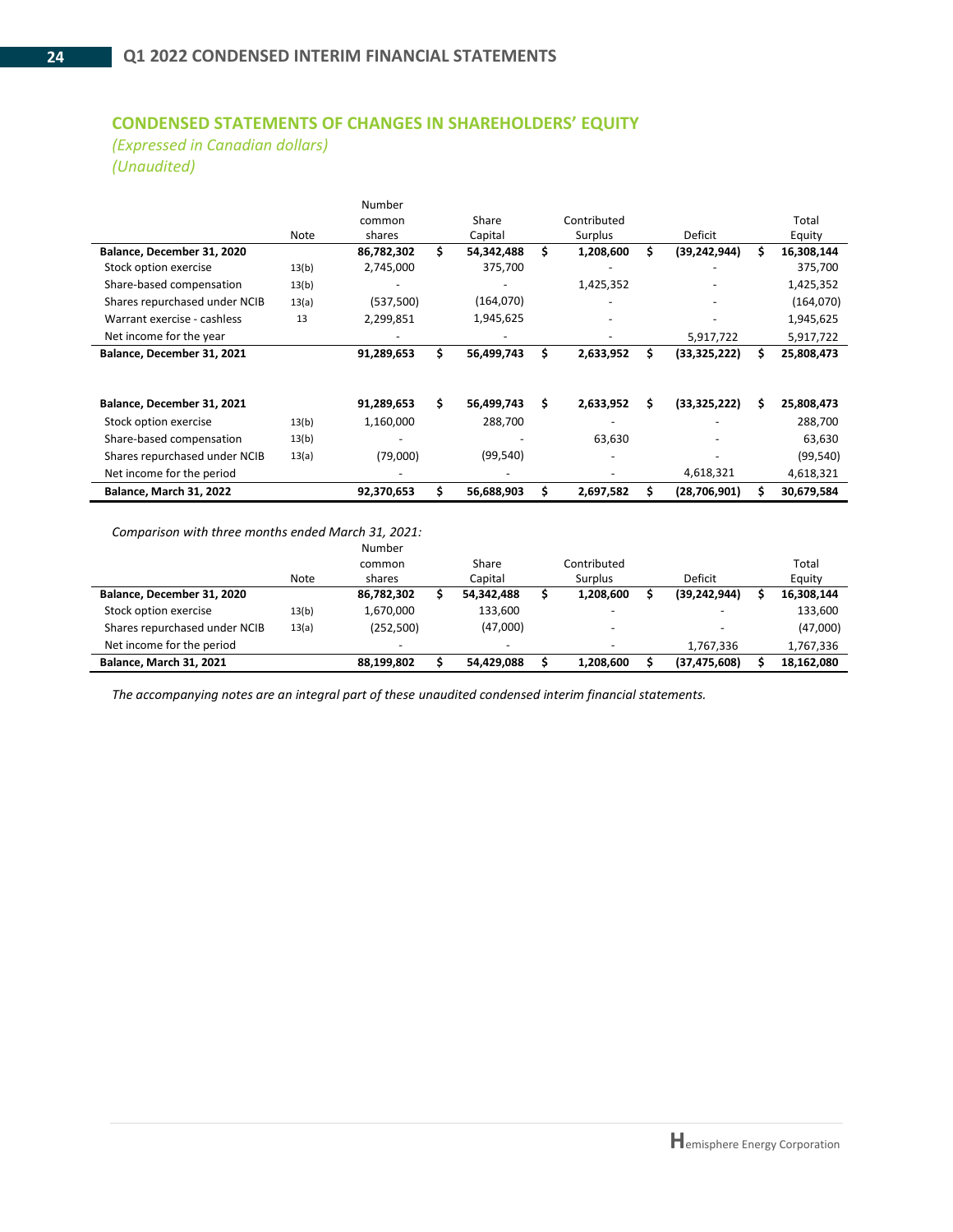## **CONDENSED STATEMENTS OF CASH FLOWS**

*(Expressed in Canadian dollars) (Unaudited)*

|                                               | <b>Three Months Ended March 31</b> |                 |             |  |  |  |  |
|-----------------------------------------------|------------------------------------|-----------------|-------------|--|--|--|--|
|                                               | <b>Note</b>                        | 2022            | 2021        |  |  |  |  |
|                                               |                                    |                 |             |  |  |  |  |
| <b>Operating activities</b>                   |                                    |                 |             |  |  |  |  |
| Net income for the period                     | \$                                 | 4,618,321<br>\$ | 1,767,336   |  |  |  |  |
| Items not affecting cash:                     |                                    |                 |             |  |  |  |  |
| Accretion of debt issuance costs              | 9                                  |                 | 54,891      |  |  |  |  |
| Accretion of decommissioning costs            | 9                                  | 38,549          | 25,592      |  |  |  |  |
| Amortization of deferred charges              | 9                                  |                 | 48,792      |  |  |  |  |
| Depletion and depreciation                    | 7                                  | 1,790,186       | 947,062     |  |  |  |  |
| Exploration and evaluation expense            | 6                                  | 22,700          | 17,085      |  |  |  |  |
| Share-based payments                          |                                    | 63,630          |             |  |  |  |  |
| Unrealized loss on financial instruments      | 3(c)                               | 2,186,226       | 20,426      |  |  |  |  |
| Unrealized gain on foreign exchange           | 3(c)                               |                 | (326, 388)  |  |  |  |  |
| Change in fair value of warrant liability     | 11                                 | 2,319,468       | 1,486,766   |  |  |  |  |
|                                               |                                    | 11,039,080      | 4,041,562   |  |  |  |  |
| Decommissioning obligation expenditures       | 8                                  | (104, 309)      | (36, 592)   |  |  |  |  |
| Changes in non-cash working capital           | 15                                 | (2,723,037)     | (802, 469)  |  |  |  |  |
| Cash provided by operating activities         |                                    | 8,211,734       | 3,202,500   |  |  |  |  |
|                                               |                                    |                 |             |  |  |  |  |
| <b>Investing activities</b>                   |                                    |                 |             |  |  |  |  |
| Exploration and evaluation expenditures       | 6                                  | (478, 622)      | (1,001,042) |  |  |  |  |
| Property and equipment expenditures           | 7                                  | (1,315,617)     | (80, 544)   |  |  |  |  |
| Changes in non-cash working capital           | 15                                 | (3,520,974)     | 51,613      |  |  |  |  |
| Cash used in investing activities             |                                    | (5,315,213)     | (1,029,972) |  |  |  |  |
| <b>Financing activities</b>                   |                                    |                 |             |  |  |  |  |
| Shares issued for stock option, cash exercise | 13(a)                              | 288,700         | 133,600     |  |  |  |  |
| Shares repurchased under NCIB                 | 13(a)                              | (99, 540)       | (47,001)    |  |  |  |  |
| Change in bank debt                           | 10                                 | (2,990,634)     |             |  |  |  |  |
| Repayment of term loan including fees         | 10                                 |                 | (1,579,250) |  |  |  |  |
| Payment of lease liabilities, net             |                                    | (95, 047)       | (19, 929)   |  |  |  |  |
| Cash used in financing activities             |                                    | (2,896,521)     | (1,512,583) |  |  |  |  |
| Net change in cash                            |                                    |                 | 659,948     |  |  |  |  |
| Cash, beginning of period                     |                                    |                 | 435,350     |  |  |  |  |
| Cash, end of period                           | \$                                 | \$              | 1,095,301   |  |  |  |  |

Supplemental cash flow information (Note 15)

*The accompanying notes are an integral part of these unaudited condensed interim financial statements.*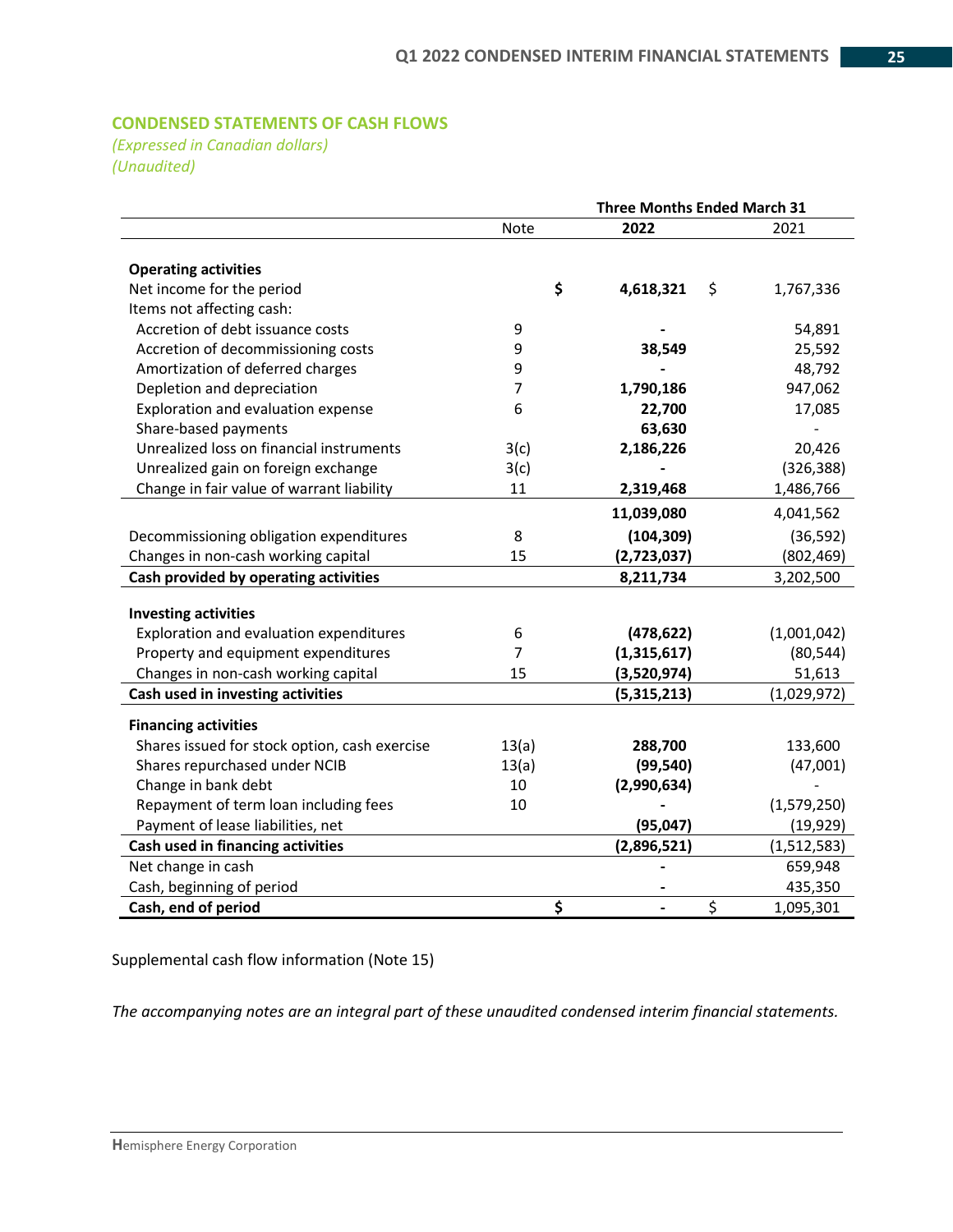### **NOTES TO THE CONDENSED INTERIM FINANCIAL STATEMENTS**

For the three months ended March 31, 2022 and 2021 *(Expressed in Canadian Dollars) (Unaudited)*

#### **1. Nature and Continuance of Operations**

Hemisphere Energy Corporation (the "Company") was incorporated under the laws of British Columbia on March 6, 1978. The Company's principal business is the acquisition, exploration, development and production of petroleum and natural gas interests in Canada. It is a publicly traded company listed on the TSX Venture Exchange under the symbol "HME" and on the OTCQX Best Market under the symbol "HMENF." The Company's head office is located at Suite 501, 905 Pender Street West, Vancouver, British Columbia, Canada V6C 1L6. The Company has no subsidiaries.

#### **2. Basis of Presentation**

(a) Statement of compliance

These audited annual financial statements ("Financial Statements") have been prepared in accordance with International Financial Reporting Standards ("IFRS"), as issued by the International Accounting Standards Board ("IASB").

These Financial Statements were authorized for issuance by the Board of Directors on May 17, 2022.

(b) Basis of valuation

These Financial Statements have been prepared on a historical cost basis, except for financial instruments and share-based payments, which are stated at their fair values.

(c) Functional and presentation currency

These Financial Statements are presented in Canadian dollars, which is the Company's functional currency.

(d) Use of estimates and judgments

The preparation of these Financial Statements in conformity with IFRS requires management to make judgments, estimates and assumptions that may affect the application of accounting policies and the reported amounts of assets, liabilities, income and expenses. Actual results may materially differ from these estimates.

Estimates and their underlying assumptions are reviewed on an ongoing basis and are based on management's experience and other factors, including expectation of future events that are believed to be reasonable under the circumstances. Revisions to accounting estimates are recognized in the year in which the estimates are revised and in any future years affected.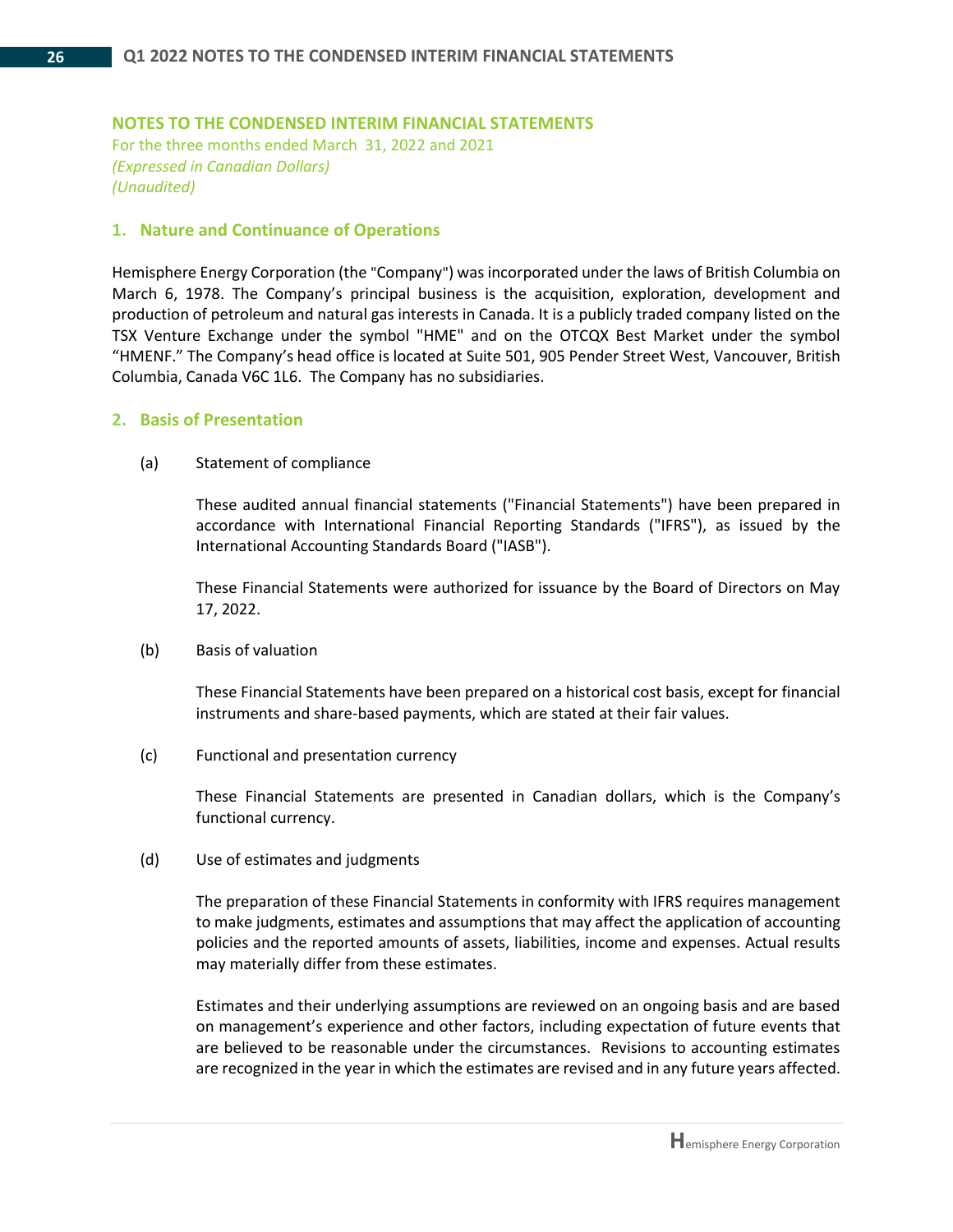Reserve estimation including engineering data, geological and geophysical data, projected future rates of production, commodity pricing, operating costs and timing of future expenditures, are subject to significant judgment and interpretation. These estimates are a critical part of many of the estimated amounts and calculations contained in the financial statements. These estimates are verified by third party professional engineers, who work with information provided by the Company to establish reserve determinations. These determinations are updated at least on an annual basis.

As part of its capital management process the Company prepares budgets and forecasts, which are used by management and the Board of Directors to direct and monitor the strategy and ongoing operations and liquidity of the Company. Budgets and forecasts are subject to significant judgment and estimates relating to activity levels, future cash flows and the timing thereof and other factors which may or may not be within the control of the Company. See further discussions relating to liquidity in Note 6.

Significant areas of estimation, uncertainty and critical judgments in applying accounting policies that have the most significant effect on the amount recognized in the financial statements include:

- (i) Impairment testing internal and external sources of information including petroleum and natural gas prices, expected production volumes, expected royalty rates and operating costs, anticipated recoverable quantities of proved and probable reserves and rates used to discount future cash flow estimates. Judgment is required to assess these factors when determining if the carrying amount of an asset is impaired, or in the case of previously impaired asset, whether the carrying amount of the asset has been restored.
- (ii) Depletion and depreciation oil and natural gas reserves, including future prices, costs and reserve base to use on calculation of depletion.
- (iii) Decommissioning obligations estimates relating to amounts, likelihood, timing, inflation and discount rates.
- (iv) Share-based payments expected life of the options, risk-free rate of return and stock price volatility
- (v) Financial instruments
	- i. The estimated fair values of the Company's financial derivative commodity contracts are subject to measurement uncertainty due to the estimation of future crude oil and natural gas commodity prices, foreign exchange rates and volatility.
	- ii. The estimated fair value of the warrant liability, which is considered a financial instrument, uses the Black & Scholes valuation model which is based on assumptions including volatility, risk-free interest rate and the expected term.
- (vi) Warrants and stock options The estimated fair value of the warrants issued as part of the term loan and stock options issued under the Company's stock option plans were based on the Black & Scholes pricing model incorporating assumptions on volatility, risk-free interest rate, forfeiture rate and the expected term.
- (vii) Determinations of cash generating units ("CGUs") geographic location, commodity type, reservoir characteristics and lowest level of cash inflows.
- (viii) Determining the technical feasibility and commercial viability of exploration and evaluation assets.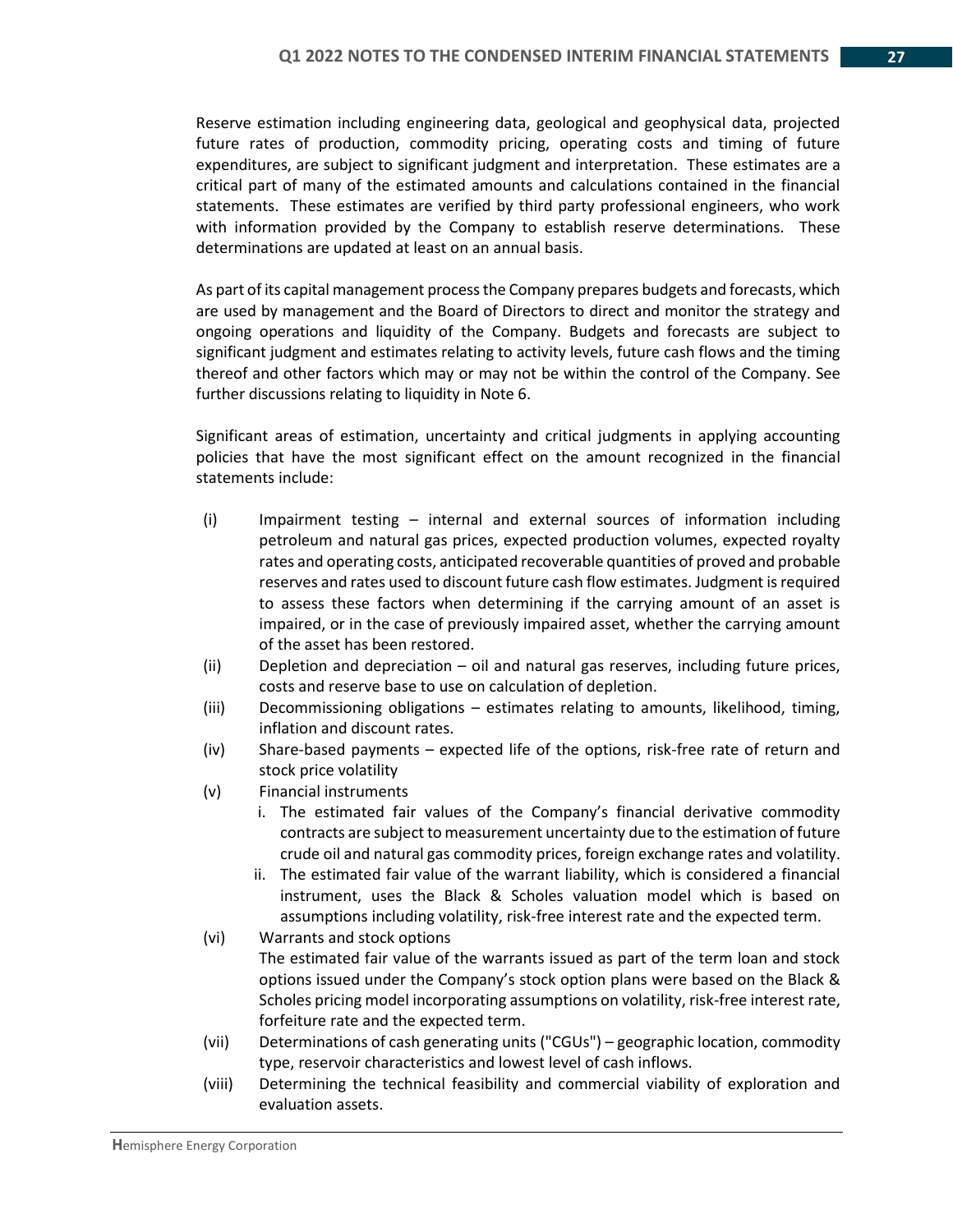- (ix) Business combinations estimates of the fair value of assets acquired and liabilities assumed which includes assessing the value of petroleum and natural gas properties based upon the estimation of recoverable quantities of Proved and Probable reserves being acquired
- (x) Provisions exercise of significant judgment and estimates of the outcome of future events.
- (e) COVID-19 Risk

Hemisphere's business, financial condition and results of operations could be materially and adversely affected by the outbreak of epidemics, pandemics and other public health crises in geographic areas in which it has operations, suppliers, customers or employees, including the global outbreak of COVID-19. The COVID-19 pandemic, given its severity, scale, duration and rapid evolution, and actions that may be taken by governmental authorities in response thereto, has resulted, and may continue to result in, among other things: increased volatility in financial markets and foreign currency exchange rates; disruptions to global supply chains; labour shortages; reductions in trade volumes; temporary operational restrictions and restrictions on gatherings greater than a certain number of individuals, shelter in place declarations and quarantine orders, business closures and travel bans; an overall slowdown in the global economy; political and economic instability; and civil unrest. In particular, the COVID-19 pandemic has resulted in, and may continue to result in, volatility in the demand for, and prices of, commodities that are closely linked to Hemisphere's financial performance, including oil and natural gas, and also increases the risk that storage for oil could reach capacity in certain geographic locations in which Hemisphere operates. A prolonged period of uncertain demand for, and prices of, these commodities, and any applicable storage constraints, has resulted in, and may continue to result in, the Company shutting-in production, which could adversely impact the Company's business, financial condition and results of operations.

The Company is also subject to risks relating to the health and safety of its personnel, as well as the potential for a slowdown or temporary suspension of its operations in locations impacted by an outbreak, increased labour and fuel costs and regulatory changes. Hemisphere has implemented health and safety measures at Hemisphere's facilities and offices to limit the risk of transmission of COVID-19. Additionally, Hemisphere follows posted health guidelines, as and when posted, to protect the health of its employees and decrease the potential impact of serious illness, including COVID-19, on its operations. However, should an employee of, or visitor to, any of Hemisphere's facilities or offices become infected with COVID-19, it could place Hemisphere's entire workforce at risk, which could result in the suspension of operations at one or more of Hemisphere's facilities. Such a suspension in operations could also be mandated by governmental authorities in response to the COVID-19 pandemic, and outbreaks of variant strains of the virus. This would negatively impact Hemisphere's production for a sustained period of time, which could adversely impact its business, financial condition and results of operations. In addition, the disruption and volatility in global capital markets that has resulted, and may continue to result, from the COVID-19 pandemic could increase the Company's cost of capital and adversely affect the Company's ability to access the capital markets on a timely basis, or at all.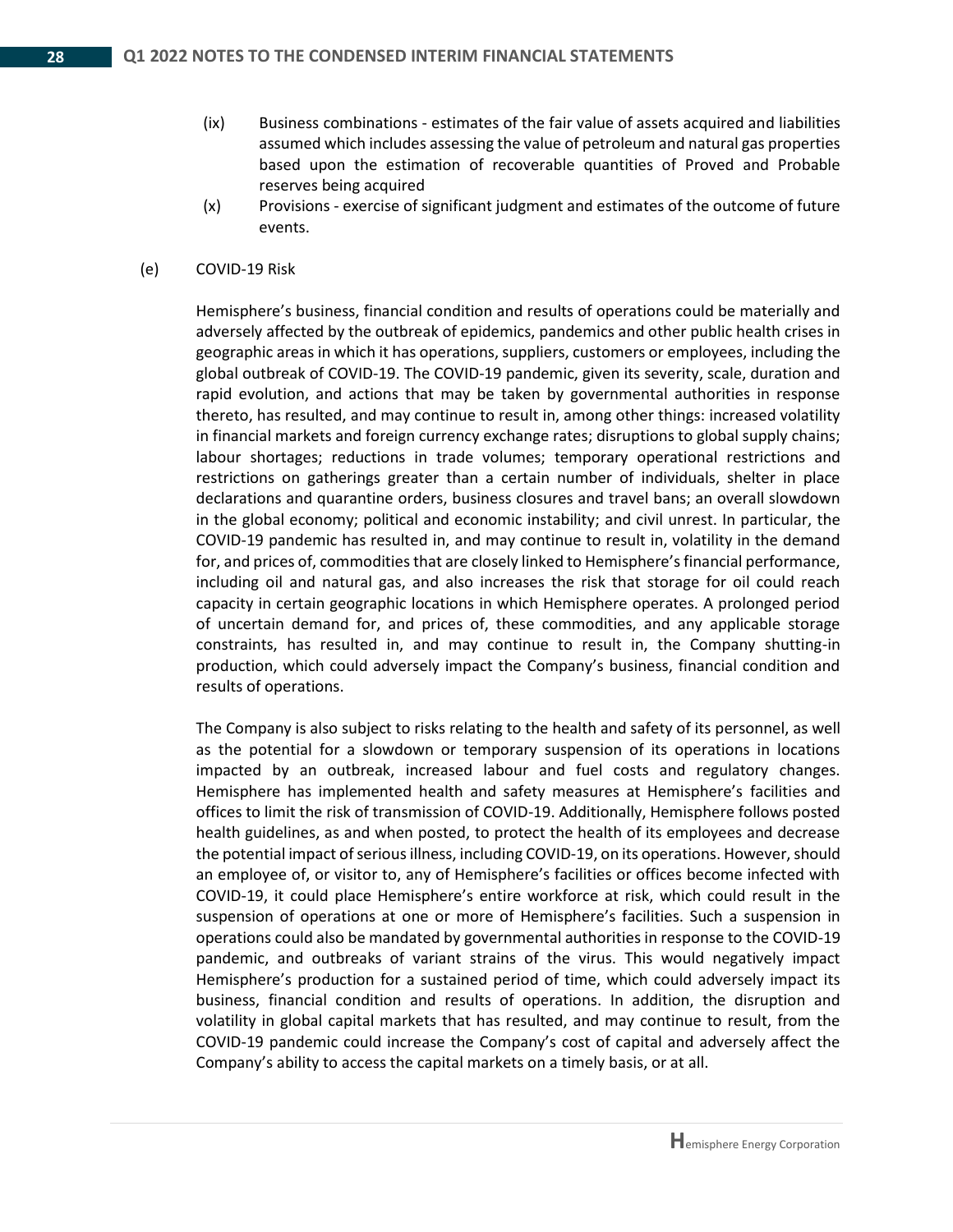The COVID-19 pandemic continues to evolve and the full impact on the Company's business, financial condition and results of operations, as well as the Company's future capital expenditures and other discretionary items, will depend on future developments, which are highly uncertain and cannot be predicted with any degree of confidence, including: the geographic spread of the virus; the duration and extent of the pandemic, the spread of new variant strains of the virus, further actions that may be taken by governmental authorities, including in respect of social and travel restrictions and business disruptions; the severity of the disease; the effectiveness of actions taken to contain the virus and treat the disease, including access to effective vaccines, domestic and global vaccination rates; and the ability of business to resume regular operations.

To the extent that the COVID-19 pandemic continues to adversely affect Hemisphere's business, financial condition and results of operations, it may also have the effect of heightening many of the other risks described herein and in Hemisphere's Annual Information Form for the year ended December 31, 2021.

#### **3. Financial Risk Management**

The Company's activities expose it to a variety of financial risks that arise as a result of its exploration, development, production and financing activities such as credit risk, liquidity risk and market risk. This note presents information about the Company's exposure to each of these risks. Management sets controls to manage such risks and monitors them on an ongoing basis pertaining to market conditions and the Company's activities.

(a) Credit risk

Credit risk is the risk of financial loss to the Company if a customer or counterparty to a financial instrument fails to meet its payment obligations. This risk arises principally from the Company's receivables from joint operators and oil and natural gas marketers, and reclamation deposits. The credit risk associated with reclamation deposits is minimized substantially by ensuring this financial asset is placed with major financial institutions with strong investment-grade ratings by a primary ratings agency. The credit risk associated with accounts receivable is mitigated as the Company monitors monthly balances to limit the risk associated with collections. The Company does not anticipate any default. There are no balances over 90 days past due or impaired.

The maximum exposure to credit risk is as follows:

|                                 | March 31, 2022 | December 31, 2021 |  |           |
|---------------------------------|----------------|-------------------|--|-----------|
| Accounts receivable             |                |                   |  |           |
| Marketing receivables           |                | 7,688,004         |  | 3,982,461 |
| Trade receivables               |                | 903,820           |  | 202,146   |
| Receivables from joint ventures |                | 33,783            |  | 36,102    |
| <b>Reclamation deposits</b>     |                | 115.535           |  | 115,535   |
|                                 |                | 8,741,142         |  | 4,336,244 |

The Company sells the majority of its heavy crude oil production through two marketers and, therefore, is subject to concentration risk which is mitigated by management's policies and practices related to credit risk, as discussed above. The Company's key marketers are global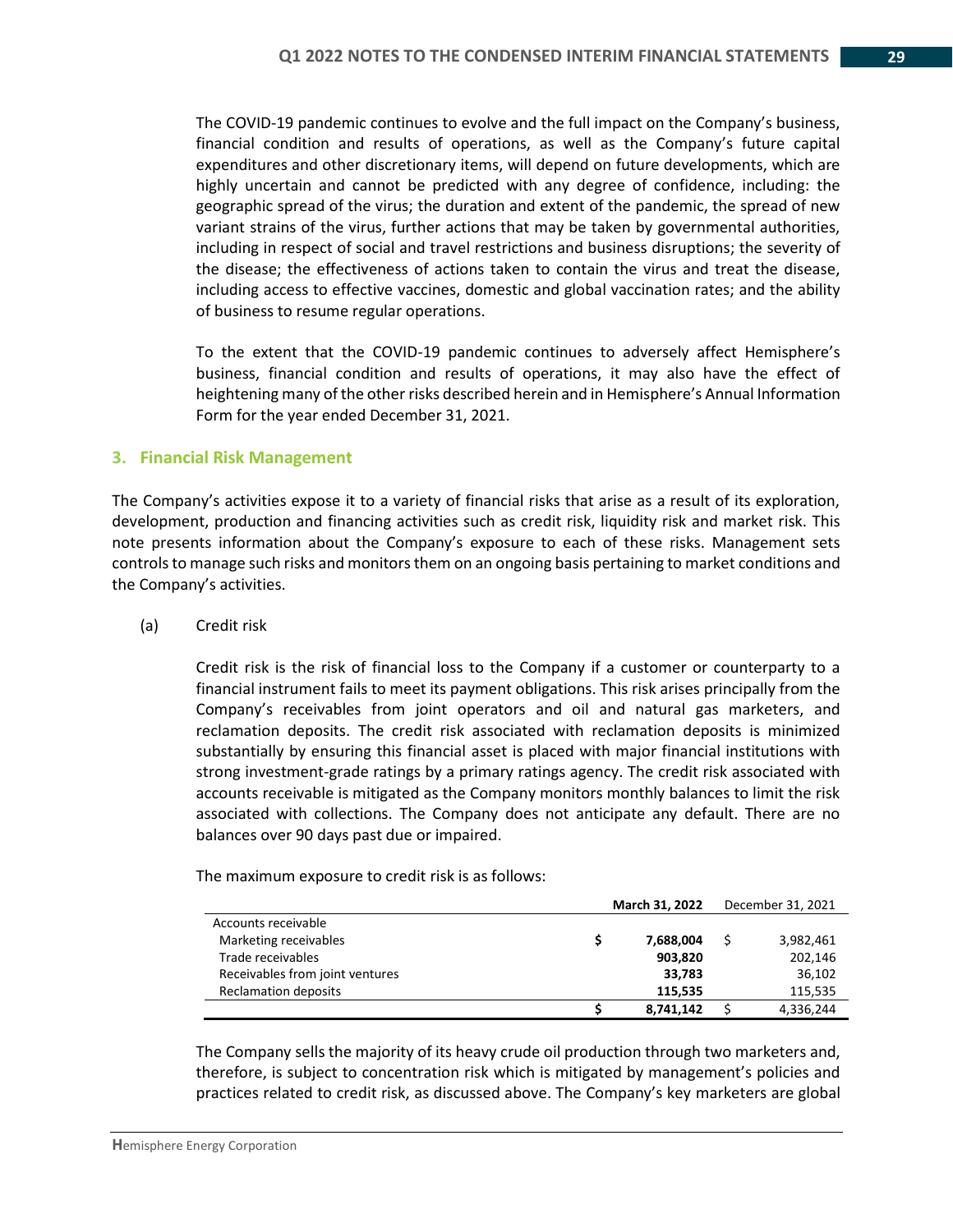companies with solid reputations, which the Company considers low risk of a collection concern.

#### (b) Liquidity risk

Liquidity risk is the risk that the Company will not be able to meet its financial obligations as they become due. The Company's approach to managing liquidity risk is to ensure, as far as possible, that it will have sufficient liquidity to meet its liabilities when they become due, under both normal and stressed conditions, without incurring unacceptable losses or risking damage to the Company.

The Company also prepares annual capital expenditure budgets, which are regularly monitored and updated as considered necessary. Further, the Company utilizes authorizations for expenditures on both operated and non-operated projects to further manage capital expenditures. The Company will also attempt to match its payment cycle with collection of crude oil and natural gas revenues on the  $25<sup>th</sup>$  of each month.

In light of the current volatility in oil and gas prices, as well as pipeline and transportation capacity constraints, management's ability to prepare financial forecasts is challenging. The economic climate may lead to adverse changes in cash flow, working capital levels or debt balances, which may also have a direct impact on the Company's liquidity and ability to generate profits in the future (see note 10).

At March 31, 2022, the Company had net debt (current assets, less current liabilities excluding fair value of financial instruments, lease and warrant liabilities, and including bank debt) of \$8,680,508 (December 31, 2021 - \$17,915,150). The Company funds its operations through operating cash flows and a committed \$35MM two year renewable term credit facility at ATB Financial.

## (c) Market risk

Market risk is the risk that changes in market prices, such as foreign exchange rates, other prices and interest rates will affect the value of the financial instruments. Market risk is comprised of interest rate risk, foreign currency risk, commodity price risk and other price risk.

(i) Interest rate risk

Interest rate risk is the risk that future cash flows will fluctuate as a result of changes in market interest rates. Borrowings under the Company's Term Loan are subject to variable interest rates. A one percent change in interest rates would have a \$125,000 effect on the net loss for 2022.

(ii) Foreign currency risk

The Company's functional and reporting currency is the Canadian dollar. The Company does not sell or transact in any foreign currency; except; i) the Company's commodity prices are largely denominated in United States dollars ("USD"), and as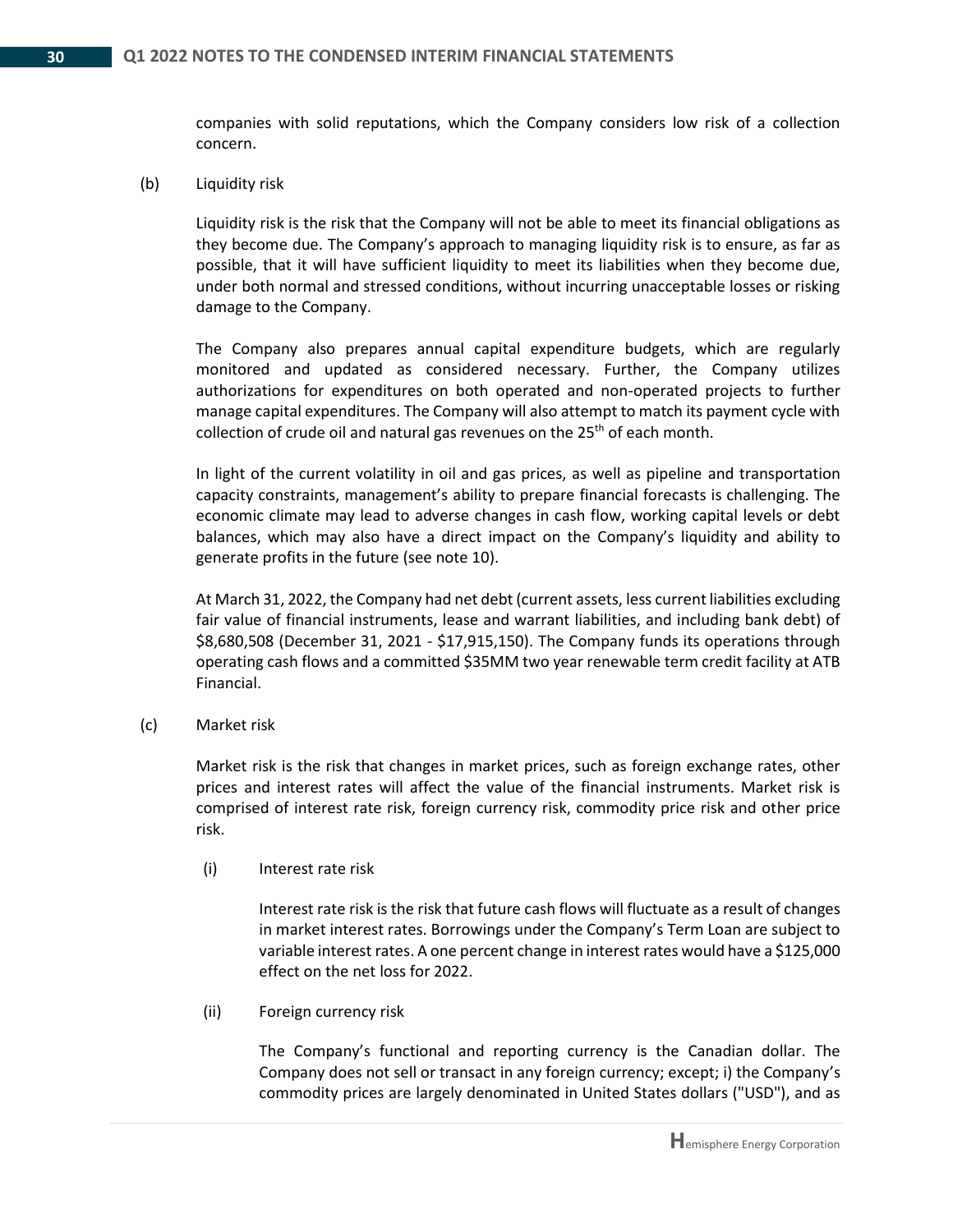a result, the prices that the Company receives are affected by fluctuations in the exchange rates between the USD and the Canadian dollar. For the exchange rate effect, generally an increase in the value of the Canadian dollar compared to the USD will reduce the prices received by the Company for its crude oil and natural gas sales, and vice versa; ii) the Company's Term Loan, which was repaid on July 27, 2021 (see note 12), was denominated in USD, and as result, the amount that the Company was obligated to repay at the term of the loan was affected by fluctuations in the exchange rate between the USD and the Canadian dollar at that time. A 100 basis points change in the foreign exchange rate would have a \$28,000 effect on the net loss for 2021.

(iii) Commodity price risk

Commodity prices for petroleum and natural gas are impacted by global economic events that dictate the levels of supply and demand, as well as the relationship between the Canadian dollar and the USD. Significant changes in commodity prices may materially impact the Company's adjusted funds flow from operations and ability to raise capital.

At March 31, 2022 the Company held derivative commodity price contracts as follows:

| Product   | <b>Type</b> | Volume      | Price                                                            | Index                   | <b>Term</b>                  | Mar. 31, 2022<br>Fair Value \$ |
|-----------|-------------|-------------|------------------------------------------------------------------|-------------------------|------------------------------|--------------------------------|
| Crude oil | Swap        | 200 bbl/d   | US\$12.10                                                        | <b>WCS Differential</b> | Jan. 1, 2022 - Jun. 30, 2022 | 7,932                          |
| Crude oil | 3-Way       | $100$ bbl/d | US\$40.00(put)/US\$50.00(put)/US<br>$$79$ (call)                 | <b>WTI-NYMEX</b>        | Apr. 1, 2022 - Jun. 30, 2022 | (231,980)                      |
| Crude oil | Put Spread  | 725 bbl/d   | US\$30.00(put sell)/US\$40.00(put<br>buy), net cost US\$1.65/bbl | <b>WTI-NYMEX</b>        | Apr. 1, 2022 - Aug. 31, 2022 | (210, 243)                     |
| Crude oil | Sold Call   | 200 bbl/d   | US\$78.25(call sell), net premium<br>US\$1.65/bbl                | <b>WTI-NYMEX</b>        | Apr. 1, 2022 - Aug. 31, 2022 | (725, 497)                     |
| Crude oil | Sold Call   | 100 bbl/d   | US\$78.70(call sell), net premium<br>US\$1.65/bbl                | <b>WTI-NYMEX</b>        | Apr. 1, 2022 - Aug. 31, 2022 | (355, 899)                     |
| Crude oil | Sold Call   | 200 bbl/d   | US\$82.10(call sell), net premium<br>US\$1.65/bbl                | <b>WTI-NYMEX</b>        | Apr. 1, 2022 - Aug. 31, 2022 | (612,086)                      |
| Crude oil | Sold Call   | 100 bbl/d   | US\$86.50(call sell), net premium<br>US\$1.65/bbl                | <b>WTI-NYMEX</b>        | Apr. 1, 2022 - Aug. 31, 2022 | (247, 375)                     |
| Crude oil | Sold Call   | 125 bbl/d   | US\$88.40(call sell), net premium<br>US\$1.65/bbl                | <b>WTI-NYMEX</b>        | Apr. 1, 2022 - Aug. 31, 2022 | (280, 329)                     |
| Crude oil | Swap        | 400 bbl/d   | US\$19.00                                                        | <b>WCS Differential</b> | Apr. 1, 2022 - Aug. 31, 2022 | (41, 158)                      |
| Crude oil | Put Spread  | 575 bbl/d   | US\$50.00(put sell)/US\$60.00(put<br>buy), net cost US\$3.55/bbl | <b>WTI-NYMEX</b>        | Sep. 1, 2022 - Sep. 30, 2022 | (55, 357)                      |
| Crude oil | Put Spread  | 125 bbl/d   | US\$50.00(put sell)/US\$60.00(put<br>buy), net cost US\$3.75/bbl | <b>WTI-NYMEX</b>        | Sep. 1, 2022 - Dec. 31, 2022 | (18, 912)                      |
| Crude oil | Put Spread  | 275 bbl/d   | US\$50.00(put sell)/US\$60.00(put<br>buy), net cost US\$3.75/bbl | <b>WTI-NYMEX</b>        | Oct. 1, 2022 - Dec. 31, 2022 | (79, 556)                      |
| Crude oil | Sold Call   | 275 bbl/d   | US\$100.00(call sell), net premium<br>US\$3.75/bbl               | <b>WTI-NYMEX</b>        | Oct. 1, 2022 - Dec. 31, 2022 | (168, 574)                     |
| Crude oil | 3-Way       | 300 bbl/d   | US\$50.00(put)/US\$60.00(put)/US<br>$$85$ (call)                 | <b>WTI-NYMEX</b>        | Oct. 1, 2022 - Dec. 31, 2022 | (461, 678)                     |
| Crude oil | Put Spread  | 750 bbl/d   | US\$50.00(put sell)/US\$60.00(put<br>buy), net cost US\$2.50/bbl | <b>WTI-NYMEX</b>        | Jan. 1, 2023 - Mar. 31, 2023 | (54, 191)                      |
|           |             |             |                                                                  |                         | Total                        | ( \$3,534,902)                 |

At March 31, 2022, the commodity contracts were fair valued as a liability of \$3,534,902 recorded on the statement of financial position and an unrealized loss of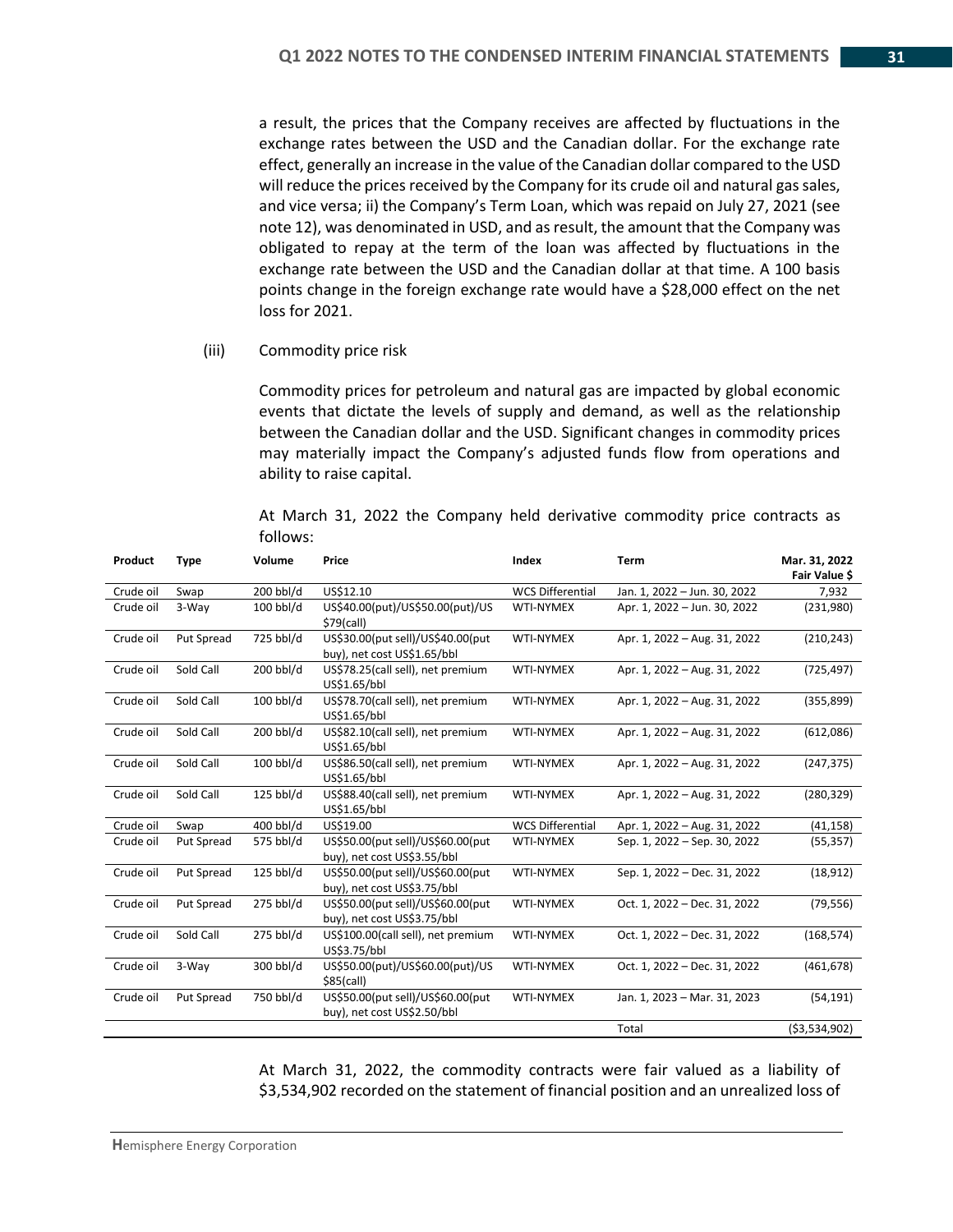\$2,186,226 for the first quarter of 2022. Subsequent to year end, the Company has entered into additional commodity contracts (see note 16).

(iv) Other price risk

Other price risk is the risk that the fair value or future cash flows of a financial instrument will fluctuate due to changes in market prices, other than those arising from interest rate risk or foreign currency risk. The Company is not exposed to significant other price risk.

## **4. Capital Management**

The Company manages its capital with the following objectives:

- (a) To ensure sufficient financial flexibility to achieve the Company's ongoing business objectives including the replacement of production, funding of future growth opportunities and pursuit of accretive acquisitions; and
- (b) To maximize shareholder return through enhancing the Company's share value.

The Company monitors its capital structure and makes adjustments according to market conditions in an effort to meet its objectives given the current outlook of the business and industry in general. The capital structure of the Company is comprised of working capital, shareholders' equity, and bank debt. The Company may manage its capital structure by issuing new shares, repurchasing outstanding shares, and issuing new debt instruments, or other financial or equity-based instruments, adjusting capital spending, or disposing of assets. The capital structure is reviewed on an ongoing basis. There were no changes to capital management during the year.

#### **5. Revenue**

The Company sells its production pursuant to variable-price contracts. The transaction price for variableprice contracts is based on a benchmark commodity price, adjusted for quality, location or other factors whereby each component of the pricing formula can be either fixed or variable, depending on the contract terms. Under the contracts, the Company is required to deliver variable volumes of heavy oil, natural gas or natural gas liquids to the contract counterparty.

Production revenue is recognized when the Company gives up control of the unit of production at the delivery point agreed to under the terms of the contract. The amount of production revenue recognized is based on the agreed transaction price and the volumes delivered. Any variability in the transaction price relates specifically to the Company's efforts to transfer production and therefore the resulting revenue is allocated to the production delivered in the period to which the variability relates. The Company does not have any factors considered to be constraining in the recognition of revenue with variable pricing factors. Production revenues are normally collected on the business day nearest the 25th day of the month following production.

The Company's production revenues were primarily generated in its core areas of the Mannville oil play in the Atlee Buffalo and Jenner areas of southeastern Alberta. The Company's customers are oil and natural gas marketers and joint operations partners in the oil and natural gas business and are subject to normal credit risks. Concentration of credit risk is mitigated by management's policies and practices related to credit risk as discussed in Note 5(a). As at March 31, 2022, production revenue sold to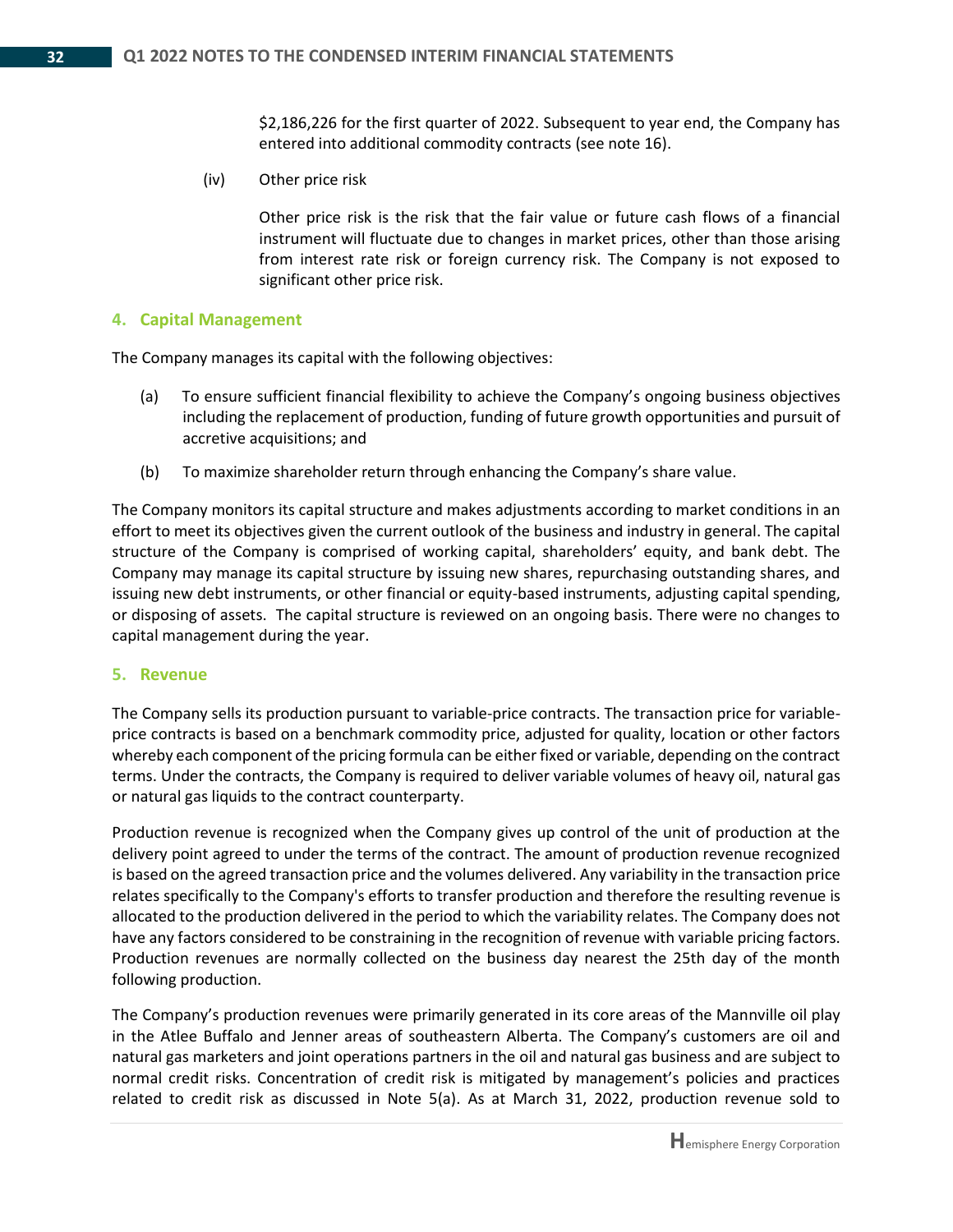customers was comprised of three marketers which account for \$7,688,004 of the accounts receivable balance.

The following table presents the Company's total revenues disaggregated by revenue source:

|                                 | Three Months Ended March 31 |  |           |  |  |
|---------------------------------|-----------------------------|--|-----------|--|--|
|                                 | 2022                        |  | 2021      |  |  |
| Heavy Crude Oil                 | 22,798,654                  |  | 7,865,413 |  |  |
| <b>Conventional Natural Gas</b> | 56.875                      |  | 23,603    |  |  |
| Total                           | 22,855,529                  |  | 7,889,016 |  |  |

#### **6. Exploration and Evaluation Assets**

Exploration and evaluation assets consist of the Company's exploration projects, which are pending the determination of Proved and Probable reserves. A transfer from exploration and evaluation assets to property and equipment is made when reserves are assigned or the exploration project has been completed. For the three months ended March 31, 2022, the Company transferred \$105 to property plant and equipment (Year ended December 31, 2021 - \$882,391) to exploration and evaluation assets.

| Cost                                      |            |
|-------------------------------------------|------------|
| Balance, December 31, 2020                | 458.199    |
| Additions                                 | 1,056,296  |
| Exploration and evaluation expense        | (63,936)   |
| Transfer to property, plant and equipment | (882, 391) |
| Balance, December 31, 2021                | 568,168    |
| Additions                                 | 478,622    |
| Exploration and evaluation expense        | (22,700)   |
| Transfer to property, plant and equipment | (105)      |
| <b>Balance, March 31, 2022</b>            | 1.023.985  |

## **7. Property and Equipment**

|                                                                                   | Petroleum and      |    | Right of Use and    |    |               |
|-----------------------------------------------------------------------------------|--------------------|----|---------------------|----|---------------|
| Cost                                                                              | <b>Natural Gas</b> |    | <b>Other Assets</b> |    | Total         |
| Balance, December 31, 2020                                                        | \$<br>108,064,685  | Ś. | 675,633             | Ś. | 108,740,318   |
| Right-of-use assets                                                               |                    |    | 2,615,466           |    | 2,615,466     |
| Additions                                                                         | 10,929,286         |    | 5,430               |    | 10,934,716    |
| Increase in decommissioning obligations (Note 9)                                  | 488,793            |    |                     |    | 488,793       |
| Capitalized share-based payments                                                  | 398,525            |    |                     |    | 398,525       |
| Transfer from exploration and evaluation assets                                   | 882,391            |    |                     |    | 882,391       |
| Balance, December 31, 2021                                                        | \$<br>120,763,679  | Ś. | 3,296,529           | Ś. | 124,060,208   |
| Additions                                                                         | 1,255,706          |    | 59,911              |    | 1,315,617     |
| Transfer from exploration and evaluation assets                                   | 105                |    |                     |    | 105           |
| <b>Balance, March 31, 2022</b>                                                    | \$<br>122,019,490  | \$ | 3,356,440           | \$ | 125,375,930   |
| <b>Accumulated Depletion, Depreciation, Amortization</b><br>and Impairment Losses |                    |    |                     |    |               |
| Balance, December 31, 2020                                                        | \$<br>59,975,727   | Ś. | 319,453             | Ś. | 60,295,180    |
| Depletion and depreciation for the year                                           | 4,349,653          |    | 138,818             |    | 4,488,471     |
| Impairment reversal                                                               | (1, 912, 577)      |    |                     |    | (1, 912, 577) |
| Balance, December 31, 2021                                                        | \$<br>62,412,803   | Ś. | 458,271             | Ś. | 62,871,074    |
| Depletion and depreciation for the period                                         | 1,664,832          |    | 125,354             |    | 1,790,186     |
| Balance, March 31, 2022                                                           | \$<br>64,077,635   | \$ | 583,625             | \$ | 64,661,260    |
| <b>Net Book Value</b>                                                             |                    |    |                     |    |               |
| December 31, 2021                                                                 | \$<br>58,350,876   | Ś. | 2,838,258           | \$ | 61,189,134    |
| March 31, 2022                                                                    | 57,941,855         | Ş  | 2,772,815           | \$ | 60,714,670    |
|                                                                                   |                    |    |                     |    |               |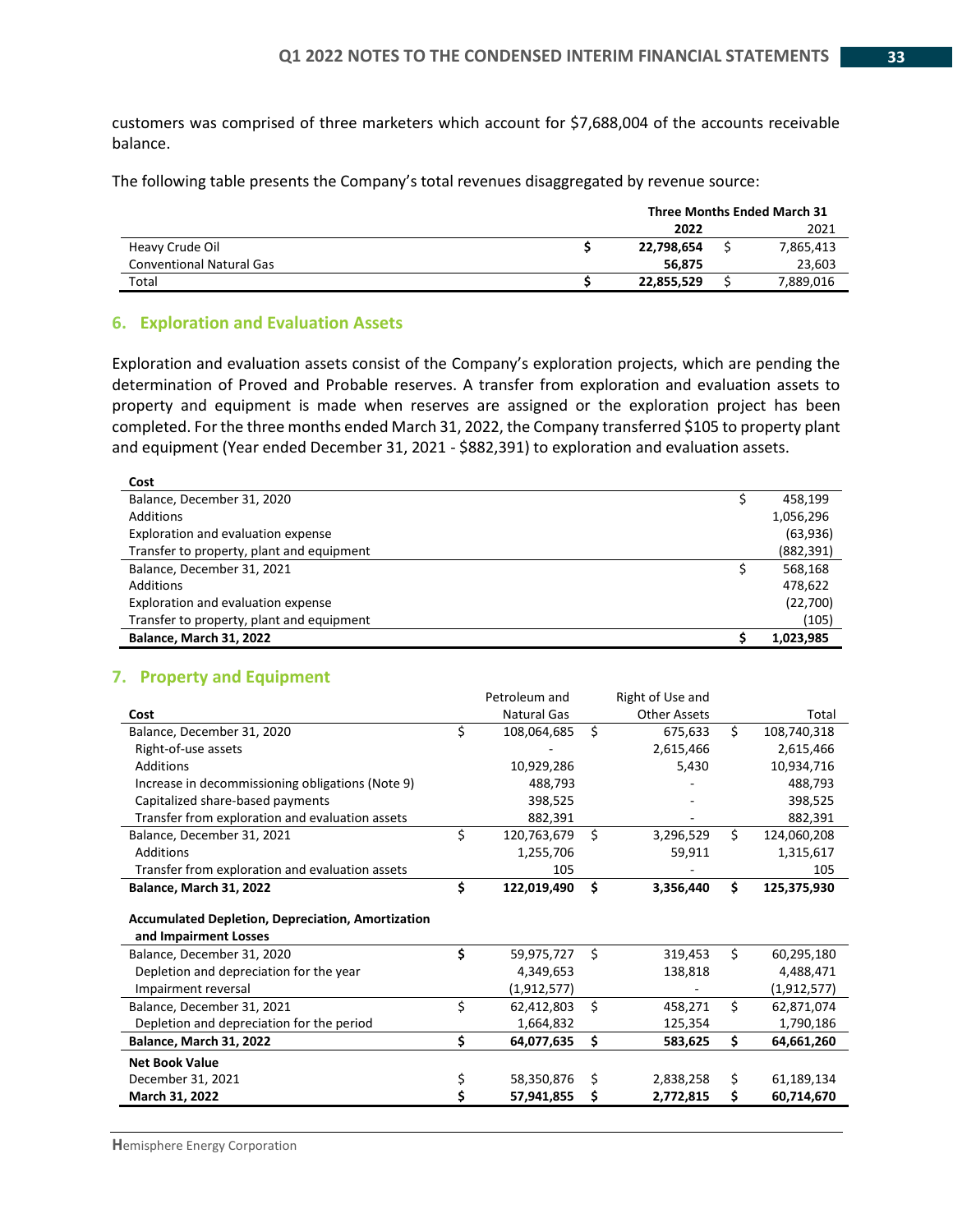The Company's additions for property and equipment included capitalized general and administrative expenses of \$234,664 for the three months ended March 31, 2021 (Year ended December 31, 2021 - \$824,824).

The calculation of depletion at March 31, 2022 includes estimated future development costs of \$50,721,300 (Year ended December 31, 2021 - \$50,721,300)associated with the development of the Company's Proved plus Probable reserves.

At March 31, 2022, the Company performed an assessment of potential impairment or reversal indicators on each of its Cash Generating Units (CGUs), and management determined that there were no indicators of impairment or reversal identified. As such no impairment test on its petroleum and natural gas assets was required.

At December 31, 2021, the Company performed an assessment of potential impairment or reversal indicators on each of its Cash Generating Units (CGUs), and management determined that there were indicators of reversal of impairment identified in the Company's Jenner oil CGU, as a result of improved forward commodity prices, and a resultant increase in proved and probable reserves as estimated in the Company's December 31, 2021 independent reserves report. As such, a reversal of \$1,912,577 of historical impairment was recorded in the Company's Jenner oil CGU.

The recoverable amounts were determined based on fair value less costs to sell using a discounted cash flow method and categorized in Level 3 of the fair value hierarchy. Key assumptions in the determination of cash flows from reserves include crude oil and natural gas prices, operating costs, royalties and future development costs, and discount rates specific to the underlying composition of assets residing in each CGU. The pre-tax discount rates ranged from 12% to 35% depending on the nature of the reserves. The following tables show the future commodity price estimates used by the Company's independent reserves evaluator at December 31, 2021:

|                 | 2022  | 2023  | 2024  | 2025  | 2026  | 2027  | 2028  | 2029  | Thereafter |
|-----------------|-------|-------|-------|-------|-------|-------|-------|-------|------------|
| WTI (US\$/bbl)  | 72.83 | 68.78 | 66.76 | 68.09 | 69.45 | 70.84 | 72.26 | 73.70 | +2%/vr     |
| WCS (C\$/bbl)   | 74.42 | 69.17 | 66.54 | 67.87 | 69.23 | 70.61 | 72.02 | 73.46 | +2%/vr     |
| AECO(C\$/MMbtu) | 3.56  | 3.21  | 3.05  | 3.11  | 3.17  | 3.23  | 3.30  | 3.36  | $+2\%/yr$  |

## **8. Decommissioning Obligations**

The Company's decommissioning obligation is estimated based on its net ownership interest in all wells and facilities, estimated costs to reclaim and abandon these wells and facilities, and the estimated timing of the costs to be incurred in future years. The Company uses Alberta Energy Regulator guidelines for determining abandonment and reclamation estimates.

The Company estimates the total undiscounted and uninflated amount of cash flows required to settle its decommissioning obligations as at March 31, 2022 is \$7,969,897 (March 31, 2021 - \$7,980,351), and \$13,895,686 with inflation (March 31, 2021 - \$11,270,728). These payments are expected to be made over the next 38 years with the majority of costs to be incurred between 2050 and 2060.

The discount factor, being the risk-free rate related to the liability, is  $1.70\%$  (March 31, 2021 – 1.20%). Inflation of 2.25% (March 31, 2021 – 1.50%) has also been factored into the calculation of amounts in the table below. The Company also has \$115,535 (March 31, 2021 - \$115,535) in various reclamation bonds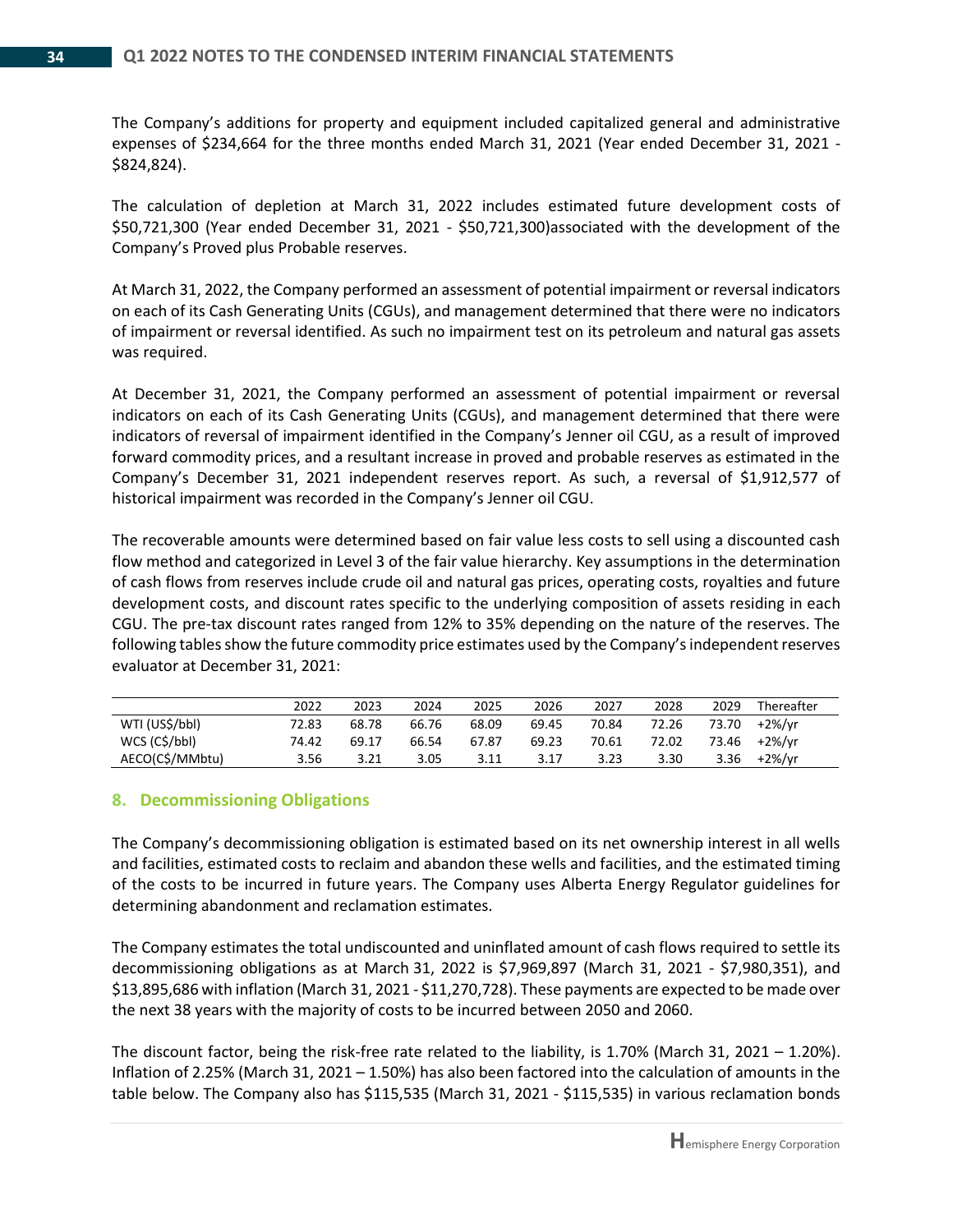for its properties held by the Alberta Energy Regulator and British Columbia Ministry of Energy, Mines and Petroleum Resources. The Company received \$85,000 in site rehabilitation program grants for 2021, in coordination with certain vendors.

|                                                  | <b>Three Months Ended</b> |                          |  | <b>Year Ended</b> |
|--------------------------------------------------|---------------------------|--------------------------|--|-------------------|
|                                                  |                           | March 31, 2022           |  | December 31, 2021 |
| Decommissioning obligations, beginning of period |                           | 9,070,408                |  | 8,530,687         |
| Increase in estimated future obligations         |                           | $\overline{\phantom{a}}$ |  | 430,586           |
| Change in estimate                               |                           |                          |  | 58,208            |
| Payment of decommissioning obligations           |                           | (104, 309)               |  | (51, 441)         |
| Accretion expense                                |                           | 38.549                   |  | 102,368           |
| Decommissioning obligations, end of period       |                           | 9,004,648                |  | 9,070,408         |

## **9. Finance Expenses**

|                                          | <b>Three Months Ended March 31</b> |                          |  |           |
|------------------------------------------|------------------------------------|--------------------------|--|-----------|
|                                          |                                    | 2022                     |  | 2021      |
| Finance expense:                         |                                    |                          |  |           |
| Loan interest                            | S                                  | 248.494                  |  | 547,041   |
| Lease interest                           |                                    | 40.545                   |  | 8,702     |
| Change in value of warrant liability     |                                    | 2,319,468                |  | 1,486,766 |
| Accretion of debt issuance costs         |                                    |                          |  | 54,891    |
| Amortization of deferred charges         |                                    | $\overline{\phantom{0}}$ |  | 48,792    |
| Accretion of decommissioning liabilities |                                    | 38,549                   |  | 25,592    |
| Total finance expense                    |                                    | 2,647,056                |  | 2,171,783 |

## **10. Bank Debt**

On July 27, 2021, the Company entered into a two year committed and extendible term facility with a Canadian Bank (the "Lender") providing for borrowings of up to \$35,000,000 (the "Credit Facility"). As part of entering into the Credit Facility, the Company fully repaid and terminated its former term loan with a third-party lender.

The Credit Facility has an initial term date of May 31, 2022 (the "Term Date"), which is extendible at that time and on an annual basis for an additional 365 days upon request of the Company. The Company has requested an extension which will be determined upon completion of the annual review on or before May 31, 2022. The Credit Facility has a maturity date of May 31, 2023. If the term it is not extended on May 31, 2022, additional advances would not be permitted and any outstanding advances would become repayable at May 31, 2023. The Credit Facility is secured by a floating charge debenture and a general security agreement on the assets of the Company.

At March 31, 2022 the Company had drawn \$12.5 million on the Credit Facility. There are standard reporting covenants under the Credit Facility and a financial covenant for the Company to maintain working capital above a ratio of 1.00 to 1.00. Working capital for the covenant is defined as current assets, less current liabilities, excluding fair value of financial instruments and warrant liability, plus the undrawn amount available under the credit facility. The Company was in compliance with these standard reporting covenants and the financial covenant with a working capital ratio of 5.61 to 1.00 as at December 31, 2021.

Under the Credit Facility, advances can be drawn as prime rate loans and bear interest at the bank's prime lending rate plus interest rates between 2.50% and 3.50%. Advances may also be drawn as guaranteed notes/banker's acceptances and letters of credit, subject to Canadian interest benchmark rates plus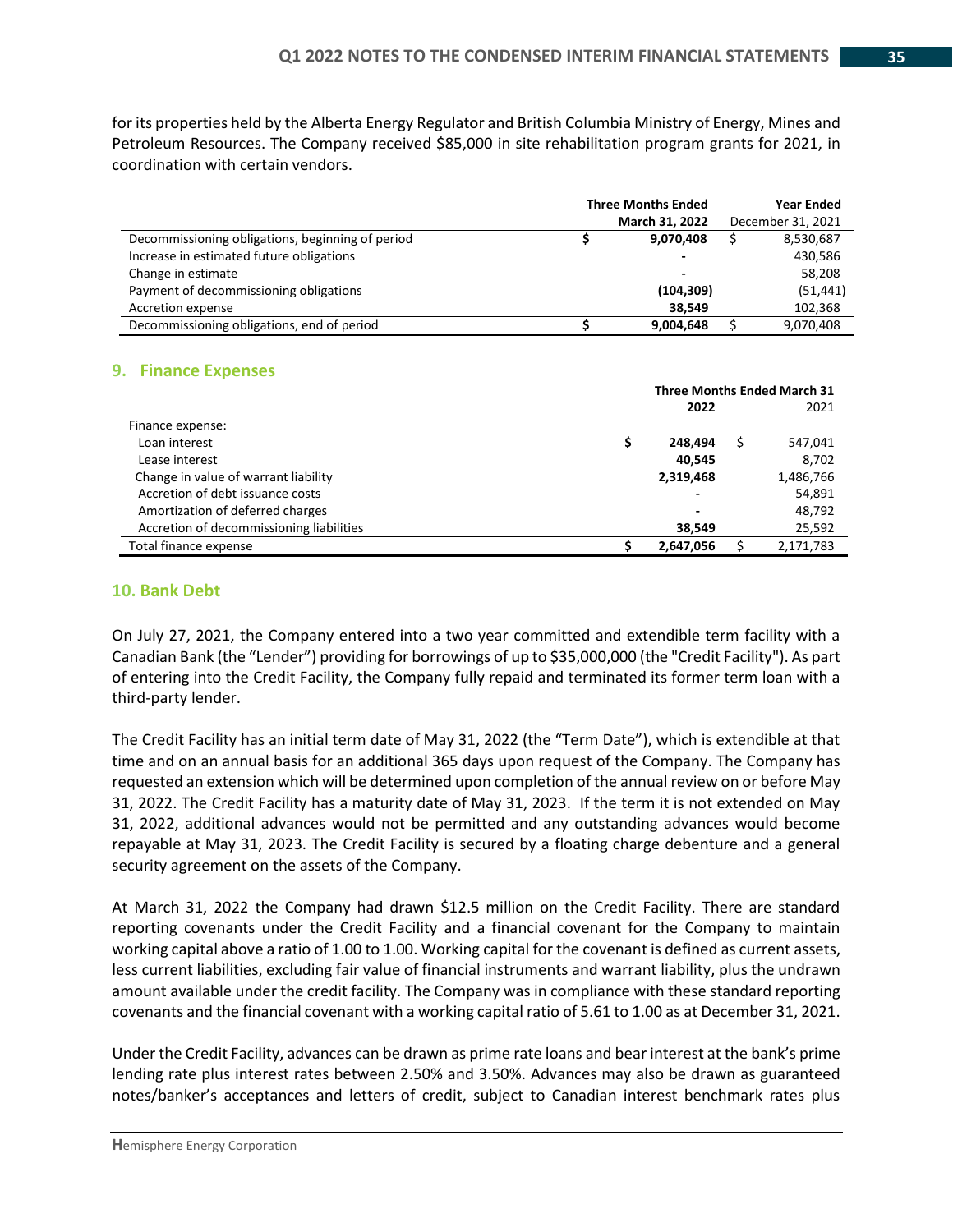margins ranging from 3.50% to 4.50%. Standby fees are charged on the undrawn portion of the Credit Facility at rates ranging from 0.875% to 1.125%. These interest rates, fees and margins vary based on adjusted debt to earnings metrics determined at each quarter end for the preceding 12 months.

The semi-annual renewal of the available lending limit of the Credit Facility is scheduled for May 31, 2022 and is based on the Lenders' interpretation of the Company's reserves and future commodity prices. There can be no assurance that the amount or terms of the Credit Facility will not be adjusted at the next semiannual review. In the event that the lender reduces the Credit Facility's borrowing base below the amount drawn at the time of the redetermination, the Company would have 45 days to eliminate any borrowing base shortfall by repaying the amount drawn in excess of the redetermined borrowing base. Repayments of principal are not required provided that the borrowings under the facility do not exceed the authorized borrowing amount and the Company is in compliance with all covenants, representations and warranties.

## **11. Warrant Liability**

For the three months ended March 31, 2022, the Company recognized a remeasurement loss of \$2,319,468 (\$1,786,766 loss for comparable period in 2021). The Company issued 13,750,000 warrants to a third-party lender on September 15, 2017 in conjunction with its term loan. Each warrant entitled the holder to purchase one common share of Hemisphere at an exercise price of \$0.28 per share prior to September 15, 2022. The exercise price of the warrants represented a 40% premium to the 30-day volume weighted average price ("VWAP") of Hemisphere's common shares at market close on September 14, 2017. The warrants are subject to a forced exercise clause which applies upon a 30-day VWAP equaling or exceeding \$1.40 per share. The warrants are non-transferable.

During the fourth quarter of 2021, the holder did a cashless exercise of 25% of the warrants at a \$0.846 30-day VWAP resulting in the issuance of 2,299,851 common shares for the exercise cost of 3,437,500 warrants at \$0.28 per share. This resulted in a non-cash loss for warrant revaluation and a transfer from warrant liability to share capital of \$1,945,625. After this exercise, the holder had 10,312,500 exercisable warrants remaining.

Subsequent to March 31, 2022, on April 15, 2022 the holder exercised the remaining 10,312,500 warrants on a cashless basis at a \$1.4367 30-day VWAP resulting in the issuance of 8,302,686 common shares, utilizing 2,009,814 warrants at \$0.28 per share. There are no warrants outstanding after this exercise.

The warrants are classified as a financial liability as a result of a cashless exercise provision. In no event will the Company be required to settle the warrants through a cash payment. The fair value of the warrants is revalued every quarter using the Black & Scholes pricing model. Valuations for the current and previous quarter were calculated with the following inputs:

|                         | March 31, 2022 | December 31, 2021 |
|-------------------------|----------------|-------------------|
| <b>Share Price</b>      | 1.51           | 0.99              |
| Risk-free interest rate | 2.80%          | 1.25%             |
| Expected life (years)   | 0.46           | 0.71              |
| Expected volatility     | 51%            | 58%               |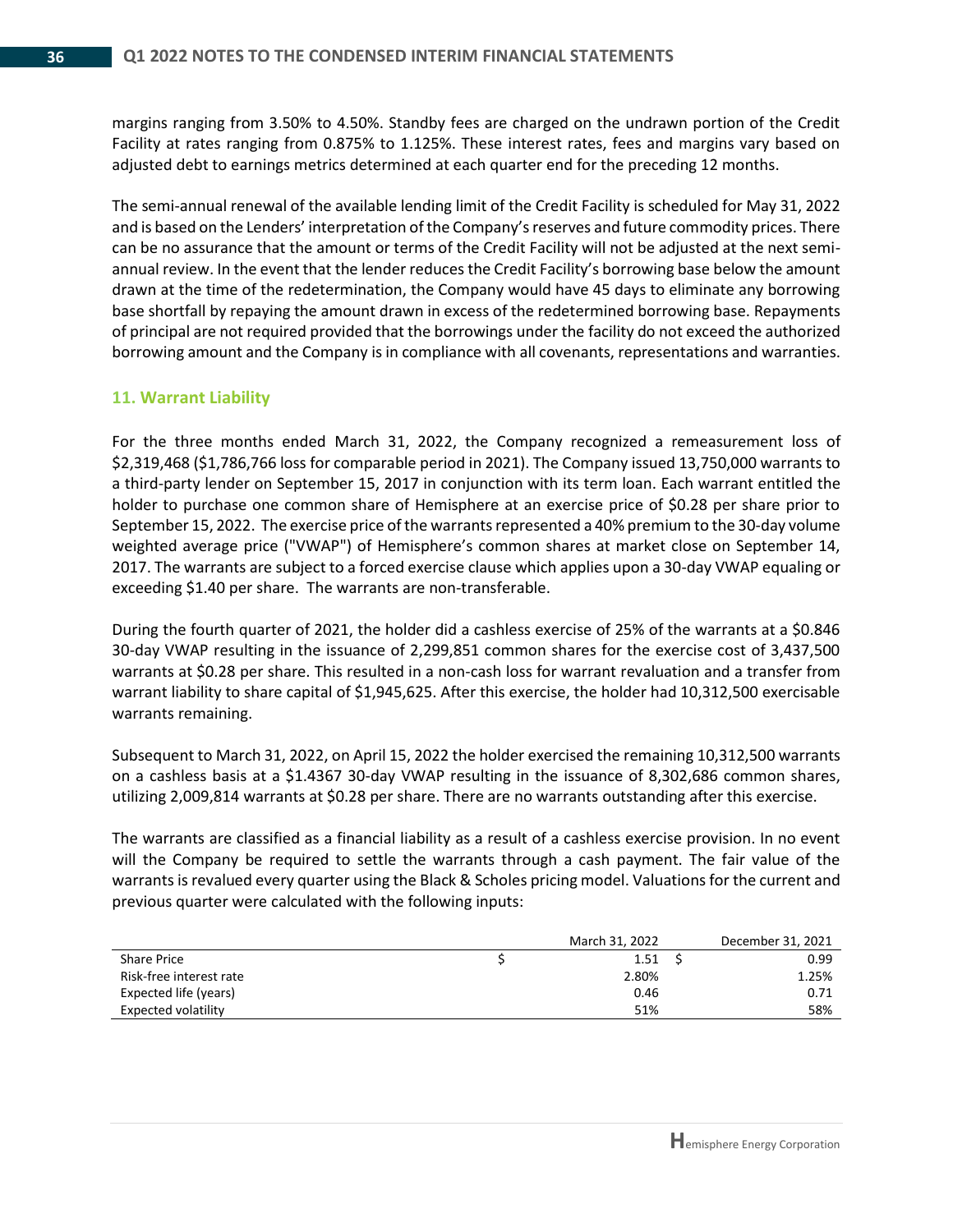### **12. Lease Liabilities**

The Company has lease liabilities for contracts related to financing facilities, surface leases, vehicles, field operating equipment and office equipment. Lease terms are negotiated on an individual basis and contain a wide range of different terms and conditions.

The following table summarizes lease liabilities at March 31, 2022:

| Balance, December 31, 2020     | 332,534    |
|--------------------------------|------------|
| Lease additions (Note 7)       | 2,615,466  |
| Interest expense               | 43,368     |
| Lease payments                 | (406, 655) |
| Balance, December 31, 2021     | 2,584,713  |
| Interest expense               | 40.543     |
| Lease payments                 | (135, 590) |
| <b>Balance, March 31, 2022</b> | 2,489,666  |
| <b>Current Portion</b>         | 89,923     |
| Long-term portion              | 2,399,743  |

#### **13. Share Capital**

#### **(a) Authorized**

Unlimited number of common shares without par value.

#### **Issued and outstanding**

As at March 31, 2022 and December 31, 2021, the Company had the following common shares issued and outstanding:

| <b>Common Shares</b>                           | <b>Shares</b> | Value      |
|------------------------------------------------|---------------|------------|
| Balance, December 31, 2020                     | 86,782,302    | 54,342,488 |
| Shares issued for stock option exercises       | 2,745,000     | 375,700    |
| Shares issued for warrants exercises (note 14) | 2,299,851     | 1,945,625  |
| Shares repurchased and cancelled (NCIB)        | (537,500)     | (164,070)  |
| Balance, December 31, 2021                     | 91,289,653    | 56,499,743 |
| Shares issued for stock option exercises       | 1,160,000     | 288.700    |
| Shares repurchased and cancelled (NCIB)        | (79,000)      | (99,540)   |
| <b>Balance, March 31, 2022</b>                 | 92,370,653    | 56,688,903 |

On July 14, 2021 the Company announced the renewal of the NCIB, to purchase and cancel, from time to time, up to 7,687,830 common shares of the Company until July 13, 2022. During the six months ended December 31, 2021, the Company did not repurchase any shares under the NCIB. For the quarter ended March 31, 2022, the Company purchased and cancelled 79,000 shares under the NCIB for \$99,540 at an average cost of \$1.26 per share.

During the quarter ended March 31, 2022, the Company issued 1,160,000 shares for stock options exercised through the Employee Stock Option Plan, at an average exercise price of \$0.25 per share.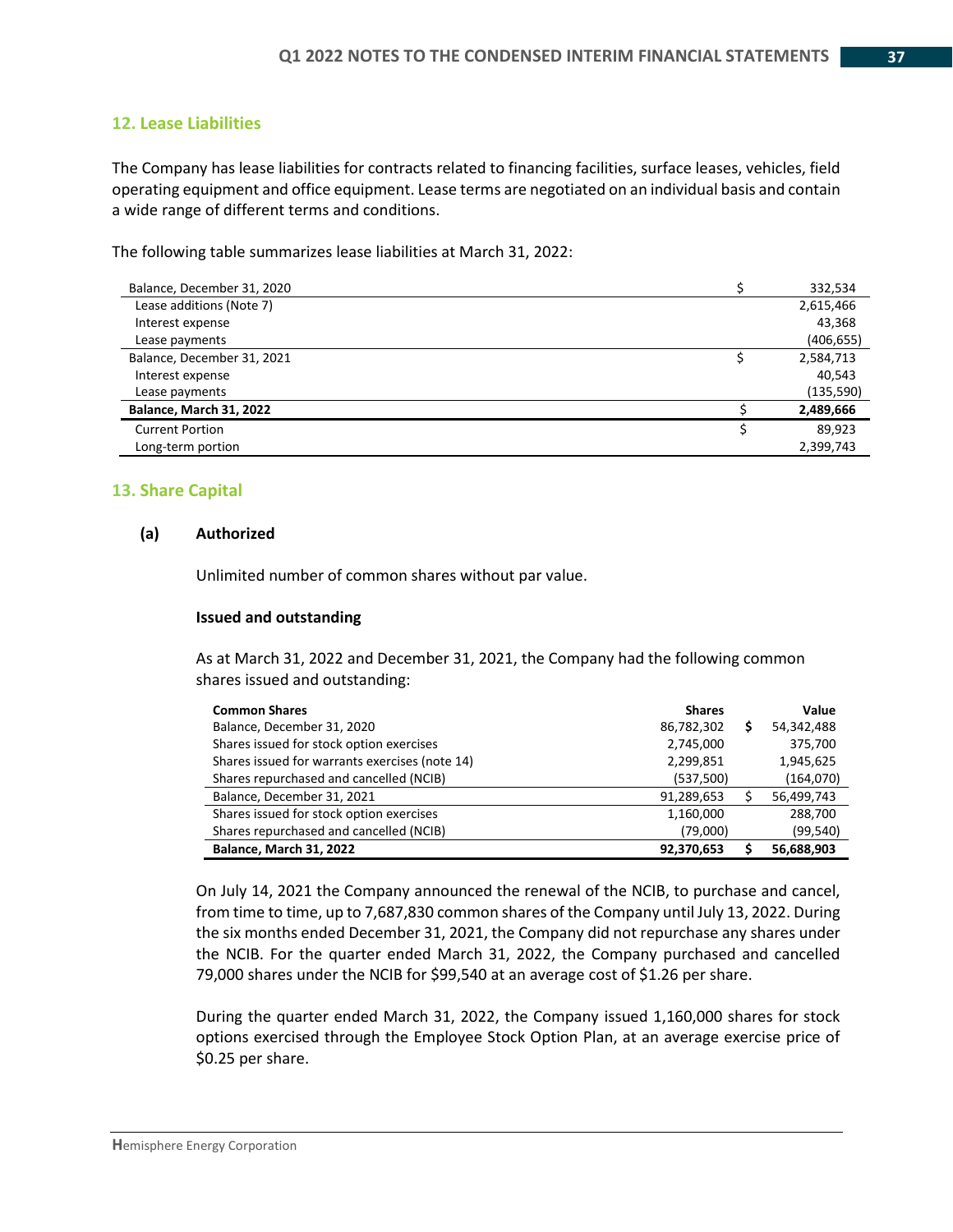### **(b) Stock options**

The Company has a stock option plan in place and is authorized to grant stock options to officers, directors, employees and consultants whereby the aggregate number of shares reserved for issuance may not exceed 10% of the issued shares at the time of grant and 5% of the issued shares to each optionee. Stock options are non-transferable and have a maximum term of ten years. Stock options terminate no later than 90 days (30 days for investor-related services) upon termination of employment or employment contract and one year in the case of retirement, death or disability. The grant price is determined using the closing price of the Company's shares from the day prior to the grant.

|          |                  |             |                | Changes in the Period |             |           |             |             |
|----------|------------------|-------------|----------------|-----------------------|-------------|-----------|-------------|-------------|
|          |                  |             | <b>Balance</b> |                       |             |           | Balance     | Balance     |
|          |                  |             | Outstanding    |                       |             |           | Outstanding | Exercisable |
| Exercise |                  | Expiry      | December 31.   |                       |             | Expired/  | March 31.   | March 31.   |
| Price    | Grant Date       | Date        | 2021           | Granted               | Exercised   | Cancelled | 2022        | 2022        |
| \$0.25   | 21-Sep-17        | 21-Sep-22   | 3,939,000      |                       | (900,000)   |           | 3,039,000   | 3,039,000   |
| \$0.28   | $2-Oct-17$       | 2-Oct-22    | 150,000        | ۰                     |             | ۰         | 150,000     | 150,000     |
| \$0.25   | 01-Jan-18        | $1$ -Jan-23 | 250,000        | ٠                     | (250,000)   | ۰         |             |             |
| \$0.12   | 01-Mar-19        | 1-Mar-24    | 50.000         | -                     |             | ٠         | 50.000      | 50,000      |
| \$0.12   | 17-Jun-20        | 17-Jun-25   | 1,295,000      |                       | (10,000)    |           | 1,285,000   | 1,285,000   |
| \$0.91   | 17-Dec-21        | 17-Dec-31   | 1,740,000      |                       |             |           | 1,740,000   | 1,740,000   |
| \$1.41   | 17-Mar-22        | 17-Mar-32   |                | 50,000                |             |           | 50,000      | 50,000      |
|          |                  |             | 7,424,000      | 50,000                | (1,160,000) |           | 6,314,000   | 6,314,000   |
|          | Weighted-average |             |                |                       |             |           |             |             |
|          | exercise price   |             | \$0.38         | \$1.41                | \$0.25      |           | \$0.41      | \$0.41      |

Details of the Company's stock options as at March 31, 2022 and 2021 are as follows:

|          |                   |             |                |         | Changes in the Period |           |                |                |
|----------|-------------------|-------------|----------------|---------|-----------------------|-----------|----------------|----------------|
|          |                   |             | <b>Balance</b> |         |                       |           | <b>Balance</b> | <b>Balance</b> |
|          |                   |             | Outstanding    |         |                       |           | Outstanding    | Exercisable    |
| Exercise |                   | Expiry      | December 31,   |         |                       | Expired/  | March 31,      | March 31,      |
| Price    | <b>Grant Date</b> | Date        | 2020           | Granted | Exercised             | Cancelled | 2021           | 2021           |
| \$0.08   | 11-Feb-16         | 11-Feb-21   | 1,595,000      | ٠       | (1,595,000)           |           |                |                |
| \$0.08   | 12-Feb-16         | 12-Feb-21   | 75,000         |         | (75,000)              |           |                |                |
| \$0.25   | 21-Sep-17         | 21-Sep-22   | 4,809,000      |         |                       | ٠         | 4,809,000      | 4,809,000      |
| \$0.28   | 2-Oct-17          | 2-Oct-22    | 150.000        |         |                       |           | 150.000        | 150,000        |
| \$0.25   | $01$ -Jan-18      | $1$ -Jan-23 | 250.000        |         |                       |           | 250.000        | 250,000        |
| \$0.12   | 01-Mar-19         | 1-Mar-24    | 50,000         |         |                       | ۰         | 50,000         | 50,000         |
| \$0.12   | 17-Jun-20         | 17-Jun-25   | 1,500,000      | ۰       |                       | ٠         | 1,500,000      | 1,500,000      |
|          |                   |             | 8,429,000      |         | (1,670,000)           |           | 6,759,000      | 6,759,000      |
|          | Weighted-average  |             |                |         |                       |           |                |                |
|          | exercise price    |             | \$0.19         |         | \$0.08                |           | \$0.22         | \$0.22         |

Share-based payments are non-cash expenses which reflect the estimated value of stock options issued to directors, employees and consultants of the Company. For the three months ended March 31, 2022, the Company recorded total share-based payments of \$63,630, compared to \$nil for the same period in 2021.

In March of 2022, the Company granted 50,000 stock options to a field operator at an exercise price of \$1.41 over ten years, all of which vested immediately.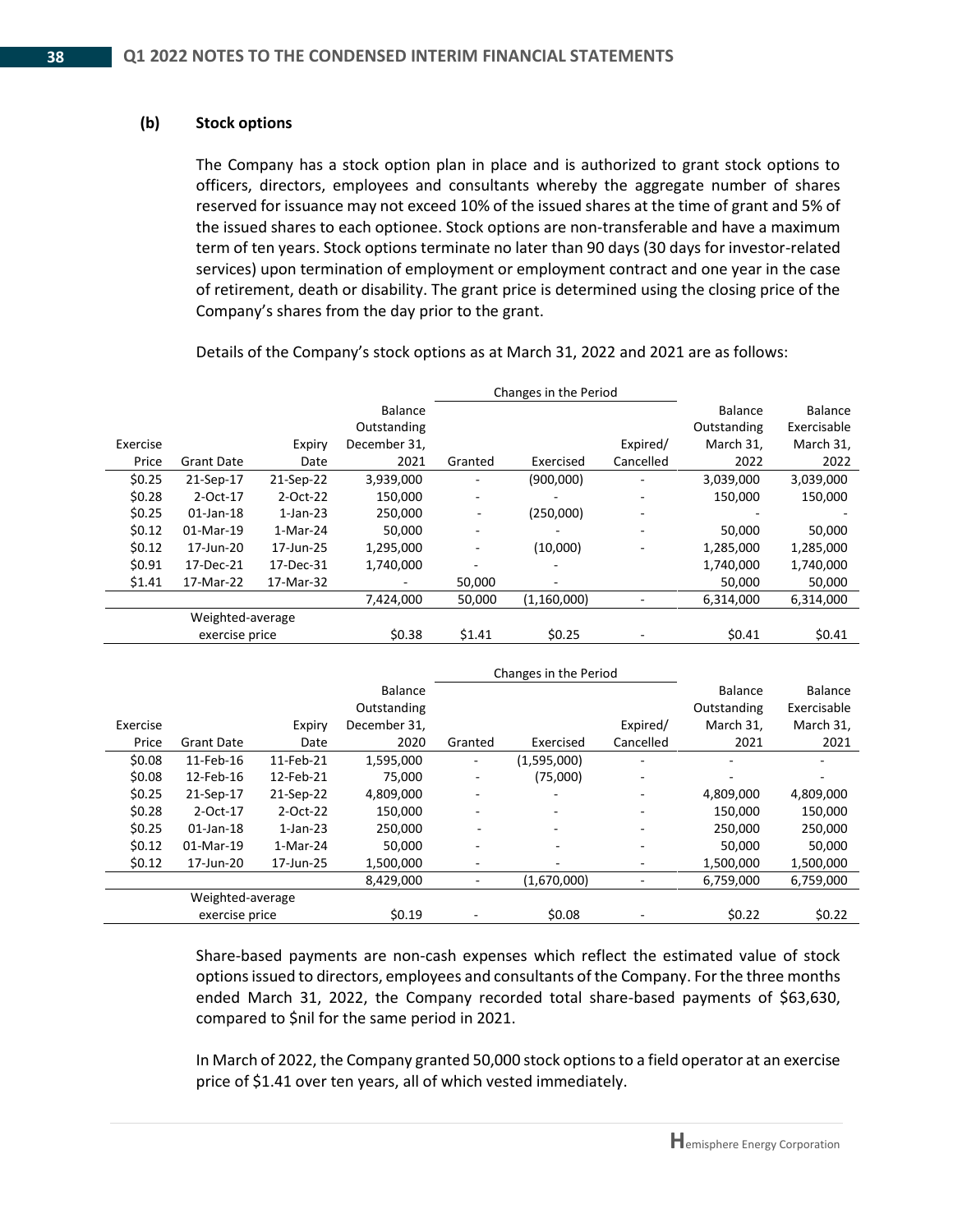#### (c) Income per share

|                                                               | <b>Three Months Ended March 31</b> |  |            |  |
|---------------------------------------------------------------|------------------------------------|--|------------|--|
|                                                               | 2022                               |  | 2021       |  |
| Net income for the period                                     | 4,618,321                          |  | 1,767,336  |  |
| Weighted average number of common shares outstanding, basic   | 91,867,009                         |  | 87,456,246 |  |
| Dilutive stock options and warrants                           | 4,249,040                          |  | 5,236,847  |  |
| Weighted average number of common shares outstanding, diluted | 96,116,048                         |  | 92,693,093 |  |
| Income per share, basic and diluted                           | 0.05                               |  | 0.02       |  |

In computing the weighted average shares outstanding for the three months ended March 31, 2022, the Company included 4,249,040 dilutive stock options, and nil warrants as they were anti-dilutive. For the comparable period in 2021, the company included dilutive stock options and warrants of 5,236,847.

## **14. Commitments**

|                 | 2022    | 2023    | 2024                     | 2025    | 2026    | 2027    | 2028                     | Total     |
|-----------------|---------|---------|--------------------------|---------|---------|---------|--------------------------|-----------|
| Office lease    | 49.725  | 27.625  | $\overline{\phantom{a}}$ | -       | -       |         | $\overline{\phantom{0}}$ | 77.350    |
| Other leases    | 35.699  | 44.722  | 59.898                   | 19.466  | 19.466  | 19.466  | 18.216                   | 216.933   |
| Equipment lease | 322.101 | 429.468 | 429.468                  | 429.468 | 423.336 | 355.902 | 326.244                  | 2.715.987 |
|                 | 407.525 | 501.815 | 489.366                  | 448.934 | 442.802 | 375.368 | 344.460                  | 3.010.270 |

## **15. Supplemental Cash Flow Information**

|                                           | <b>Three Months Ended March 31</b> |               |    |             |
|-------------------------------------------|------------------------------------|---------------|----|-------------|
|                                           |                                    | 2022          |    | 2021        |
| Provided by (used in):                    |                                    |               |    |             |
| Accounts receivable                       | \$                                 | (4,404,898)   | Ś. | (1,202,270) |
| Prepaid expenses                          |                                    | (211,763)     |    | 58,449      |
| Accounts payable and accrued liabilities  |                                    | (1,627,350)   |    | 392,965     |
| Total changes in non-cash working capital |                                    | (6, 244, 011) |    | (750, 856)  |
| Provided by (used in):                    |                                    |               |    |             |
| Operating activities                      | \$                                 | (2,723,037)   | S  | (802, 469)  |
| Investing activities                      |                                    | (3,520,974)   |    | 51,613      |
| Total changes in non-cash working capital |                                    | (6, 244, 011) |    | (750,856)   |

Interest paid on the Company's debts during the three months ended March 31, 2022 was \$248,494, compared to \$547,041 for equivalent period in 2021.

## **16. Subsequent Events**

- a) From April 1, 2022 to May 17, 2022 the Company has issued 1,090,000 shares for stock option exercises for cash proceeds of \$260,750.
- b) As at May 17, 2022 the Company has purchased and cancelled an additional 186,500 shares under the NCIB at an average cost of \$1.44 per share.
- c) Subsequent to the end of the quarter, the Company entered into the following commodity price contracts:

| Product   | Type | olume!         | Price     | Index                      | Term                          |
|-----------|------|----------------|-----------|----------------------------|-------------------------------|
| Crude oil | Swap | bbl/d ا<br>200 | US\$13.80 | Differential<br><b>WCS</b> | Jun. 31. 2022 - Dec. 31. 2022 |